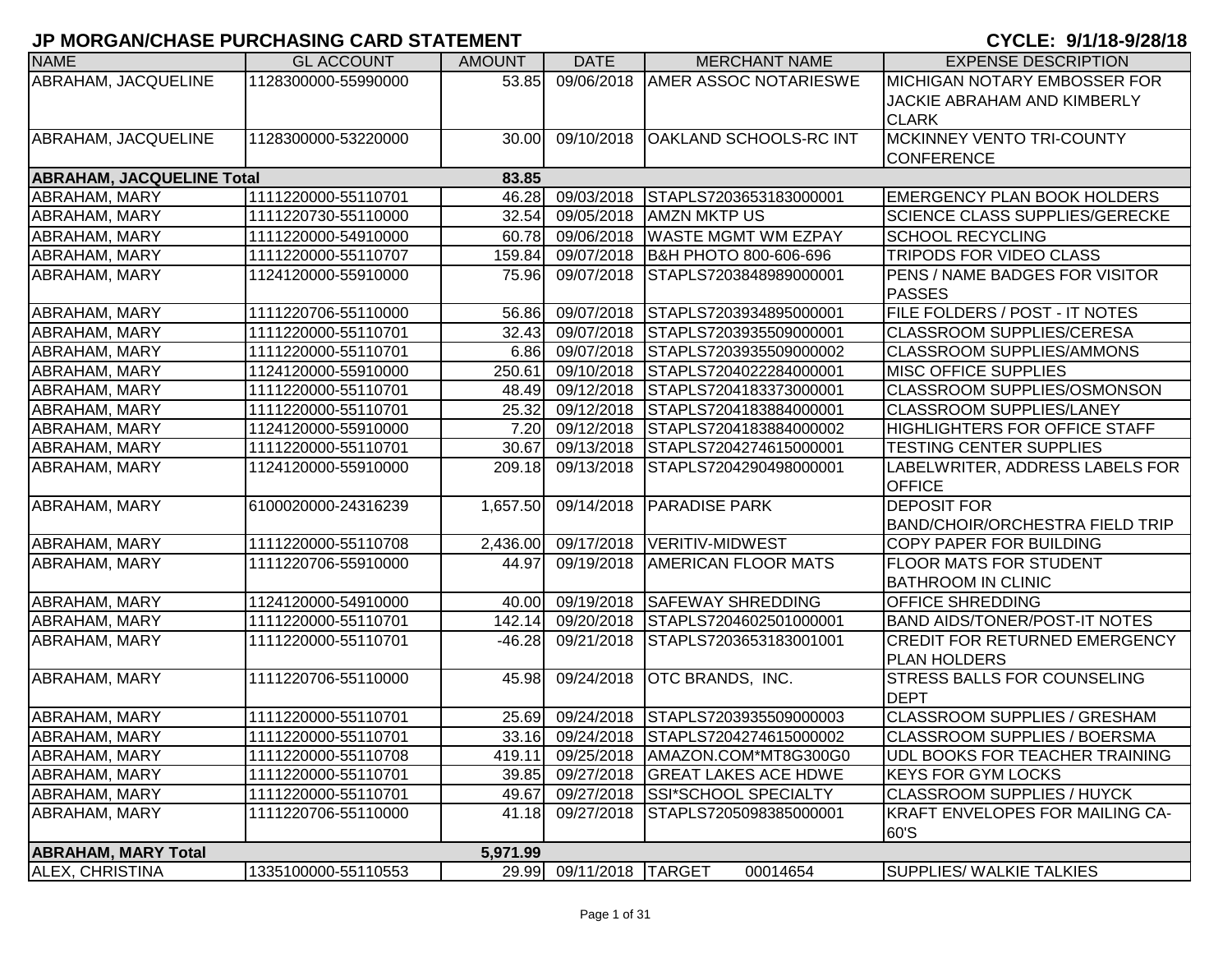| <b>NAME</b>                    | <b>GL ACCOUNT</b>   | <b>AMOUNT</b> | <b>DATE</b>       | <b>MERCHANT NAME</b>                    | <b>EXPENSE DESCRIPTION</b>             |
|--------------------------------|---------------------|---------------|-------------------|-----------------------------------------|----------------------------------------|
| ALEX, CHRISTINA                | 1335100000-55110553 |               |                   | 36.00 09/21/2018 FIVE BELOW 558         | <b>SUPPLIES</b>                        |
| <b>ALEX, CHRISTINA Total</b>   |                     | 65.99         |                   |                                         |                                        |
| AMMONS, KATHERINE              | 1111220000-55110717 |               |                   | 130.19 09/19/2018 MEIJER INC #122 Q01   | <b>FOODS SUPPLIES</b>                  |
| <b>AMMONS, KATHERINE Total</b> |                     | 130.19        |                   |                                         |                                        |
| ANGUS, ALLISON                 | 6100041000-24316355 |               |                   | 9.43 09/27/2018 MICHAELS STORES 3744    | <b>CLASSROOM MATERIALS</b>             |
| ANGUS, ALLISON                 | 6100041000-24316355 |               |                   | 23.20 09/27/2018 PARTY CITY 4124        | <b>HALLOWEEN PARTY SUPPLIES</b>        |
| <b>ANGUS, ALLISON Total</b>    |                     | 32.63         |                   |                                         |                                        |
| ASCHER, DAVID                  | 1124113000-53610000 |               |                   | 192.00 09/03/2018 PRINTNOLOGY INC       | <b>PBIS POSTERS/SUPPLIES</b>           |
| ASCHER, DAVID                  | 1124113000-55990000 |               |                   | 17.98 09/12/2018 AMZN MKTP US           | <b>PLAYWORKS SUPPLIES</b>              |
| ASCHER, DAVID                  | 1124113000-55990000 | 129.68        | 09/12/2018        | <b>AMZN MKTP US</b>                     | <b>PBIS SUPPLIES</b>                   |
| ASCHER, DAVID                  | 1124113000-55990000 |               |                   | 44.25 09/12/2018 AMZN MKTP US           | <b>PLAYWORKS SUPPLIES</b>              |
| <b>ASCHER, DAVID</b>           | 1111113000-53450000 | 2,848.57      |                   | 09/19/2018  LEARNING A-Z, LLC           | <b>RAZ KIDS SUBSCRIPTIONS</b>          |
| <b>ASCHER, DAVID Total</b>     |                     | 3,232.48      |                   |                                         |                                        |
| <b>BEDFORD, JULIE</b>          | 1124115000-53220000 |               |                   | 299.00 09/11/2018 PAYPAL *MEMSPA        | CONFERENCE FOR PRINCIPAL               |
| <b>BEDFORD, JULIE</b>          | 6100015000-24316275 | 145.83        | 09/14/2018 TARGET | 00014654                                | TREATS FOR STAFF AND MEETING ON        |
|                                |                     |               |                   |                                         | 9/13/18 AND DECORATIVE ITEMS FOR       |
|                                |                     |               |                   |                                         | <b>CONFERENCE ROOM</b>                 |
| <b>BEDFORD, JULIE</b>          | 6100015000-24316275 | 132.09        | 09/24/2018 TARGET | 00014654                                | TREATS FOR STAFF, COFFEE MAKER         |
|                                |                     |               |                   |                                         | AND PODS FOR CONFERENCE ROOM           |
| <b>BEDFORD, JULIE Total</b>    |                     | 576.92        |                   |                                         |                                        |
| <b>BENGLE, HOLLY</b>           | 1335100000-55110553 |               |                   | 20.97 09/10/2018 OFFICEMAX/DEPOT 6342   | <b>SUPPLIES</b>                        |
| <b>BENGLE, HOLLY</b>           | 1335100000-55110553 |               |                   | 9.60 09/13/2018 BIG LOTS STORES - #515  | <b>TOYS</b>                            |
| <b>BENGLE, HOLLY</b>           | 1335100000-55110553 |               |                   | 43.79 09/24/2018 AMZN MKTP US*MT0E53JT1 | <b>TOYS, GYM EQUIPMENT</b>             |
| <b>BENGLE, HOLLY</b>           | 1335100000-55110553 |               |                   | 13.98 09/28/2018 AMZN MKTP US*MT3AZ4MO2 | <b>TOYS</b>                            |
| <b>BENGLE, HOLLY Total</b>     |                     | 88.34         |                   |                                         |                                        |
| <b>BLESSED, KATE</b>           | 1335100000-55110553 |               | 6.00 09/05/2018   | DOLLAR TREE                             | <b>TOYS</b>                            |
| <b>BLESSED, KATE</b>           | 1335100000-55110553 |               | 31.12 09/07/2018  | WAL-MART #5048                          | <b>STOOLS FOR SAND/WATER TABLE</b>     |
| <b>BLESSED, KATE</b>           | 1335100000-55110553 |               |                   | 7.24 09/12/2018 WAL-MART #1754          | <b>CRAFT SUPPLIES</b>                  |
| <b>BLESSED, KATE</b>           | 1335100000-55110553 |               | 87.28 09/14/2018  | <b>OTC BRANDS, INC.</b>                 | <b>CRAFT SUPPLIES</b>                  |
| <b>BLESSED, KATE</b>           | 1335100000-55110553 |               | 18.00 09/20/2018  | <b>DOLLAR TREE</b>                      | <b>TREASURE CHEST PRIZES</b>           |
| <b>BLESSED, KATE</b>           | 1335100000-55110553 | 53.03         | 09/24/2018        | <b>OTC BRANDS, INC.</b>                 | <b>CRAFTS AND TOYS</b>                 |
| <b>BLESSED, KATE Total</b>     |                     | 202.67        |                   |                                         |                                        |
| <b>BOEDEKER, ERIN</b>          | 6100022000-24316189 | 100.00        | 09/24/2018        | <b>STARBUCKS STORE 26894</b>            | <b>GIFT CARDS FOR VISITING COLLEGE</b> |
|                                |                     |               |                   |                                         | <b>REPS</b>                            |
| <b>BOEDEKER, ERIN</b>          | 6100022000-24316189 |               |                   | 7.99 09/24/2018   TIM HORTON'S #914221  | FOOD FOR MULTIPLE COLLEGE REPS         |
|                                |                     |               |                   |                                         | <b>VISITING ON THIS DATE</b>           |
|                                |                     |               |                   |                                         | <b>GIFT CARDS FOR COLLEGE REPS</b>     |
| <b>BOEDEKER, ERIN</b>          | 6100022000-24316189 | 40.00         | 09/26/2018        | TIM HORTON'S #914221                    | <b>GIFT CARDS FOR VISITING COLLEGE</b> |
|                                |                     |               |                   |                                         | <b>REPS</b>                            |
| <b>BOEDEKER, ERIN Total</b>    |                     | 147.99        |                   |                                         |                                        |
| <b>BRASIL, SANDRA</b>          | 6100022000-24316175 | 231.00        | 09/13/2018        | COTTAGE INN PIZZA - NO                  | NEW STUDENTS TO THE DISTRICT           |
|                                |                     |               |                   |                                         | <b>WELCOME/INFORMATIONAL LUNCH</b>     |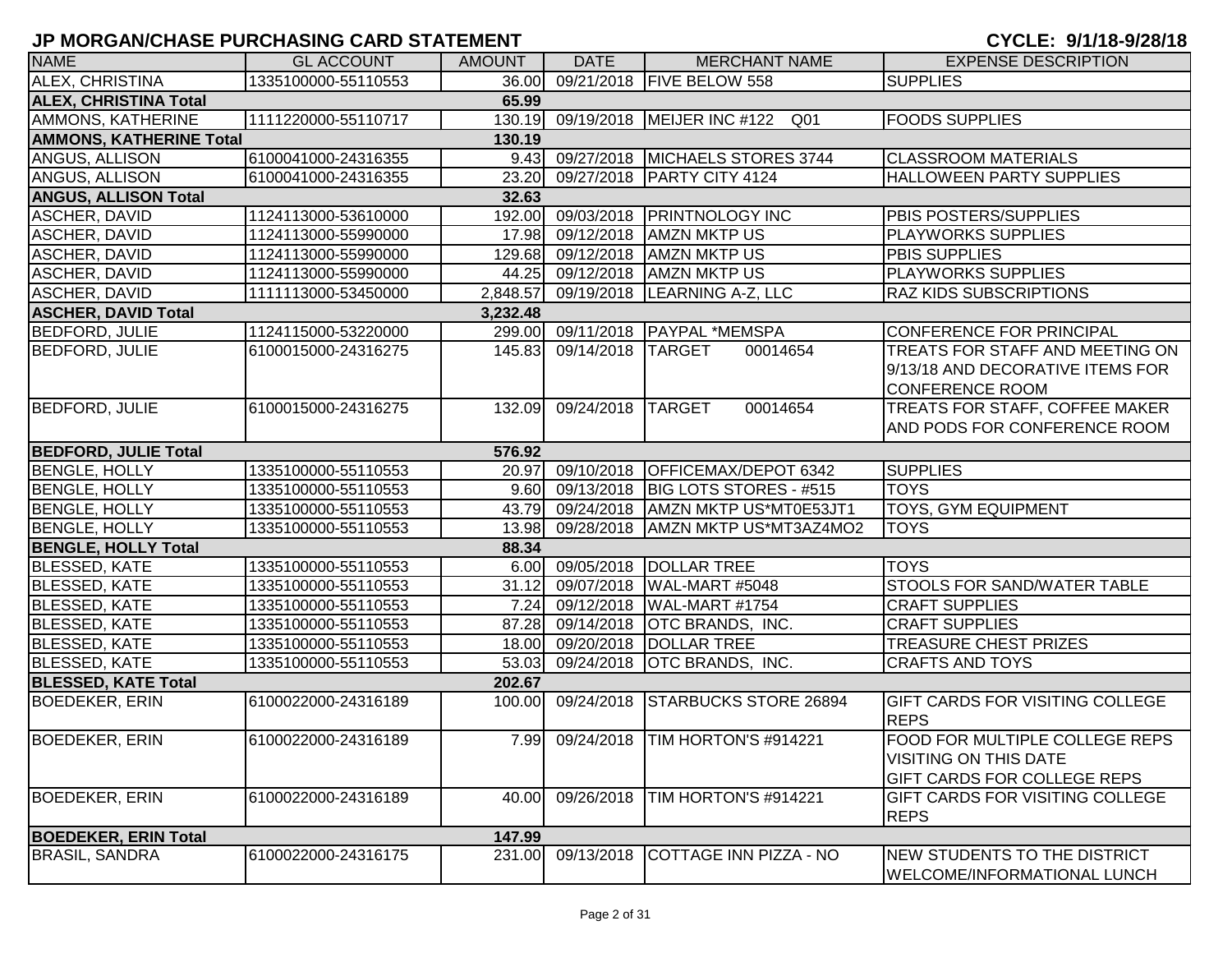| <b>NAME</b>                     | <b>GL ACCOUNT</b>   | <b>AMOUNT</b> | <b>DATE</b>             | <b>MERCHANT NAME</b>               | <b>EXPENSE DESCRIPTION</b>           |
|---------------------------------|---------------------|---------------|-------------------------|------------------------------------|--------------------------------------|
| <b>BRASIL, SANDRA</b>           | 6100022000-24316108 | 48.00         | 09/25/2018              | <b>THE NORTHVILLE CIDERMI</b>      | NEW STAFF PULSE CHECK WITH           |
|                                 |                     |               |                         |                                    | <b>NICOLE</b>                        |
| <b>BRASIL, SANDRA Total</b>     |                     | 279.00        |                         |                                    |                                      |
| <b>BRATNEY, BETHANY</b>         | 1122222000-55310000 | 35.71         | 09/14/2018              | <b>BOOKSAMILLION.COM</b>           | <b>NEW MATERIALS FOR THE LMC</b>     |
| <b>BRATNEY, BETHANY</b>         | 1122222000-57410000 | 254.00        | 09/17/2018              | <b>PAYPAL *MICHIGANASS</b>         | MEMBERSHIP AND CONFERENCE FEES       |
|                                 |                     |               |                         |                                    |                                      |
| <b>BRATNEY, BETHANY</b>         | 1122222000-55310000 |               |                         | 25.06 09/18/2018 BOOKSAMILLION.COM | NEW MATERIALS FOR THE LMC            |
| <b>BRATNEY, BETHANY</b>         | 1122222000-55990000 | 128.42        |                         | 09/24/2018   DEMCO INC             | NEW SUPPLIES FOR THE LMC             |
| <b>BRATNEY, BETHANY Total</b>   |                     | 443.19        |                         |                                    |                                      |
| <b>BROWN, ALAINA</b>            | 1722100000-53220614 | 136.40        | 09/03/2018              | DELTA                              | FLIGHT TO FLIBS                      |
| <b>BROWN, ALAINA</b>            | 1722100000-53220614 |               | 136.40 09/03/2018       | DELTA                              | FLIGHT TO FLIBS                      |
| <b>BROWN, ALAINA</b>            | 1722100000-53220614 |               | 136.40 09/03/2018       | DELTA                              | <b>FLIGHT TO FLIBS</b>               |
| <b>BROWN, ALAINA</b>            | 1711322000-55210614 | 190.79        | 09/19/2018              | <b>FOLLETT SCHOOL SOLUTIO</b>      | SAMPLE EXAMS AND MARKSCHEMES         |
|                                 |                     |               |                         |                                    | TAX REFUNDED ON 9.25.18 43366        |
| <b>BROWN, ALAINA</b>            | 1722100000-53220614 | 450.00        | 09/24/2018              | NOVI AP SUMMER INSTITU             | <b>AP SUMMER TRAINING - NUCKOLLS</b> |
| <b>BROWN, ALAINA</b>            | 1722100000-53220614 | 195.00        | 09/26/2018              | COLLEGEBOARD WORKSHOP              | AP CALC AB 1 DAY WORKSHOP            |
| <b>BROWN, ALAINA</b>            | 1722100000-53220614 |               | 195.00 09/26/2018       | COLLEGEBOARD WORKSHOP              | <b>AP CALC AB 1 DAY WORKSHOP</b>     |
| <b>BROWN, ALAINA</b>            | 1711322000-55210614 | $-10.80$      | 09/26/2018              | <b>FOLLETT SCHOOL SOLUTIO</b>      | <b>REFUNDED TAX</b>                  |
| <b>BROWN, ALAINA Total</b>      |                     | 1,429.19      |                         |                                    |                                      |
| <b>BUNKER, JEFFREY</b>          | 1126160000-55993000 | 67.84         | 09/03/2018              | <b>BEGONIA BROTHERS</b>            | <b>HS MULCH</b>                      |
| <b>BUNKER, JEFFREY</b>          | 1126160000-55993000 |               | 120.48 09/06/2018       | J THOMAS                           | <b>GRNDS MOWER BLADES</b>            |
| <b>BUNKER, JEFFREY</b>          | 1126160000-55993000 |               | 64.65 09/17/2018        | J THOMAS                           | <b>GRNDS MOWERS PARTS</b>            |
| <b>BUNKER, JEFFREY</b>          | 1126160000-55980000 | 78.38         | 09/26/2018              | BADER AND SONS CO.                 | <b>GRNDS REPLACEMENT PARTS FOR</b>   |
|                                 |                     |               |                         |                                    | <b>JOHN DEERE TRACTOR</b>            |
| <b>BUNKER, JEFFREY</b>          | 1126160000-55980000 | 4.34          |                         | 09/26/2018 BADER AND SONS CO.      | <b>MTCE CHAINSAW PARTS</b>           |
| <b>BUNKER, JEFFREY</b>          | 1126160000-55980000 |               | 14.97 09/26/2018        | THE HOME DEPOT #2737               | <b>MTCE SHOP TOOLS</b>               |
| <b>BUNKER, JEFFREY</b>          | 1126160000-55993000 | 97.91         | 09/27/2018              | <b>J THOMAS</b>                    | <b>GRNDS MOWER REPAIR PARTS</b>      |
| <b>BUNKER, JEFFREY Total</b>    |                     | 448.57        |                         |                                    |                                      |
| <b>CALHOUN, STEPHANIE</b>       | 1335100000-55110553 | 17.99         |                         | 09/27/2018   AMAZON.COM*MT50K7GY0  | <b>CLASSROOM SUPPLIES</b>            |
| <b>CALHOUN, STEPHANIE Total</b> |                     | 17.99         |                         |                                    |                                      |
| CANALES, BETH                   | 1111322000-55110718 | 26.61         |                         | 09/25/2018 MEIJER INC #054<br>Q01  | <b>HUMMUS LAB</b>                    |
| CANALES, BETH                   | 1111322000-55110718 | 61.03         | 09/27/2018              | <b>GFS STORE #1985</b>             | PIZZA LAB AND KITCHEN SUPPLIES       |
| <b>CANALES, BETH Total</b>      |                     | 87.64         |                         |                                    |                                      |
| CARTER, NICOLE                  | 6100022000-24316175 |               |                         | 27.00 09/04/2018 DOLLAR TREE       | SENIOR TAILGATE ITEMS                |
| CARTER, NICOLE                  | 1722100000-53229000 |               | 286.40 09/07/2018 DELTA |                                    | <b>AIRFARE FOR FLIBS TRAINING IN</b> |
|                                 |                     |               |                         |                                    | FLORIDA (IB MANDATORY TRAINING)      |
| CARTER, NICOLE                  | 1124122000-55910000 | 13.97         | 09/17/2018              | 00008961<br><b>TARGET</b>          | <b>OFFICE SUPPLIES</b>               |
| CARTER, NICOLE                  | 6100022000-24316186 | 65.98         | 09/24/2018              | MEIJER INC #053<br>Q01             | CANDY FOR HOMECOMING PARADE          |
|                                 |                     |               |                         |                                    | <b>AND HOMECOMING</b>                |
|                                 |                     |               |                         |                                    | SUPPLIESSTUDENT COUNCIL              |
| CARTER, NICOLE                  | 6100022000-24316186 | 80.00         | 09/27/2018              | LITTLE CAESARS #0057               | FLOAT BUILDING STUDENT COUNCIL-      |
|                                 |                     |               |                         |                                    | PIZZA                                |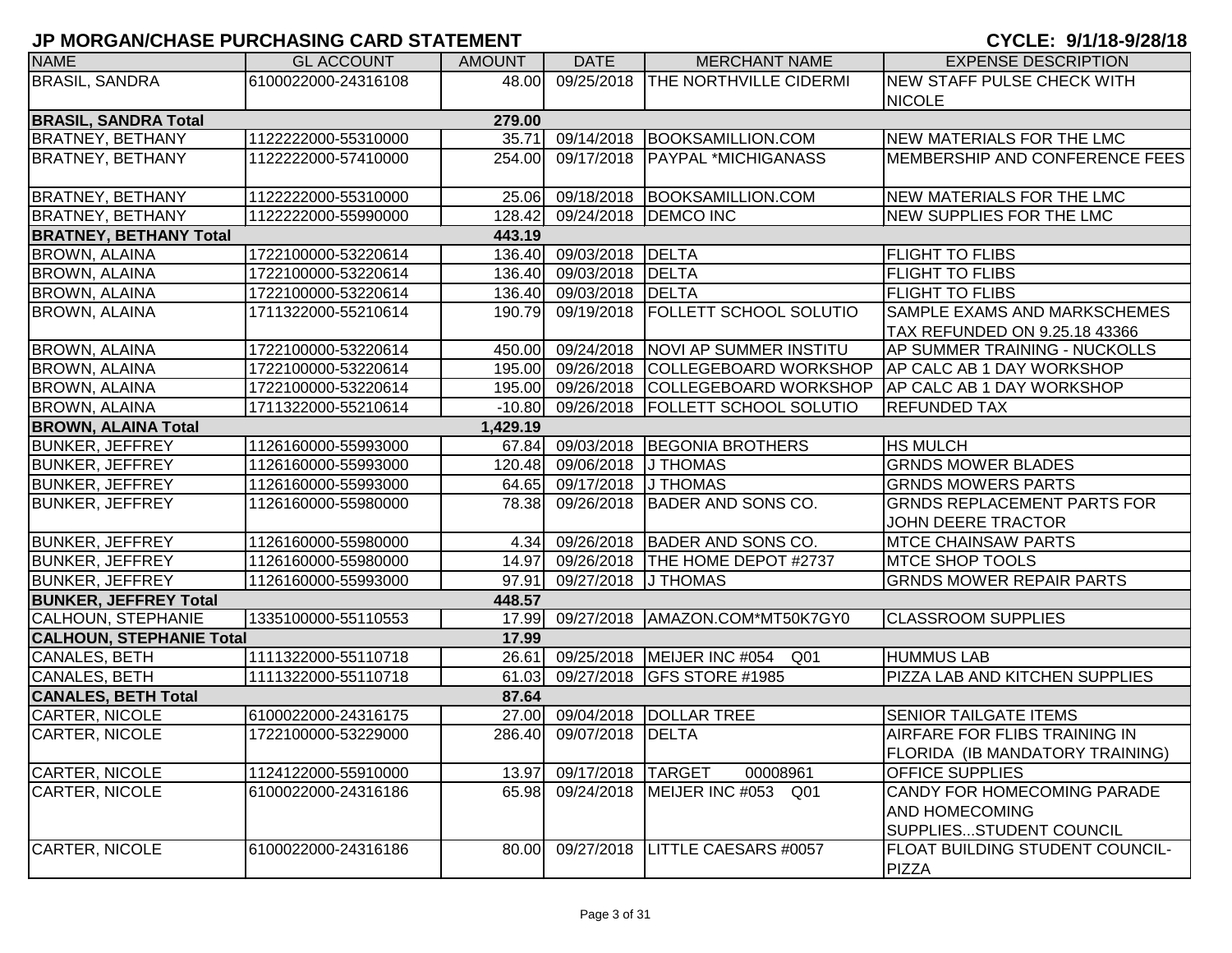| <b>NAME</b>                                | <b>GL ACCOUNT</b>   | <b>AMOUNT</b> | <b>DATE</b> | <b>MERCHANT NAME</b>                     | <b>EXPENSE DESCRIPTION</b>                                                                                                                     |
|--------------------------------------------|---------------------|---------------|-------------|------------------------------------------|------------------------------------------------------------------------------------------------------------------------------------------------|
| <b>CARTER, NICOLE Total</b>                |                     | 473.35        |             |                                          |                                                                                                                                                |
| CHRISTOPOULOS, COURTNI 1311800000-55110551 |                     | 63.56         | 09/04/2018  | WAL-MART #3476                           | <b>BEAN BAGS REPLACEMENTS FROM</b><br><b>WATER DAMAGE</b>                                                                                      |
| CHRISTOPOULOS, COURTNI 1311800000-55110551 |                     | 4.34          | 09/20/2018  | KROGER #361                              | <b>CHOICE TIME SUPPLIES</b>                                                                                                                    |
| <b>CHRISTOPOULOS, COURTNEY Total</b>       |                     | 67.90         |             |                                          |                                                                                                                                                |
| CIANCIO, WANDA                             | 1122500000-54905000 | 89.99         | 09/03/2018  | AMAZON.COM                               | 1: CORSAIR DUAL SSD MOUNTING<br>BRACKET 3.5" CSSD+BRKT2<br>1: SAMSUNG 860 EVO 50GB 2.5 INCH<br>SATA III INTERNAL SSD DRIVE (MZ-<br>76E250B/AM) |
| CIANCIO, WANDA                             | 1122500000-53450000 | 2,195.00      |             | 09/05/2018 EXPLORELEARNING, LLC          | GIZMOS SOFTWARE RENEWAL FOR HS<br><b>SCIENCE</b>                                                                                               |
| CIANCIO, WANDA                             | 1122500000-53450000 | 1,249.75      | 09/05/2018  | <b>SUNBURST DIGITAL INC</b>              | <b>TYPE TO LEARN KEYBOARDING</b><br>SOFTWARE LICENSE RENEWAL                                                                                   |
| CIANCIO, WANDA                             | 4445622000-56423958 | 439.90        | 09/06/2018  | <b>AMZN MKTP US</b>                      | 10 HONEYWELL HFSTAND7E STANDS                                                                                                                  |
| CIANCIO, WANDA                             | 4445603000-56422958 | 6,300.00      | 09/06/2018  | <b>TROXELL COMMUNICATIONS</b>            | <b>SOUND EQUIPMENT FOR</b><br><b>CLASSROOMS, MICROPHONES</b>                                                                                   |
| CIANCIO, WANDA                             | 4445622000-56423958 | 780.00        |             | 09/07/2018 AMZN MKTP US                  | 10 HONEYWELL BARCODE SCANNERS                                                                                                                  |
| CIANCIO, WANDA                             | 4445618000-56422958 | 443.74        | 09/10/2018  | <b>AMZN MKTP US</b>                      | 2 COPERNICUS TECH TUBS TO HOLD<br><b>CHROMEBOOKS</b>                                                                                           |
| CIANCIO, WANDA                             | 1122500000-55990000 | 92.83         | 09/11/2018  | AMAZON.COM                               | 6 OF: AMAZONBASICS AA<br><b>RECHARGEABLE BATTERIES (8-PACK)</b><br><b>PRE-CHARGED - PACKAGING MAY</b><br><b>VARY</b>                           |
| CIANCIO, WANDA                             | 1122500000-55990000 | 75.64         |             | 09/11/2018 AMZN MKTP US                  | 2 OF: PASOW USB 2.0 A MALE TO A<br><b>FEMALE EXTENSION CABLE HIGH</b><br>SPEED 480 MBPS (50 FEET(15M))                                         |
| CIANCIO, WANDA                             | 1122500000-55990000 | 108.00        | 09/14/2018  | <b>SWIVL BY SATARII</b>                  | SWIVL CHARGER REPLACEMENT<br><b>CORDS AND BLOCK</b>                                                                                            |
| CIANCIO, WANDA                             | 1122500000-55910000 | 24.00         |             | 09/17/2018 AMZN MKTP US                  | OFFICE SIGN OUT OF OFFICE                                                                                                                      |
| CIANCIO, WANDA                             | 1122500000-55910000 |               |             | 7.99 09/18/2018 AMZN MKTP US             | <b>SUCTION CUPS FOR SIGNS</b>                                                                                                                  |
| CIANCIO, WANDA                             | 1122500000-53450000 | 2,593.13      | 09/18/2018  | <b>MCLS</b>                              | SOFTWARE RENEWAL- HIGH SCHOOL<br><b>ISSUES AND CONTROVERSIES</b><br>TODAY'S SCIENCE WORLD NEWS                                                 |
| CIANCIO, WANDA                             | 1122500000-54120000 | 116.71        |             | 09/19/2018 AMZN MKTP US                  | 1 OF: ORIGINAL MANUFACTURER<br><b>MITSUBISHI PROJECTOR</b><br>LAMP:XD3500U                                                                     |
| CIANCIO, WANDA                             | 1122500000-55990000 | 69.00         | 09/21/2018  | AMAZON.COM*MT2FZ33T2                     | 3 OF: KEYGUARD SL-500 PUNCH<br><b>BUTTON LOCKBOX</b>                                                                                           |
| CIANCIO, WANDA                             | 1122500000-54120000 |               |             | 180.00 09/21/2018 SQ *SQ *POD DROP REPAI | <b>IPAD REPAIRS</b>                                                                                                                            |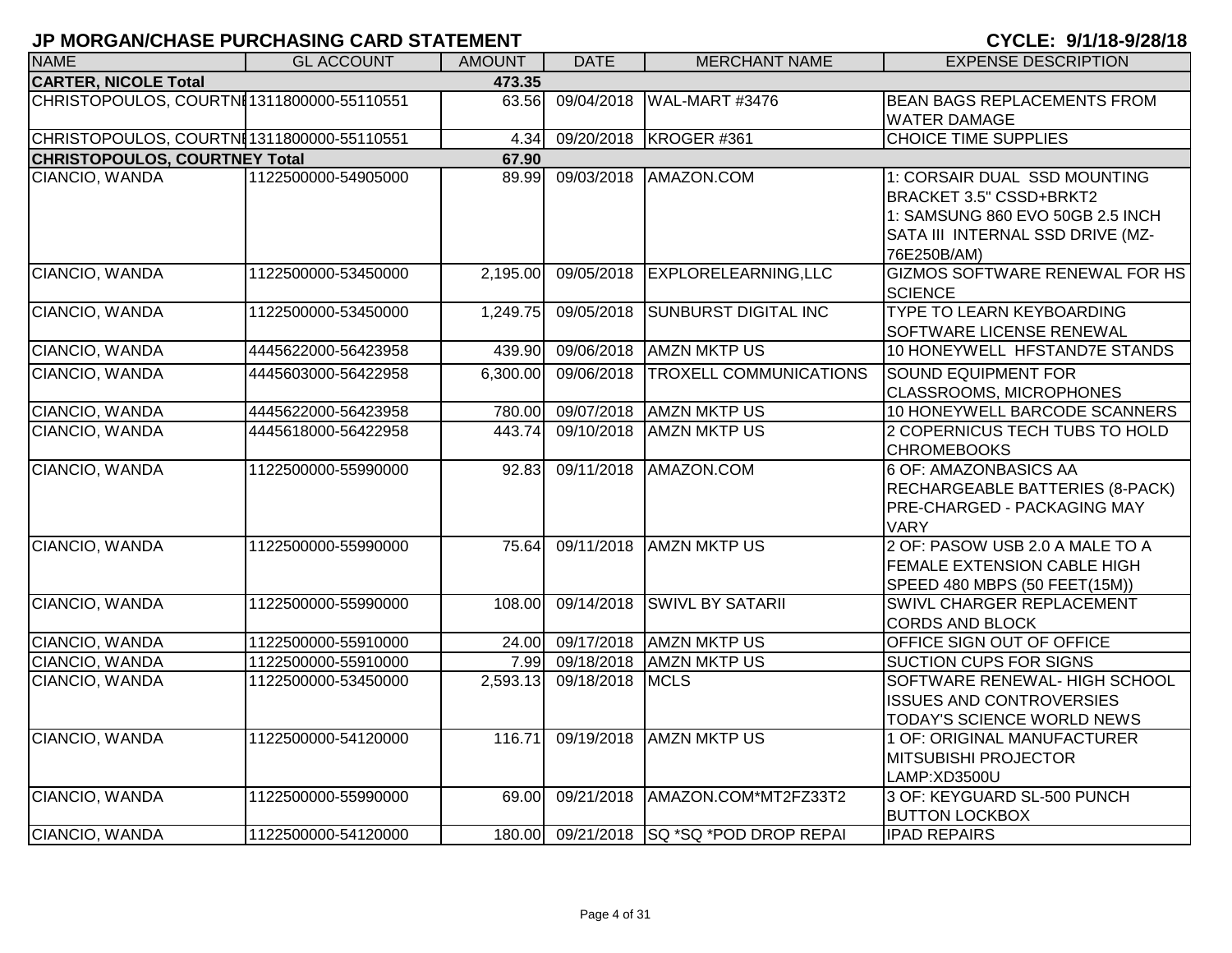| <b>NAME</b>                 | <b>GL ACCOUNT</b>   | <b>AMOUNT</b> | <b>DATE</b>            | <b>MERCHANT NAME</b>                     | <b>EXPENSE DESCRIPTION</b>           |
|-----------------------------|---------------------|---------------|------------------------|------------------------------------------|--------------------------------------|
| CIANCIO, WANDA              | 1122500000-54120000 | 70.86         | 09/24/2018             | AMZN MKTP US*MT82K03J1                   | 1 OF: HITACHI CP-X385 PROJECTOR      |
|                             |                     |               |                        |                                          | LAMP REPLACEMENT BULB WITH           |
|                             |                     |               |                        |                                          | <b>HOUSING REPLACEMENT LAMP</b>      |
| CIANCIO, WANDA              | 1122500000-54120000 | 375.00        |                        | 09/24/2018 COMPLETE BATTERY SOURC        | <b>UPS BATTERY REPLACEMENT</b>       |
| CIANCIO, WANDA              | 1126103000-54120824 | 115.00        | 09/24/2018             | <b>SECURITY DESIGNS</b>                  | <b>ITC SERVICE CALL - READER NOT</b> |
|                             |                     |               |                        |                                          | <b>IWORKING</b>                      |
| CIANCIO, WANDA              | 1126152000-54120824 | 115.00        | 09/24/2018             | <b>SECURITY DESIGNS</b>                  | ECEC SERVICE CALL- ACTIVATE TIME     |
|                             |                     |               |                        |                                          | <b>ZONES AND REPROGRAM</b>           |
|                             |                     |               |                        |                                          | <b>REFERENCES FOR PARENT ACCESS</b>  |
|                             |                     |               |                        |                                          | <b>LEVEL</b>                         |
| CIANCIO, WANDA              | 1126111000-54120824 | 115.00        |                        | 09/24/2018 SECURITY DESIGNS              | VO-SERVICE CALL-DOOR 22 KDG NOT      |
|                             |                     |               |                        |                                          | <b>READING BADGES</b>                |
| CIANCIO, WANDA              | 1122500000-54905000 | 477.22        | 09/24/2018             | <b>TERA GRAND</b>                        | <b>IPAD CABLES</b>                   |
| <b>CIANCIO, WANDA Total</b> |                     | 16,033.76     |                        |                                          |                                      |
| <b>CIANFERRA, LINDA</b>     | 1111324511-55210000 | $-646.91$     |                        | 09/03/2018 AMZN MKTP US                  | <b>REFUND FOR BOOKS BOUGHT AND</b>   |
|                             |                     |               |                        |                                          | NOT RECEIVED BECAUSE THEY WERE       |
|                             |                     |               |                        |                                          | LOST IN TRANSIT                      |
| <b>CIANFERRA, LINDA</b>     | 1613100361-55210000 | $-15.00$      |                        | 09/03/2018 AMZN MKTP US                  | <b>CREDIT FOR BOOKS ORDERED AND</b>  |
|                             |                     |               |                        |                                          | <b>NOT RECEIVED</b>                  |
| CIANFERRA, LINDA            | 6100025000-24316301 | 100.69        | 09/03/2018             | HOMEGOODS #0206                          | <b>PICTURES FOR AE OFFICE AND</b>    |
|                             |                     |               |                        |                                          | <b>MOUNTING BRACKETS ETC</b>         |
| <b>CIANFERRA, LINDA</b>     | 6100025000-24316301 | 45.22         |                        | 09/10/2018 BENITOS PIZZA-NOVI            | <b>PIZZA FOR STUDENTS</b>            |
| <b>CIANFERRA, LINDA</b>     | 1522100331-53220000 | 56.76         | 09/11/2018             | <b>AMWAY GRAND PLZ HTL F</b>             | LUNCH FOR COPRESENTERS AT MICH       |
|                             |                     |               |                        |                                          | <b>WORKS CONFERENCE</b>              |
| CIANFERRA, LINDA            | 1522100331-53220000 |               |                        | 10.50 09/11/2018 CITY OF GRAND RAPIDS, M | <b>CONFERENCE EXPENSE</b>            |
| CIANFERRA, LINDA            | 1522100331-53220000 | 388.70        | 09/12/2018             | <b>AMWAY GRAND PLAZA HOTE</b>            | <b>MICHIGAN WORKS ANNUAL</b>         |
|                             |                     |               |                        |                                          | <b>CONFERENCE</b>                    |
| CIANFERRA, LINDA            | 1522100331-53220000 |               |                        | 18.90 09/13/2018 FLANAGANS IRISH PUB     | <b>FOOD EXPENSE MICH WORKS CONF</b>  |
| CIANFERRA, LINDA            | 1522100331-53220000 |               | 7.37 09/13/2018 SUBWAY | 03250313                                 | <b>FOOD EXPENSE</b>                  |
| CIANFERRA, LINDA            | 6100025000-24316301 |               |                        | 21.20 09/14/2018 NOTHING BUNDT CAKES 23  | <b>STUDENT COUNCIL MEETING</b>       |
| CIANFERRA, LINDA            | 1111324511-55210000 |               |                        | 37.98 09/19/2018 AMZN MKTP US*MT74S6Z32  | PARTIAL BOOK ORDER ESL               |
| CIANFERRA, LINDA            | 1111324511-55210000 |               |                        | 26.86 09/19/2018 AMZN MKTP US*MT7L17NB0  | <b>AMAZON BOOK ORDERS</b>            |
| <b>CIANFERRA, LINDA</b>     | 1111324511-55210000 |               |                        | 42.97 09/20/2018 AMZN MKTP US            | <b>PARTIAL BOOK ORDER ESL</b>        |
| CIANFERRA, LINDA            | 1513200331-55210000 | 4.04          |                        | 09/20/2018 AMZN MKTP US                  | PARTIAL BOOK ORDER- ESL              |
| CIANFERRA, LINDA            | 1111324511-55210000 | 42.99         | 09/21/2018             | PAYPAL *READINGWORK                      | PARTIAL BOOK ORDER ESL               |
| CIANFERRA, LINDA            | 6100025000-24316301 | 6.34          | 09/24/2018             | BIGGBY COFFEE #180                       | <b>MAERS TRAINING - COFFEE</b>       |
| CIANFERRA, LINDA            | 6100025000-24316301 | 58.80         | 09/24/2018             | <b>LINDO MEXICO RESTA</b>                | LUNCH AFTER MAERS TRAINING IN        |
|                             |                     |               |                        |                                          | <b>WYOMING</b>                       |
| CIANFERRA, LINDA            | 1513200331-55210000 | 80.00         |                        | 09/26/2018 PAYPAL *MICHIGANTEA           | <b>PARTIAL BOOK ORDER - ESL</b>      |
| CIANFERRA, LINDA            | 6100025000-24316301 | 7.72          |                        | 09/27/2018 CHICK FIL A - 107             | <b>COABE LEGISLATIVE DAY</b>         |
| CIANFERRA, LINDA            | 6100025000-24316301 |               |                        | 21.01 09/27/2018 RIGHTEOUSCHEESE 1       | <b>COABE LEGISLATIVE DAY</b>         |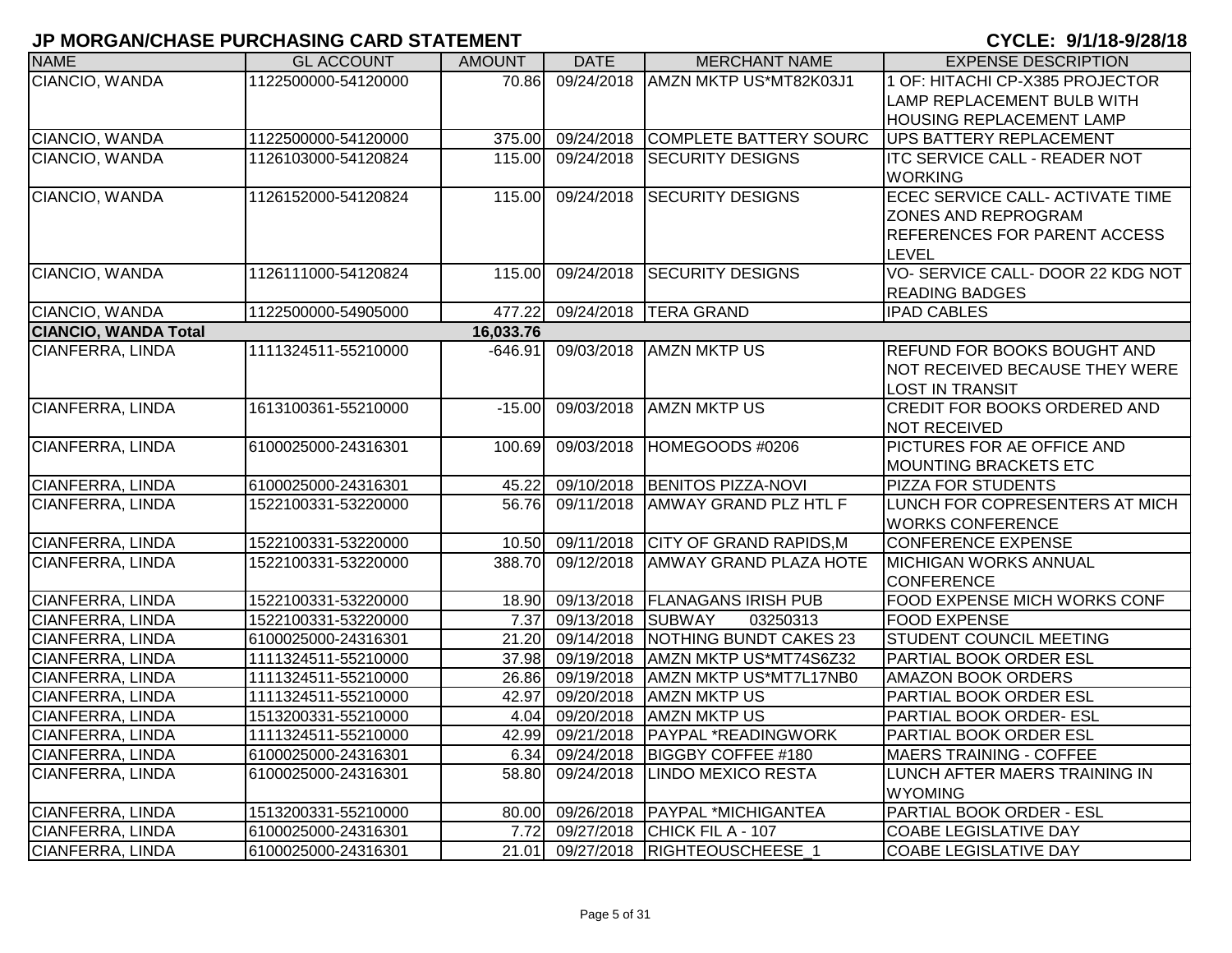| <b>NAME</b>                   | <b>GL ACCOUNT</b>   | <b>AMOUNT</b> | <b>DATE</b>       | <b>MERCHANT NAME</b>                     | <b>EXPENSE DESCRIPTION</b>         |
|-------------------------------|---------------------|---------------|-------------------|------------------------------------------|------------------------------------|
| CIANFERRA, LINDA              | 6100025000-24316301 | 14.50         | 09/27/2018 SQ     | *SQ *UZU                                 | TAXI IN WASHINGTON DC LEGISLATIVE  |
|                               |                     |               |                   |                                          | DAY                                |
| CIANFERRA, LINDA              | 6100025000-24316301 | 31.56         | 09/27/2018        | SQU*SQ *TAKELE LORATTO                   | <b>COABE LEGISLATIVE DAY</b>       |
| CIANFERRA, LINDA              | 1111324511-53220000 | 8.32          | 09/27/2018        | <b>STARBUCKS A61 DTW</b>                 | STARBUCKS AT AIRPORT ON WAY TO     |
|                               |                     |               |                   |                                          | <b>COABE LEGISLATIVE DAY</b>       |
| CIANFERRA, LINDA              | 6100025000-24316301 | 29.62         |                   | 09/28/2018 EAST STREET CAFE              | <b>COABE LEGISLATIVE DAY</b>       |
| <b>CIANFERRA, LINDA</b>       | 1111324511-53220000 |               |                   | 20.00 09/28/2018 SQ *SQ *MICHIGAN PROFE  | <b>ESL ADVISORY COMMITTEE</b>      |
| <b>CIANFERRA, LINDA Total</b> |                     | 420.14        |                   |                                          |                                    |
| <b>CLARK, KIMBERLY</b>        | 1121300000-55990000 |               |                   | 58.90 09/26/2018 STAPLS7204978973000001  | <b>OFFICE ORGANIZATION</b>         |
| <b>CLARK, KIMBERLY</b>        | 1128300000-55910000 | 16.39         |                   | 09/26/2018 STAPLS7204978973000002        | <b>OFFICE ORGANIZATION</b>         |
| <b>CLARK, KIMBERLY</b>        | 1121300000-55990000 |               |                   | 32.50 09/26/2018 STAPLS7204978973000002  | <b>OFFICE ORGANIZATION</b>         |
| <b>CLARK, KIMBERLY Total</b>  |                     | 107.79        |                   |                                          |                                    |
| COOLMAN, ROBERT               | 1126160000-55992000 |               |                   | 270.00 09/07/2018 CONSERVA ELECTRIC SUPP | <b>IMTCE STOCK BALLASTS</b>        |
| <b>COOLMAN, ROBERT</b>        | 1126160000-55992000 |               |                   | 220.00 09/17/2018 CONSERVA ELECTRIC SUPP | <b>MTCE STOCK BALLASTS</b>         |
| <b>COOLMAN, ROBERT</b>        | 1126160000-55992000 |               |                   | 78.00 09/20/2018 CONSERVA ELECTRIC SUPP  | <b>MTCE STOCK BALLASTS</b>         |
| <b>COOLMAN, ROBERT</b>        | 1126160000-55992000 | 66.87         |                   | 09/24/2018 CITY ELECTRIC                 | <b>MTCE STOCK PHOTO CELLS</b>      |
| <b>COOLMAN, ROBERT</b>        | 1126160000-55992000 | 58.22         | 09/25/2018        | <b>CITY ELECTRIC</b>                     | <b>MTCE STOCK MISC. ELECTRICAL</b> |
|                               |                     |               |                   |                                          | PARTS                              |
| <b>COOLMAN, ROBERT</b>        | 1126160000-55992000 |               |                   | 20.00 09/26/2018 CONSERVA ELECTRIC SUPP  | <b>MTCE STOCK EXIT SIGN</b>        |
| <b>COOLMAN, ROBERT</b>        | 1126160000-55992000 |               | 645.20 09/26/2018 | <b>CONSERVA ELECTRIC SUPP</b>            | <b>MTCE MISC. STOCK</b>            |
| <b>COOLMAN, ROBERT</b>        | 1126160000-55992000 |               |                   | 840.00 09/26/2018 CONSERVA ELECTRIC SUPP | <b>MTCE STOCK BALLASTS</b>         |
| <b>COOLMAN, ROBERT</b>        | 1126160000-55992000 |               | 840.00 09/26/2018 | CONSERVA ELECTRIC SUPP                   | <b>MTCE STOCK BALLASTS</b>         |
| <b>COOLMAN, ROBERT Total</b>  |                     | 3,038.29      |                   |                                          |                                    |
| <b>DIATIKAR, CHRISTINE</b>    | 1429300000-54120000 |               |                   | 3,977.00 09/06/2018 TEAM SPORTS          | INV 369750/1 - FOOTBALL HELMET     |
|                               |                     |               |                   |                                          | <b>RECONDITIONING</b>              |
| <b>DIATIKAR, CHRISTINE</b>    | 1429300000-54120000 | 3,977.00      |                   | 09/06/2018 TEAM SPORTS                   | INV 369753/1 - FOOTBALL HELMET     |
|                               |                     |               |                   |                                          | <b>RECONDITIONING</b>              |
| <b>DIATIKAR, CHRISTINE</b>    | 1429300000-54120000 | 2,000.00      |                   | 09/06/2018 TEAM SPORTS                   | INV 369754/1 - FOOTBALL PAD        |
|                               |                     |               |                   |                                          | <b>RECONDITIONING</b>              |
| <b>DIATIKAR, CHRISTINE</b>    | 6100061000-24316172 |               |                   | 1,185.00 09/06/2018  TEAM SPORTS         | INV 392567/1 - COACH'S ORDER       |
| <b>DIATIKAR, CHRISTINE</b>    | 6100061000-24316114 |               |                   | 1,200.00 09/06/2018  TEAM SPORTS         | INV 403335/1 - CAMP SHIRTS         |
| <b>DIATIKAR, CHRISTINE</b>    | 1429300000-55998000 |               |                   | 1,515.00 09/06/2018  TEAM SPORTS         | INV 406882/1 - BALL ORDER          |
| <b>DIATIKAR, CHRISTINE</b>    | 6100061000-24316195 |               |                   | 130.00 09/06/2018 TEAM SPORTS            | INV 409611/1 - CAMP SHIRTS         |
| <b>DIATIKAR, CHRISTINE</b>    | 6100061000-24316104 | 3,628.50      |                   | 09/06/2018 TEAM SPORTS                   | INV 412895/1 - COACH'S RETREAT     |
| <b>DIATIKAR, CHRISTINE</b>    | 6100061000-24316172 | 480.00        | 09/06/2018        | <b>TEAM SPORTS</b>                       | INV 413476/1 - BOBCATS TO WILDCATS |
|                               |                     |               |                   |                                          | <b>SHIRTS</b>                      |
| <b>DIATIKAR, CHRISTINE</b>    | 6100061000-24316172 | 4,289.00      |                   | 09/06/2018  TEAM SPORTS                  | INV 413492/1 - FOOTBALL CAMP       |
|                               |                     |               |                   |                                          | APPAREL                            |
| <b>DIATIKAR, CHRISTINE</b>    | 6100061000-24316172 |               |                   | 410.00 09/06/2018 TEAM SPORTS            | INV 413866/1 - YOUTH CAMP SHIRTS   |
| <b>DIATIKAR, CHRISTINE</b>    | 1429300000-55990000 | 2,388.00      | 09/06/2018        | <b>TEAM SPORTS</b>                       | INV 419441/1 - NEW MS FOOTBALL     |
|                               |                     |               |                   |                                          | <b>HELMETS</b>                     |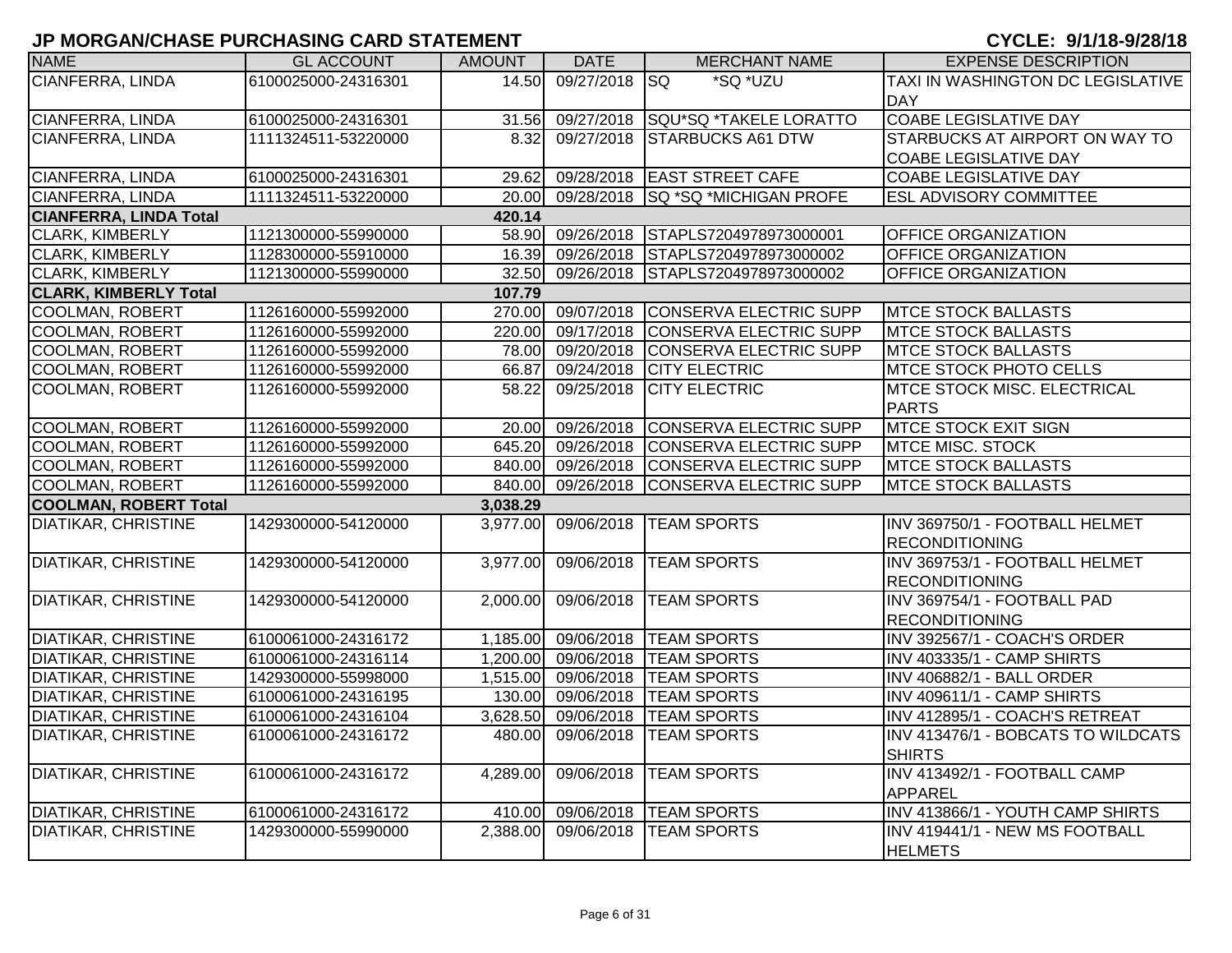| <b>NAME</b>                      | <b>GL ACCOUNT</b>   | <b>AMOUNT</b> | <b>DATE</b>                | <b>MERCHANT NAME</b>              | <b>EXPENSE DESCRIPTION</b>           |
|----------------------------------|---------------------|---------------|----------------------------|-----------------------------------|--------------------------------------|
| <b>DIATIKAR, CHRISTINE</b>       | 6100061000-24316104 | 354.97        | 09/06/2018                 | <b>TEAM SPORTS</b>                | INV 419446/1 - SOCCER EQUIPMENT      |
|                                  |                     |               |                            |                                   | FOR STATE FINALS                     |
| <b>DIATIKAR, CHRISTINE</b>       | 6100061000-24316104 | 1,750.00      | 09/06/2018                 | <b>TEAM SPORTS</b>                | INV 420815/1 - COACH'S RETREAT       |
| <b>DIATIKAR, CHRISTINE</b>       | 6100061000-24316177 | 195.00        | 09/06/2018                 | <b>TEAM SPORTS</b>                | INV 420819/1 - JV POM COACH'S ORDER  |
| <b>DIATIKAR, CHRISTINE</b>       | 1125200000-57410000 | 99.00         | 09/07/2018                 | HARVARD*BUSINESS REVIE            | 1 YEAR SUBSCRIPTION - J. MINNICK     |
| <b>DIATIKAR, CHRISTINE</b>       | 6100061000-24316172 |               | 75.00 09/10/2018           | <b>TEAM SPORTS</b>                | INV 413347/1 - WHISTLES & LANYARDS   |
| <b>DIATIKAR, CHRISTINE</b>       | 1429300000-55997000 | 1,620.00      | 09/10/2018                 | <b>TEAM SPORTS</b>                | INV 382013/1 - FOOTBALL UNIFORMS     |
| <b>DIATIKAR, CHRISTINE</b>       | 1429300000-55997000 | 4,551.00      | 09/10/2018                 | <b>TEAM SPORTS</b>                | INV 400231/1 - MS POM UNIFORMS       |
| <b>DIATIKAR, CHRISTINE</b>       | 1429300000-55990000 | 4,230.00      | 09/10/2018                 | <b>TEAM SPORTS</b>                | INV 407232/1 - FOOTBALL EQUIPMENT    |
| <b>DIATIKAR, CHRISTINE</b>       | 1429300000-55990000 | 720.00        | 09/10/2018                 | <b>TEAM SPORTS</b>                | INV 407883/1 - TACKLE WHEEL          |
| <b>DIATIKAR, CHRISTINE</b>       | 6100061000-24316172 | 95.97         | 09/10/2018                 | <b>TEAM SPORTS</b>                | INV 415801/1 - KICKING TEES          |
| <b>DIATIKAR, CHRISTINE</b>       | 6100061000-24316172 | 105.00        | 09/10/2018                 | <b>TEAM SPORTS</b>                | INV 419663/1 - HELMET COVERS         |
| <b>DIATIKAR, CHRISTINE</b>       | 6100061000-24316172 | 2,062.50      | 09/10/2018                 | <b>TEAM SPORTS</b>                | INV 421855/1 - DECALS                |
| <b>DIATIKAR, CHRISTINE</b>       | 1429300000-55990000 | 1,410.00      | 09/10/2018                 | <b>TEAM SPORTS</b>                | <b>INV 421855/1 - HELMETS</b>        |
| <b>DIATIKAR, CHRISTINE</b>       | 4445900000-53180000 | 2,700.00      | 09/17/2018                 | <b>TAYLOR &amp; MORGAN CPA PC</b> | 2017/18 AUDIT SERVICES               |
| <b>DIATIKAR, CHRISTINE</b>       | 1127170000-55710000 | 16,380.91     | 09/24/2018                 | CORRIGAN OIL #2 - BRI             | 6997 GAL DIESEL 9/19/18              |
| <b>DIATIKAR, CHRISTINE</b>       | 1429300000-54910000 | 3,054.55      | 09/28/2018                 | PLYMOUTH PT NOVI 0155             | 8/18 TRAINER SERVICES                |
| <b>DIATIKAR, CHRISTINE</b>       | 6100022000-24316112 | 4,534.00      | 09/28/2018                 | <b>TEAM SPORTS</b>                | <b>INV 411504/1 - CAT RACK</b>       |
|                                  |                     |               |                            |                                   | MERCHANDISE                          |
| <b>DIATIKAR, CHRISTINE</b>       | 6100022000-24316112 | 4,351.00      | 09/28/2018                 | <b>TEAM SPORTS</b>                | <b>INV 411523/1 - CAT RACK</b>       |
|                                  |                     |               |                            |                                   | MERCHANDISE                          |
| <b>DIATIKAR, CHRISTINE</b>       | 6100022000-24316112 | 2,520.00      | 09/28/2018                 | <b>TEAM SPORTS</b>                | <b>INV 427275/1 - CAT RACK</b>       |
|                                  |                     |               |                            |                                   | MERCHANDISE                          |
| <b>DIATIKAR, CHRISTINE</b>       | 6100022000-24316112 | $-77.00$      | 09/28/2018                 | <b>TEAM SPORTS</b>                | <b>INV 430586/1 - CAT RACK</b>       |
|                                  |                     |               |                            |                                   | <b>MERCHANDISE CREDIT</b>            |
| <b>DIATIKAR, CHRISTINE Total</b> |                     | 75,911.40     |                            |                                   |                                      |
| <b>DINKELMANN, KATY</b>          | 1111322000-55110799 | 8.92          | 09/10/2018                 | <b>AMZN MKTP US</b>               | <b>SECURITY WINDOW FILM FOR</b>      |
|                                  |                     |               |                            |                                   | <b>CLASSROOM</b>                     |
| <b>DINKELMANN, KATY</b>          | 1111322000-55110799 | 166.58        | 09/10/2018                 | <b>AMZN MKTP US</b>               | <b>SECURITY WINDOW FILM FOR</b>      |
|                                  |                     |               |                            |                                   | <b>CLASSROOM</b>                     |
| <b>DINKELMANN, KATY</b>          | 6100022000-24316175 | 2,636.90      | 09/25/2018                 | <b>CUSTMLANYARDLANYARDS</b>       | <b>LAYNARDS FOR NOVI HIGH SCHOOL</b> |
|                                  |                     |               |                            |                                   | <b>STUDENTS</b>                      |
| <b>DINKELMANN, KATY Total</b>    |                     | 2,812.40      |                            |                                   |                                      |
| <b>DRAGOO, MICHAEL</b>           | 1126160000-55992000 | 1,035.60      |                            | 09/03/2018   TRANE SUPPLY-113415  | <b>MS VAV DAMPER MOTORS</b>          |
| DRAGOO, MICHAEL                  | 1126160000-55990000 |               |                            | 97.70 09/07/2018 AMAZON.COM       | HS BUS LOOP PARKING LOT SIGNAGE      |
| DRAGOO, MICHAEL                  | 1126160000-55992000 | 395.40        | 09/10/2018                 | <b>THERMALNETICS, INC.</b>        | <b>MS CHILLERS FUSES</b>             |
| <b>DRAGOO, MICHAEL</b>           | 1126160000-55992000 | 59.19         | 09/13/2018                 | AMAZON.COM                        | HS 10 MILE LOT SIGN                  |
| DRAGOO, MICHAEL                  | 1126160000-55993000 | 714.00        | 09/13/2018                 | <b>AMZN MKTP US</b>               | HS EAST PRACTICE FIELD TURF          |
|                                  |                     |               |                            |                                   | <b>STABILIZER PADS</b>               |
| DRAGOO, MICHAEL                  | 1126160000-55992000 | 904.88        | 09/13/2018                 | <b>GRAINGER</b>                   | HS AIR VENTS, PV GYM AHU BELTS       |
| DRAGOO, MICHAEL                  | 1126160000-55992000 |               | 506.85 09/13/2018 GRAINGER |                                   | <b>IMTCE STOCK REFRIGERANT</b>       |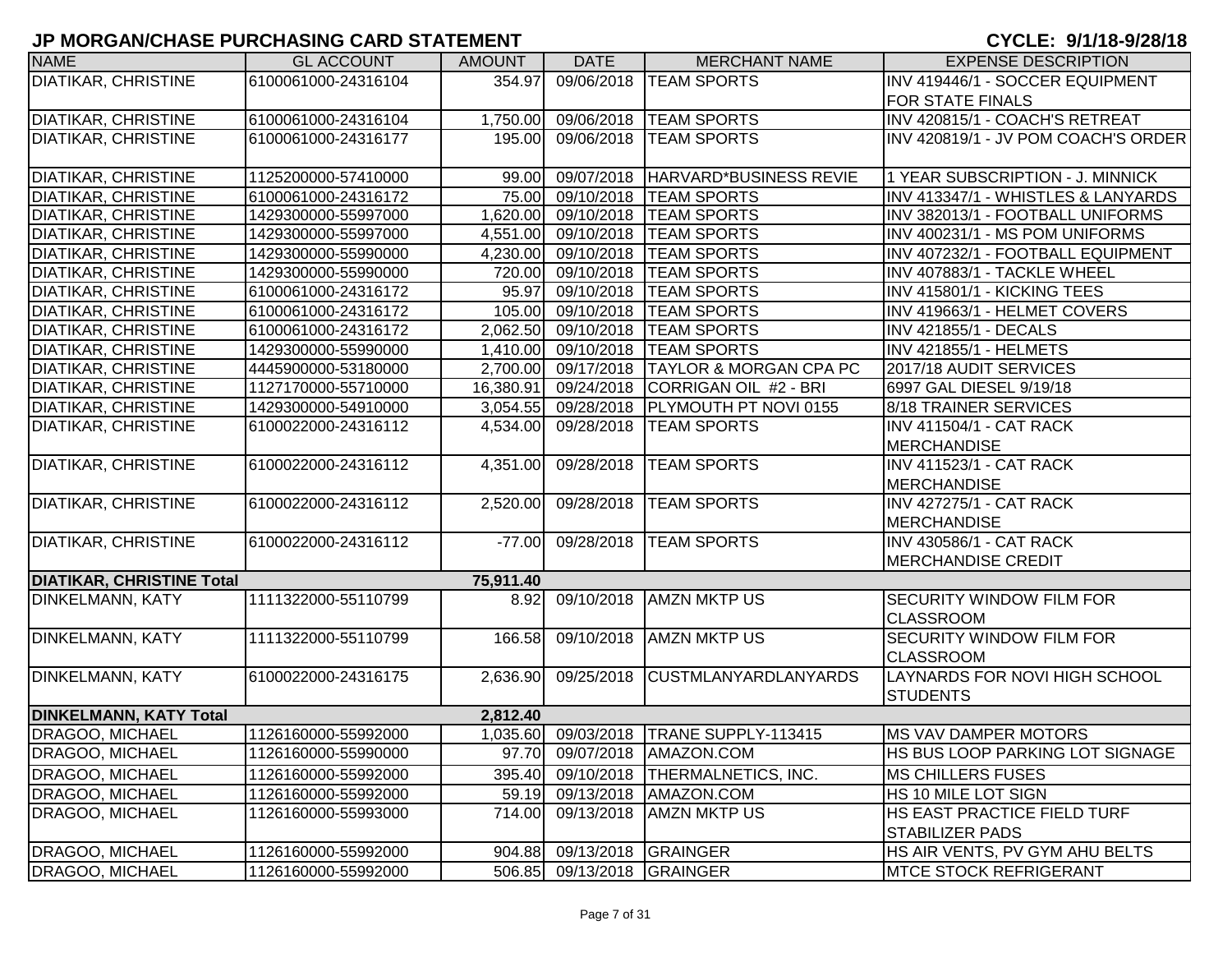| <b>NAME</b>                  | <b>GL ACCOUNT</b>   | <b>AMOUNT</b> | <b>DATE</b>                  | <b>MERCHANT NAME</b>                                  | <b>EXPENSE DESCRIPTION</b>                                     |
|------------------------------|---------------------|---------------|------------------------------|-------------------------------------------------------|----------------------------------------------------------------|
| DRAGOO, MICHAEL              | 1126160000-55992000 |               | 2,027.40 09/13/2018 GRAINGER |                                                       | <b>MTCE STOCK REFRIGERANT</b>                                  |
| <b>DRAGOO, MICHAEL</b>       | 1126160000-55992000 |               |                              | 43.16 09/13/2018 TRANE SUPPLY-113415                  | OH GYM AHU CONDENSER                                           |
| DRAGOO, MICHAEL              | 1126160000-55990000 | 12.99         | 09/14/2018                   | <b>AMAZON PRIME</b>                                   | <b>MTCE AMAZON MEMBERSHIP FEE</b>                              |
| DRAGOO, MICHAEL              | 1126160000-55992000 | 219.96        | 09/14/2018                   | <b>AMZN MKTP US</b>                                   | <b>MS CHILLER FUSES</b>                                        |
| DRAGOO, MICHAEL              | 1126160000-53220000 | 50.00         | 09/14/2018                   | <b>MICHIGAN NEGOTIATORS A</b>                         | OAKLAND SCHOOLS MINI-                                          |
|                              |                     |               |                              |                                                       | <b>CONFERENCE</b>                                              |
| DRAGOO, MICHAEL              | 2326160000-55992000 | 345.38        | 09/17/2018                   | NATIONAL ENERGY CONTRO                                | <b>HS BELIMO ACTUATORS</b>                                     |
| <b>DRAGOO, MICHAEL</b>       | 1126160000-55992000 | 374.83        |                              | 09/24/2018 NATIONAL ENERGY CONTRO                     | <b>MTCE STOCK DAMP. ROTARY</b>                                 |
| DRAGOO, MICHAEL              | 1126160000-55992000 | 408.64        |                              | 09/26/2018   FOUNDATION BLDG 058                      | <b>HS CEILING TILES</b>                                        |
| DRAGOO, MICHAEL              | 1126160000-55990000 | 15.89         | 09/26/2018                   | <b>SQ *SQ *POD DROP REPAI</b>                         | <b>MTCE IPHONE CHARGER FOR CHRIS</b>                           |
|                              |                     |               |                              |                                                       | <b>JORDAN</b>                                                  |
| <b>DRAGOO, MICHAEL Total</b> |                     | 7,211.87      |                              |                                                       |                                                                |
| DUQUETTE, EDWARD             | 1126160000-55992000 |               |                              | 85.26 09/05/2018 BLAKELY PRODUCTS CO-WI               | <b>PV GYM FLOORING</b>                                         |
| DUQUETTE, EDWARD             | 1126160000-55992000 | 27.01         |                              | 09/05/2018 PPG PAINTS 9455                            | NM5 HALLWAY PAINT                                              |
| <b>DUQUETTE, EDWARD</b>      | 1126160000-55992000 |               |                              | 13.59 09/06/2018 BLAKELY PRODUCTS CO-WI               | NM5 RMS 549 & 545 FLOORS                                       |
| DUQUETTE, EDWARD             | 1126160000-55992000 |               |                              | 64.00 09/06/2018 GREEN OAK TIRE                       | HS FOOTBALL EQUIPMENT TIRE                                     |
| DUQUETTE, EDWARD             | 1126160000-55992000 | 10.35         |                              | 09/07/2018 GREAT LAKES ACE HDWE                       | OH BACK DOOR THRESHOLD                                         |
| DUQUETTE, EDWARD             | 1126160000-55990000 |               |                              | 26.14 09/07/2018 THE HOME DEPOT #2737                 | HS TASTEFEST HARDWARE                                          |
| <b>DUQUETTE, EDWARD</b>      | 1126160000-55992000 |               |                              | 31.59 09/12/2018 CABINETPARTS COM                     | HS ROOM 201 SHELF SUPPORT                                      |
| DUQUETTE, EDWARD             | 1126160000-55992000 | 1.51          | 09/14/2018                   | <b>FASTENAL COMPANY01</b>                             | MS BAND ROOM 602 LEFT DOOR                                     |
|                              |                     |               |                              |                                                       | <b>LATCH</b>                                                   |
| DUQUETTE, EDWARD             | 1126160000-55992000 | 292.00        | 09/17/2018                   | QUALIFIED HARDWARE.COM                                | <b>IMTCE STOCK ELECTRIC DOOR STRIKE</b>                        |
| DUQUETTE, EDWARD             | 1126160000-55992000 | 44.98         | 09/21/2018                   | THE HOME DEPOT #2737                                  | HS PRESS BOX COUNTER                                           |
| DUQUETTE, EDWARD             | 1126160000-55992000 |               |                              | 361.50 09/24/2018 REDFORD LOCK COMPANY I              | MTCE KEYS, PADLOCKS                                            |
| <b>DUQUETTE, EDWARD</b>      | 1126160000-55992000 |               |                              | 193.20 09/27/2018 REDFORD LOCK COMPANY I              | HS KITCHEN EXTERIOR DOOR                                       |
| DUQUETTE, EDWARD             | 1126160000-55992000 | 95.48         | 09/28/2018                   | INT*IN *DRAYTON PLYWOO                                | <b>NW LEGO WALL</b>                                            |
| DUQUETTE, EDWARD Total       |                     | 1,246.61      |                              |                                                       |                                                                |
| FENCHEL, LISA                | 1124118000-55910000 | 5.28          | 09/03/2018                   | THE HOME DEPOT #2737                                  | PURCHASED ONE ADDITIONAL MUM                                   |
|                              |                     |               |                              |                                                       | FOR FRONT ENTRY WAY                                            |
| FENCHEL, LISA                | 1124118000-55910000 | $-13.76$      |                              | 09/03/2018   THE HOME DEPOT #2737                     | RETURNED ONE INCORRECT MUM                                     |
| FENCHEL, LISA                | 1124118000-55910000 |               |                              | 71.83 09/03/2018 THE HOME DEPOT #2737                 | MUMS FOR FRONT ENTRY WAY                                       |
| FENCHEL, LISA                | 1124118000-55910000 |               |                              | 8.75 09/03/2018 WALGREENS #4454                       | PHOTO FOR STAFF MEETING                                        |
| FENCHEL, LISA                | 1124118000-55910000 | 97.10         | 09/11/2018                   | AMAZON.COM                                            | <b>BOOKS "HELPING BEHAVIORALLY</b>                             |
|                              |                     |               |                              |                                                       | CHALLENGING STUDENTS"                                          |
| <b>FENCHEL, LISA Total</b>   |                     | 169.20        |                              |                                                       |                                                                |
| <b>FULAR, JAMES</b>          | 1126160000-54120000 | 156.63        |                              | 09/03/2018 MARKS OUTDOOR POWER EQ GRNDS MOWER REPAIRS |                                                                |
| <b>FULAR, JAMES</b>          | 1126160000-54120000 | 369.08        |                              |                                                       | 09/03/2018 MARKS OUTDOOR POWER EQ BRNDS MOWER REPAIR TO CLUTCH |
| <b>FULAR, JAMES</b>          | 1126160000-55993000 | 23.95         |                              | 09/03/2018 THE HOME DEPOT #2737                       | <b>DF GRASS REPAIR</b>                                         |
| <b>FULAR, JAMES</b>          | 1126160000-55980000 | 179.60        | 09/11/2018                   | <b>SITEONE LANDSCAPE SUPP</b>                         | <b>GRNDS SPRAYER</b>                                           |
| FULAR, JAMES                 | 1126160000-55993000 | 230.00        | 09/13/2018                   | <b>LANDSCAPE SUPPLY</b>                               | JAPANESE SCHOOL REPLACEMENT                                    |
|                              |                     |               |                              |                                                       | <b>TREE DEPOSIT</b>                                            |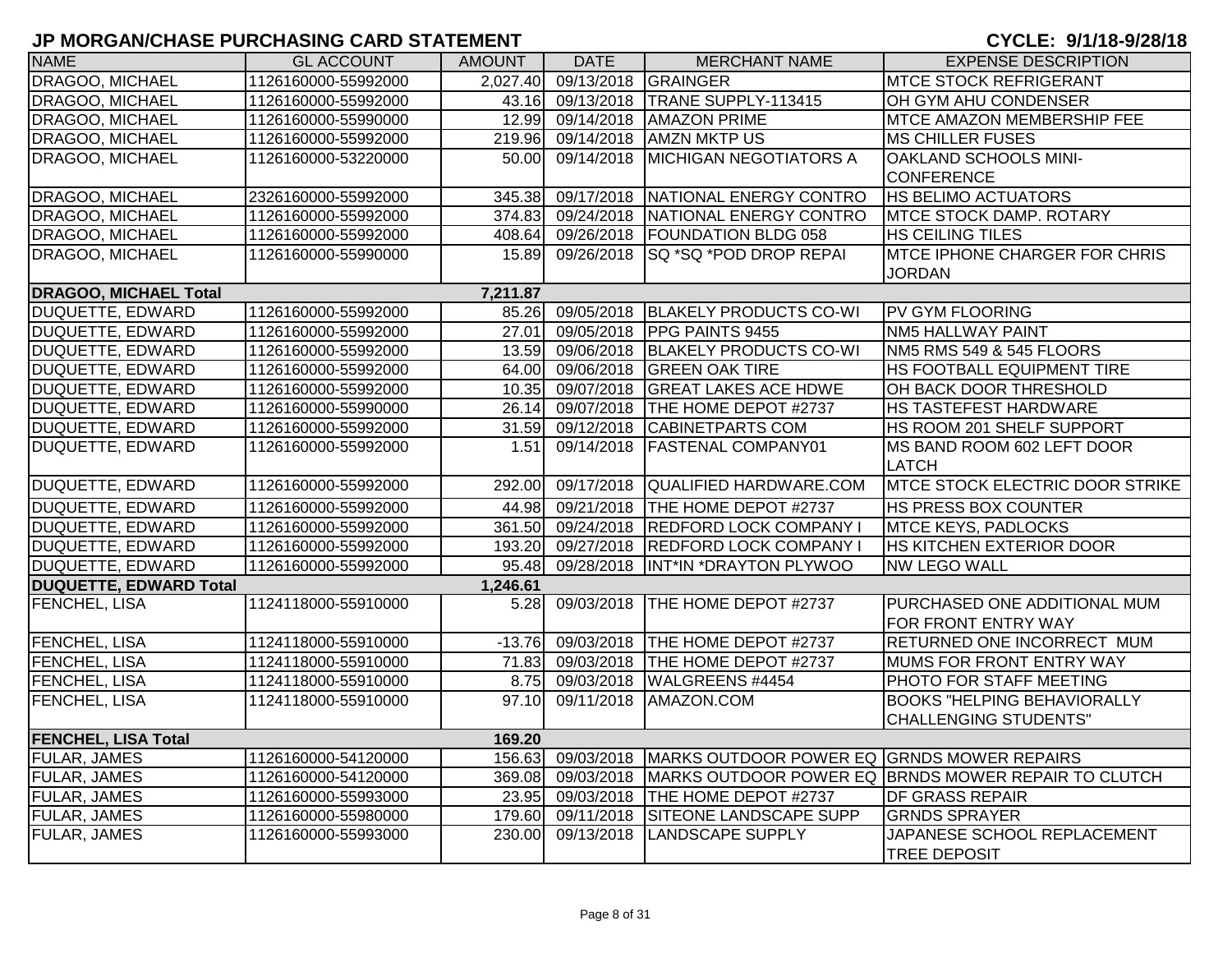| <b>NAME</b>                     | <b>GL ACCOUNT</b>   | <b>AMOUNT</b> | <b>DATE</b>       | <b>MERCHANT NAME</b>                    | <b>EXPENSE DESCRIPTION</b>                            |
|---------------------------------|---------------------|---------------|-------------------|-----------------------------------------|-------------------------------------------------------|
| FULAR, JAMES                    | 1126160000-55993000 | 145.00        | 09/13/2018        | <b>LANDSCAPE SUPPLY</b>                 | <b>DISTRICT ELEMENTARY</b>                            |
|                                 |                     |               |                   |                                         | KINDERGARTEN PROJECTS                                 |
| <b>FULAR, JAMES</b>             | 1126160000-55993000 | 180.00        | 09/13/2018        | <b>RESIDEX</b>                          | HS SOUTH SPORTS SOCCER FIELD                          |
|                                 |                     |               |                   |                                         | <b>FERTILIZER</b>                                     |
| <b>FULAR, JAMES</b>             | 1126160000-55993000 | 1,201.93      | 09/24/2018        | <b>RESIDEX</b>                          | <b>GRNDS DISTRICT HERBICIDE, WEED</b>                 |
|                                 |                     |               |                   |                                         | <b>CONTROL</b>                                        |
| FULAR, JAMES                    | 1126160000-55993000 | 64.72         |                   | 09/24/2018   THE HOME DEPOT #2737       | HS BASEBALL FIELDS                                    |
| <b>FULAR, JAMES Total</b>       |                     | 2,550.91      |                   |                                         |                                                       |
| <b>FURLOW, SETH</b>             | 1711322000-55110614 | 16.95         | 09/26/2018 TARGET | 00003541                                | <b>ENZYME LAB, IB BIO</b>                             |
| <b>FURLOW, SETH Total</b>       |                     | 16.95         |                   |                                         |                                                       |
| <b>GERECKE, LORI</b>            | 1111220730-55110000 | 263.35        | 09/13/2018        | <b>LAB AIDS INC</b>                     | MATERIALS NEEDED TO REPLENISH                         |
|                                 |                     |               |                   |                                         | THE 8TH GRADE SCIENCE KITS                            |
| <b>GERECKE, LORI Total</b>      |                     | 263.35        |                   |                                         |                                                       |
| <b>GILCHRIST, BETHANY</b>       | 1335100000-55990553 | $-16.62$      | 09/03/2018        | WAL-MART #5893                          | <b>REFUND FOR TRANSACTION THAT</b>                    |
|                                 |                     |               |                   |                                         | <b>WAS RETURNED</b>                                   |
| <b>GILCHRIST, BETHANY</b>       | 1335100000-55990553 | 23.44         | 09/05/2018        | WAL-MART #5893                          | SUPPLIES FOR CARE CLASSROOM AND                       |
|                                 |                     |               |                   |                                         | <b>CLOCK FOR PARENT TABLE</b>                         |
| <b>GILCHRIST, BETHANY</b>       | 1335100000-55990553 | 9.99          | 09/19/2018        | <b>DICK'S CLOTHING&amp;SPORTI</b>       | <b>PLAYGROUND BALL BAG</b>                            |
| <b>GILCHRIST, BETHANY</b>       | 1335100000-55990553 | 17.41         | 09/19/2018        | JOANN STORES #1933                      | <b>CRAFT SUPPLIES, DRAMATIC PLAY</b>                  |
|                                 |                     |               |                   |                                         | <b>ACCESSORIES, AND PLAYGROUND</b>                    |
|                                 |                     |               |                   |                                         | <b>TOYS</b>                                           |
| <b>GILCHRIST, BETHANY</b>       | 1335100000-55990553 | 96.30         |                   | 09/19/2018   WAL-MART #5893             | <b>CRAFT SUPPLIES AND GAMES/TOYS</b>                  |
| <b>GILCHRIST, BETHANY Total</b> |                     | 130.52        |                   |                                         |                                                       |
| <b>GORDON, BRIAN</b>            | 6100061000-24316275 |               |                   | 15.09 09/13/2018 SQU*SQ *KNAPP'S DONUTS | <b>DONUTS KLAA</b>                                    |
| <b>GORDON, BRIAN</b>            | 6100061000-24316128 | 13.77         |                   | 09/14/2018   AMAZON PRIME               | <b>AMAZON MEMBERSHIP SKI</b>                          |
| <b>GORDON, BRIAN</b>            | 6100061000-24316275 |               |                   | 14.89 09/24/2018 SQU*SQ *KNAPP'S DONUTS | <b>DONUTS MHSAA</b>                                   |
| <b>GORDON, BRIAN</b>            | 6100061000-24316275 | 15.09         | 09/27/2018        | SQU*SQ *KNAPP'S DONUTS                  | DONUTS TOURNAMENT                                     |
| <b>GORDON, BRIAN Total</b>      |                     | 58.84         |                   |                                         |                                                       |
| HANSEN, ANN                     | 1311800000-54910551 | 61.75         | 09/11/2018        | <b>IBT IIS FINGERPRINT CO</b>           | <b>LICENSING FINGERPRINT</b>                          |
|                                 |                     |               |                   |                                         | <b>REQUIREMENT</b>                                    |
| HANSEN, ANN                     | 1311800000-53450551 | 36.00         | 09/14/2018        | <b>LESSONPIX INC</b>                    | <b>RENEWAL OF ONLINE RESOURCE</b>                     |
| HANSEN, ANN                     | 1311800000-55990551 | 49.70         | 09/17/2018        | SAMSCLUB #6657                          | <b>FALL SUPPLIES FOR BUILDING</b>                     |
| HANSEN, ANN                     | 1335100000-54910553 | 125.00        |                   | 09/19/2018 STATE OF MICHIGAN OCAL       | <b>LICENSING FEE FOR PARKVIEW</b>                     |
| HANSEN, ANN                     | 1335100000-53220553 | 32.00         | 09/24/2018        | <b>APPELBAUM TRAINING INS</b>           | <b>TRAINING FOR CARE LEADER</b>                       |
| <b>HANSEN, ANN Total</b>        |                     | 304.45        |                   |                                         |                                                       |
| HARBAR, ERIN                    | 6100022000-24316120 | 242.00        |                   | 09/06/2018   AMAZON.COM                 | <b>PAINTBRUSH KITS FOR STUDENT</b><br><b>PURCHASE</b> |
| HARBAR, ERIN                    | 1711322000-55110614 | 73.69         | 09/07/2018        | <b>AMZN MKTP US</b>                     | MODELING CLAY AND TOOLS FOR IB                        |
|                                 |                     |               |                   |                                         | <b>EX PROJECTS</b>                                    |
| HARBAR, ERIN Total              |                     | 315.69        |                   |                                         |                                                       |
| HARRIS, CHRISTINE               | 1311800000-55110551 | 5.37          |                   | 09/03/2018   KROGER #632                | <b>CLASSROOM SUPPLIES</b>                             |
| HARRIS, CHRISTINE               | 6100041000-24316355 |               |                   | 4.23 09/10/2018 MEIJER INC #122 Q01     | <b>PROJECT SUPPLIES</b>                               |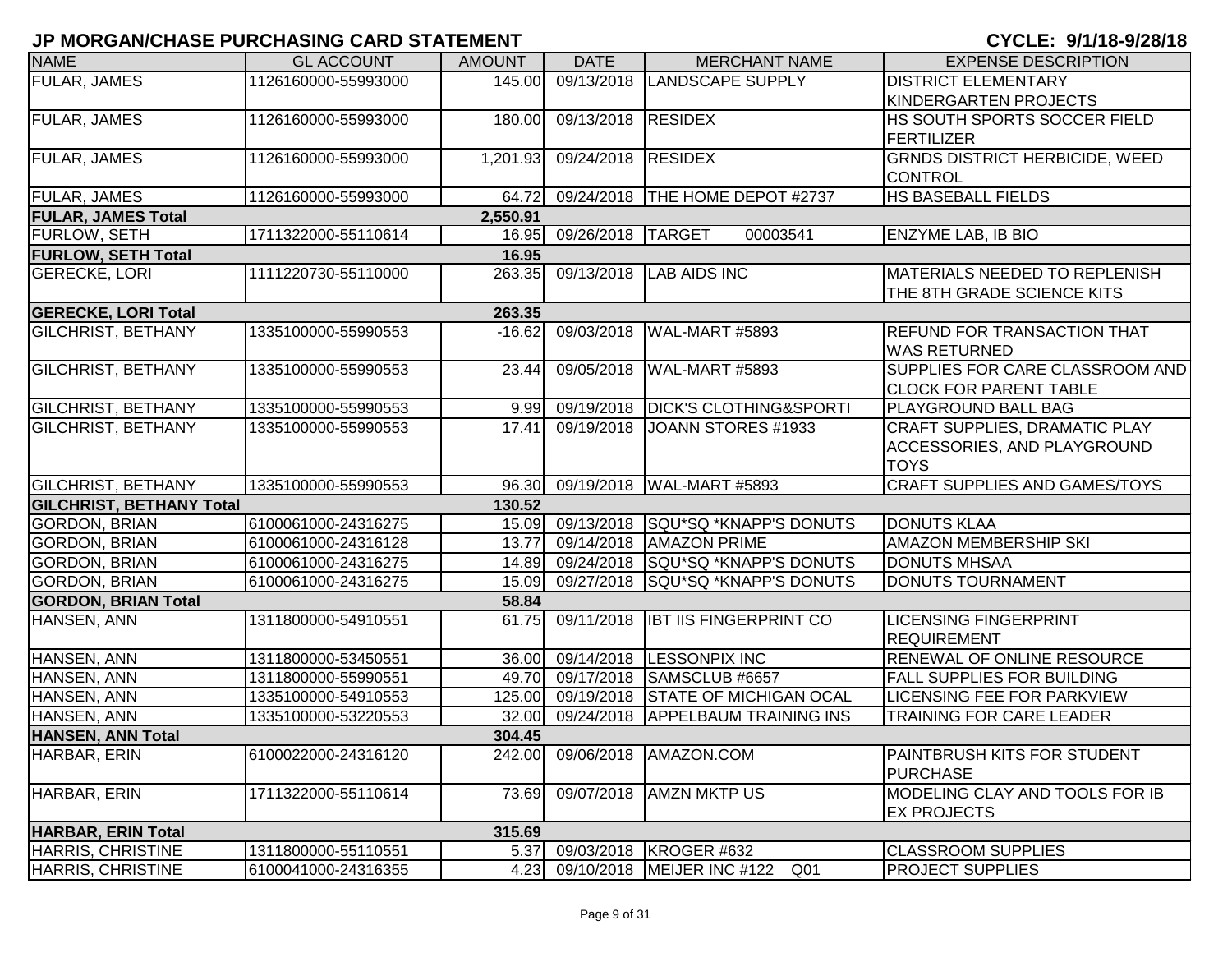| <b>NAME</b>                             | <b>GL ACCOUNT</b>   | <b>AMOUNT</b> | <b>DATE</b>        | <b>MERCHANT NAME</b>                     | <b>EXPENSE DESCRIPTION</b>                                                                 |  |  |  |
|-----------------------------------------|---------------------|---------------|--------------------|------------------------------------------|--------------------------------------------------------------------------------------------|--|--|--|
| <b>HARRIS, CHRISTINE</b>                | 6100041000-24316355 | 77.93         | 09/24/2018         | MICHAELS STORES 2071                     | HALLOWEEN PROJECT AND OTHER<br><b>CRAFT SUPPLIES</b>                                       |  |  |  |
| <b>HARRIS, CHRISTINE Total</b><br>87.53 |                     |               |                    |                                          |                                                                                            |  |  |  |
| HAWKINS, STEPHANIE                      | 1311800000-55110551 | 7.81          |                    | 09/24/2018 JOANN STORES #1933            | <b>MATERIALS TO MAKE A CAR</b><br><b>WASH/HAUNTED HOUSE</b>                                |  |  |  |
| HAWKINS, STEPHANIE                      | 1311800000-55110551 | 35.76         | 09/24/2018         | THE HOME DEPOT #2737                     | <b>MATERIALS TO MAKE A CAR</b><br><b>WASH/HAUNTED HOUSE</b>                                |  |  |  |
| HAWKINS, STEPHANIE Total                |                     | 43.57         |                    |                                          |                                                                                            |  |  |  |
| HAYNES, DEBORAH                         | 1335100000-55110553 |               |                    | 26.60 09/13/2018 BIG LOTS STORES - #515  | <b>TEACHING SUPPLIES</b>                                                                   |  |  |  |
| <b>HAYNES, DEBORAH Total</b>            |                     | 26.60         |                    |                                          |                                                                                            |  |  |  |
| <b>HENDERSON, BETH</b>                  | 1125200000-55910000 |               |                    | 37.49 09/10/2018 STAPLS7204009209000001  | <b>BUSINESS OFFICE SUPPLIES</b>                                                            |  |  |  |
| <b>HENDERSON, BETH</b>                  | 1125200000-53610000 | 472.84        |                    | 09/19/2018 RR DONNELLEY                  | <b>BUSINESS OFFICE CHECK STOCK</b>                                                         |  |  |  |
| <b>HENDERSON, BETH</b>                  | 1125200000-55910000 | 92.41         |                    | 09/27/2018 STAPLS7205112903000001        | <b>BUSINESS OFFICE SUPPLIES</b>                                                            |  |  |  |
| <b>HENDERSON, BETH Total</b>            |                     | 602.74        |                    |                                          |                                                                                            |  |  |  |
| HOLLY, SHEILA                           | 1123200000-57410000 | 85.00         |                    | 09/05/2018 MICHIGAN PUPIL ACCOUNT        | MPAAA ANNUAL MEMBERSHIP DUES,<br>SHEILA HOLLY                                              |  |  |  |
| <b>HOLLY, SHEILA</b>                    | 1128200000-53490000 | 138.00        | 09/10/2018 REV.COM |                                          | <b>CLOSED CAPTIONING FOR THE</b><br>SEPTEMBER 6, 2018 BOARD OF<br><b>EDUCATION MEETING</b> |  |  |  |
| <b>HOLLY, SHEILA</b>                    | 1128200000-57410000 | 125.00        |                    | 09/11/2018 MI ASSOC SCH ADM              | <b>MSPRA MEMBERSHIP DUES, GEORGE</b><br><b>SIPPLE</b>                                      |  |  |  |
| <b>HOLLY, SHEILA</b>                    | 1123200000-57410000 | 125.00        |                    | 09/11/2018 MI ASSOC SCH ADM              | MSPRA MEMBERSHIP DUES, SHEILA<br><b>HOLLY</b>                                              |  |  |  |
| <b>HOLLY, SHEILA Total</b>              |                     | 473.00        |                    |                                          |                                                                                            |  |  |  |
| <b>HOSKINS, DIANE</b>                   | 6100025000-24316300 | 383.14        |                    | 09/03/2018 SAMSCLUB.COM                  | <b>VENDING SUPPLIES</b>                                                                    |  |  |  |
| <b>HOSKINS, DIANE</b>                   | 6100025000-24316300 | 70.22         |                    | 09/06/2018 BENITOS PIZZA-NOVI            | <b>STUDENT DINNER</b>                                                                      |  |  |  |
| HOSKINS, DIANE                          | 6100025000-24316300 |               |                    | 13.76 09/07/2018 PANERA BREAD #600667    | <b>ESL REGISTRATION</b>                                                                    |  |  |  |
| HOSKINS, DIANE                          | 1513200331-55110000 |               |                    | 371.05 09/07/2018 STAPLS7203826690000001 | <b>TEACHER SUPPLIES</b>                                                                    |  |  |  |
| HOSKINS, DIANE                          | 6100025000-24316300 |               |                    | 57.88 09/10/2018 BENITOS PIZZA-NOVI      | <b>STUDENT DINNER</b>                                                                      |  |  |  |
| <b>HOSKINS, DIANE</b>                   | 6100025000-24316300 |               |                    | 14.83 09/11/2018 PANERA BREAD #600667    | <b>ESL REGISTRATION</b>                                                                    |  |  |  |
| HOSKINS, DIANE                          | 6100025000-24316300 | 70.67         |                    | 09/12/2018 BENITOS PIZZA-NOVI            | <b>ESL REGISTRATION</b>                                                                    |  |  |  |
| HOSKINS, DIANE                          | 6100025000-24316300 |               |                    | 97.68 09/12/2018 BENITOS PIZZA-NOVI      | <b>STUDENT DINNER</b>                                                                      |  |  |  |
| HOSKINS, DIANE                          | 6100025000-24316300 |               |                    | 73.23 09/13/2018 BENITOS PIZZA-NOVI      | <b>ESL REGISTRATION</b>                                                                    |  |  |  |
| HOSKINS, DIANE                          | 1513200331-55110000 |               |                    | 25.93 09/14/2018 STAPLS7204352878000002  | <b>TEACHER SUPPLY</b>                                                                      |  |  |  |
| <b>HOSKINS, DIANE</b>                   | 6100025000-24316300 | 33.38         |                    | 09/14/2018 WAL-MART #5893                | <b>ESL REGISTRATION</b>                                                                    |  |  |  |
| <b>HOSKINS, DIANE</b>                   | 6100025000-24316300 | 69.68         |                    | 09/17/2018 BENITOS PIZZA-NOVI            | <b>STUDENT DINNER</b>                                                                      |  |  |  |
| HOSKINS, DIANE                          | 1513200331-55110000 |               |                    | 41.04 09/17/2018 STAPLS7204352878000001  | <b>TEACHER SUPPLY</b>                                                                      |  |  |  |
| HOSKINS, DIANE                          | 6100025000-24316300 | 70.22         |                    | 09/19/2018 BENITOS PIZZA-NOVI            | <b>STUDENT DINNER</b>                                                                      |  |  |  |
| HOSKINS, DIANE                          | 6100025000-24316300 | 117.42        | 09/19/2018         | PANERA BREAD #608009                     | <b>STUDENT DINNER</b>                                                                      |  |  |  |
| HOSKINS, DIANE                          | 1513200331-55110000 | $-41.04$      | 09/24/2018         | STAPLS7204352878001001                   | <b>REFUND DAMAGE ITEM - TEACHER</b><br><b>SUPPLY</b>                                       |  |  |  |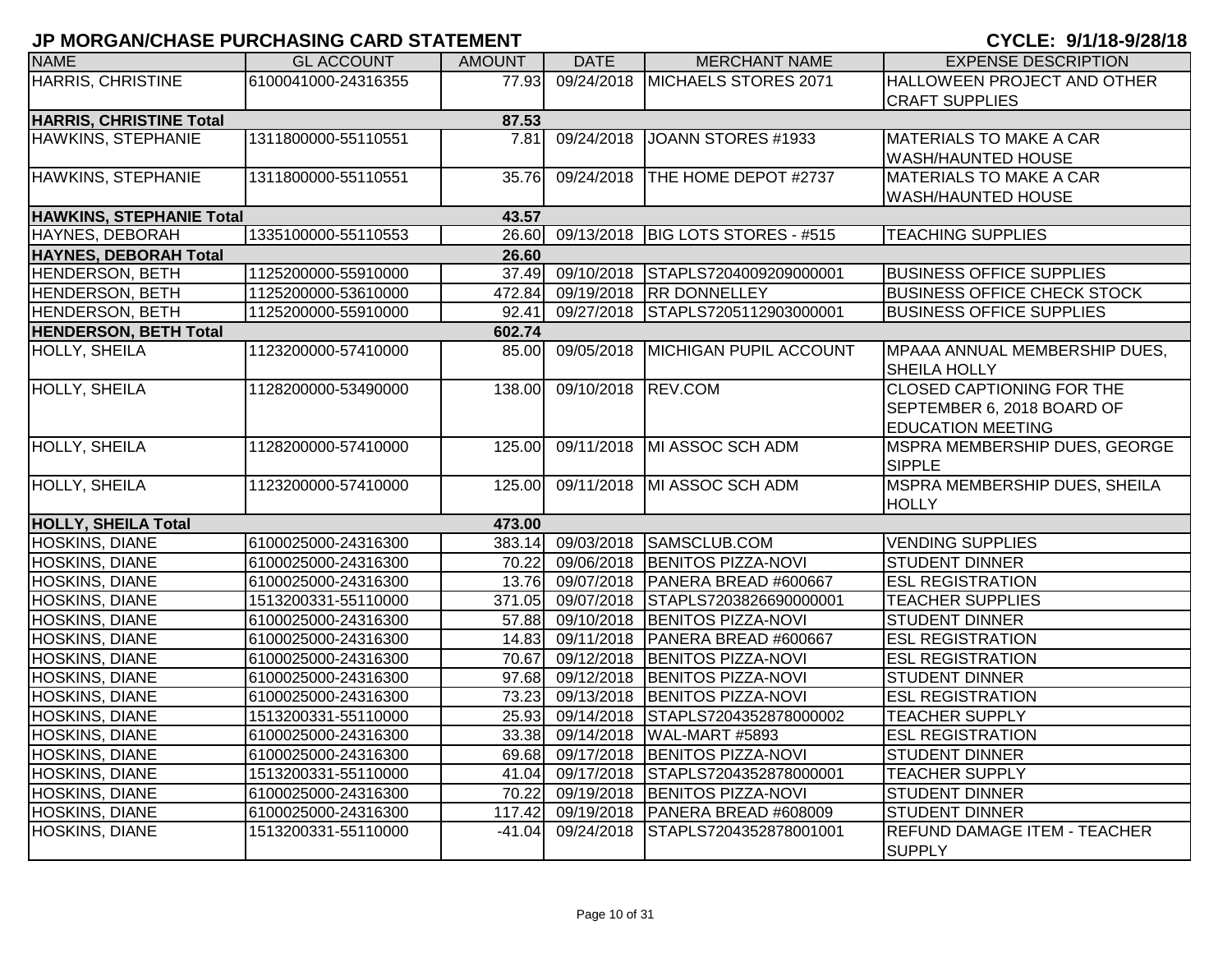| <b>NAME</b>                 | <b>GL ACCOUNT</b>   | <b>AMOUNT</b> | <b>DATE</b>       | <b>MERCHANT NAME</b>                     | <b>EXPENSE DESCRIPTION</b>             |
|-----------------------------|---------------------|---------------|-------------------|------------------------------------------|----------------------------------------|
| <b>HOSKINS, DIANE</b>       | 1513200331-55110000 | 41.04         | 09/24/2018        | STAPLS7204352878002001                   | <b>REPLACE DAMAGED ITEM - TEACHER</b>  |
|                             |                     |               |                   |                                          | <b>SUPPLY</b>                          |
| HOSKINS, DIANE              | 6100025000-24316301 |               |                   | 8.98 09/26/2018 AMZN MKTP US*MT8Y56PU2   | <b>COUNT DAY</b>                       |
| HOSKINS, DIANE              | 6100025000-24316300 |               | 106.96 09/26/2018 | AMZN MKTP US*MT9YC31F0                   | <b>COUNT DAY SUPPLIES</b>              |
| HOSKINS, DIANE              | 6100025000-24316300 |               | 70.22 09/26/2018  | <b>BENITOS PIZZA-NOVI</b>                | <b>STUDENT DINNER</b>                  |
| HOSKINS, DIANE              | 6100025000-24316300 |               | 111.76 09/26/2018 | <b>RED OLIVE XV</b>                      | <b>STUDENT DINNER</b>                  |
| <b>HOSKINS, DIANE</b>       | 6100025000-24316300 |               | 52.96 09/27/2018  | AMAZON.COM*MT5AM8XO2                     | <b>COUNT DAY SUPPLIES</b>              |
| <b>HOSKINS, DIANE</b>       | 1513200331-55110000 | 200.08        | 09/27/2018        | AMZN MKTP US*MT0O19GD1                   | <b>TEACHER SUPPLY</b>                  |
| <b>HOSKINS, DIANE</b>       | 6100025000-24316300 | 485.94        | 09/27/2018        | SAMSCLUB.COM                             | VENDING, COUNT DAY                     |
| <b>HOSKINS, DIANE</b>       | 1513200331-55110000 | 179.70        | 09/27/2018        | STAPLS7205152268000001                   | <b>TEACHER SUPPLY</b>                  |
| HOSKINS, DIANE              | 1513200331-55110000 |               | 23.12 09/28/2018  | AMAZON.COM*MT08C1MU2                     | <b>TEACHER SUPPLY</b>                  |
| <b>HOSKINS, DIANE</b>       | 6100025000-24316300 |               | 200.00 09/28/2018 | AMAZON.COM*MT0C98M02                     | <b>COUNT DAY PRIZES</b>                |
| <b>HOSKINS, DIANE Total</b> |                     | 2,949.85      |                   |                                          |                                        |
| <b>HOURIGAN, MARK</b>       | 1111322000-55110723 | 12.71         | 09/20/2018        | WALGREENS #4454                          | AA BATTERIES FOR OUR WIRELESS          |
|                             |                     |               |                   |                                          | MIC PACKS (MARCHING BAND)              |
| <b>HOURIGAN, MARK</b>       | 1111322000-55110723 | 149.00        |                   | 09/26/2018 MERIDIAN WINDS                | PURCHASE OF 2 EUPHONIUM                |
|                             |                     |               |                   |                                          | MOUTHPIECES FOR SCHOOL-OWNED           |
|                             |                     |               |                   |                                          | <b>INSTRUMENTS</b>                     |
| <b>HOURIGAN, MARK</b>       | 1111322000-55110723 | 115.77        | 09/27/2018        | <b>GROTH MUSIC</b>                       | <b>PURCHASE OF WOODWIND QUINTET</b>    |
|                             |                     |               |                   |                                          | <b>MUSIC AND SCORE</b>                 |
| <b>HOURIGAN, MARK Total</b> |                     | 277.48        |                   |                                          |                                        |
| HOWARD, SARAH               | 1311800000-55110551 |               | 17.99 09/03/2018  | <b>IKEA CANTON</b>                       | <b>DRAMATIC PLAY TOY</b>               |
| HOWARD, SARAH               | 1311800000-55110551 |               | 17.39 09/10/2018  | AMAZON.COM                               | <b>BEAR COUNTERS</b>                   |
| HOWARD, SARAH               | 1311800000-55110551 |               | 7.97 09/10/2018   | <b>HOBBY LOBBY #417</b>                  | <b>ART SUPPLIES</b>                    |
| HOWARD, SARAH               | 1311800000-55110551 |               | 12.18 09/14/2018  | MICHAELS STORES 4744                     | <b>ART SUPPLIES</b>                    |
| HOWARD, SARAH               | 1311800000-55110551 | 9.98          | 09/17/2018        | <b>TEACHERS STORE LIVON</b>              | <b>DRY ERASE MARKERS</b>               |
| HOWARD, SARAH               | 1311800000-55110551 | 19.29         | 09/20/2018        | AMAZON.COM*MT55823K0                     | <b>ALPHABET ACORNS</b>                 |
| HOWARD, SARAH               | 1311800000-55110551 | 28.44         | 09/24/2018        | HOBBY LOBBY #417                         | <b>SUPPLIES</b>                        |
| <b>HOWARD, SARAH Total</b>  |                     | 113.24        |                   |                                          |                                        |
| JANTZ, ANGELA               | 1124115000-53220000 |               | 5.00 09/10/2018   | <b>OAKLAND SCHOOLS-RC INT</b>            | CPI REFRESHER FOR JULIE BEDFORD        |
| JANTZ, ANGELA               | 6100015000-24316275 |               | 555.00 09/11/2018 | <b>MEMSPA</b>                            | <b>ANNUAL MEMBERSHIP</b>               |
| JANTZ, ANGELA               | 1111115000-55110708 | 107.00        | 09/13/2018        | SSI*SCHOOL SPECIALTY                     | <b>SCISSORS FOR STUDENTS AND STAFF</b> |
|                             |                     |               |                   |                                          |                                        |
| JANTZ, ANGELA               | 1124115000-55990000 |               |                   | 1,107.73 09/13/2018 SSI*SCHOOL SPECIALTY | CHART PAPER AND BOARDER PAPER          |
| JANTZ, ANGELA               | 1111115000-55110708 |               |                   | 27.40 09/13/2018 SSI*SCHOOL SPECIALTY    | <b>CHART PAPER</b>                     |
| JANTZ, ANGELA               | 1111115000-53220000 |               |                   | 30.00 09/14/2018 OAKLAND SCHOOLS-RC INT  | CPI TRAINING FOR DF KINDERGARTEN       |
|                             |                     |               |                   |                                          | <b>TEACHER AND FIRST GRADE TEACHER</b> |
|                             |                     |               |                   |                                          |                                        |
| JANTZ, ANGELA               | 1124115000-55990000 | 559.98        | 09/14/2018        | STAPLS7204348206000001                   | CHAIRS FOR OFFICE STAFF                |
| JANTZ, ANGELA               | 1111115000-53220000 | 15.00         | 09/17/2018        | <b>OAKLAND SCHOOLS-RC INT</b>            | CPI TRAINING FOR DF PSYCHOLOGIST       |
| JANTZ, ANGELA               | 1111115000-55110708 | 163.90        | 09/17/2018        | SSI*SCHOOL SPECIALTY                     | TEACHING SUPPLIES FOR 2ND GRADE        |
| JANTZ, ANGELA               | 1124115000-55990000 | 559.98        | 09/17/2018        | STAPLS7204348206002001                   | CHAIRS FOR OFFICE STAFF                |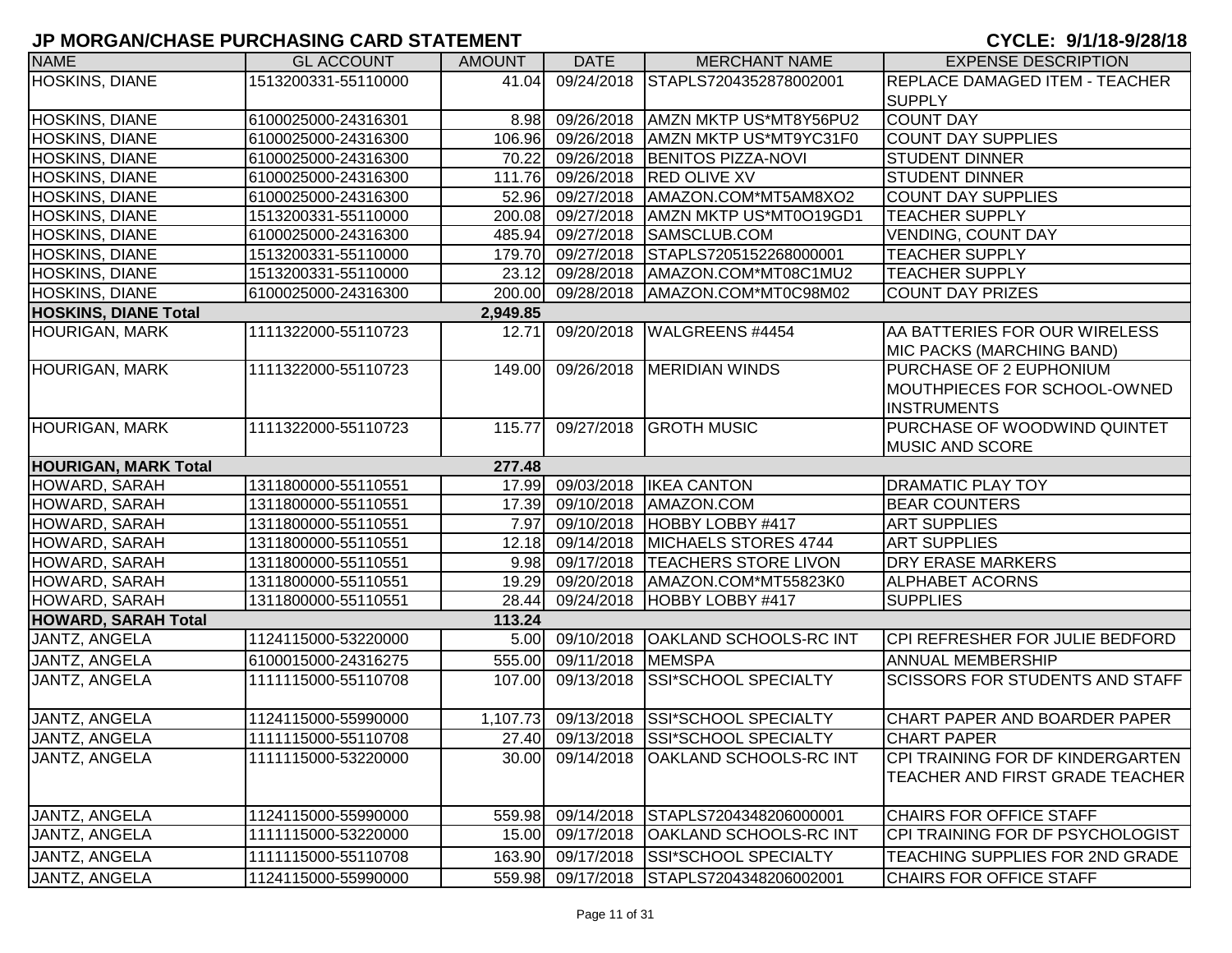| <b>NAME</b>                 | <b>GL ACCOUNT</b>   | <b>AMOUNT</b> | <b>DATE</b>               | <b>MERCHANT NAME</b>                | <b>EXPENSE DESCRIPTION</b>                   |
|-----------------------------|---------------------|---------------|---------------------------|-------------------------------------|----------------------------------------------|
| <b>JANTZ, ANGELA</b>        | 6100015000-24316501 | 2,900.00      |                           | 09/18/2018   AMAZON.COM*MT6E24LM1   | <b>TEACHER GIFT CARDS</b>                    |
| JANTZ, ANGELA               | 1122215000-55410000 | 65.02         |                           | 09/18/2018 MICHIGANCOM              | O&E NEWSPAPER SUBSCRIPTION FOR               |
|                             |                     |               |                           |                                     | 9/1-8/31/19                                  |
| JANTZ, ANGELA               | 1111115000-53220000 | $-15.00$      |                           | 09/24/2018   OAKLAND SCHOOLS-RC INT | <b>REFUND OF CPI TRAINING FOR DF</b>         |
|                             |                     |               |                           |                                     | PSYCHOLOGIST                                 |
| JANTZ, ANGELA               | 1124115000-55990000 | 213.49        | 09/24/2018                | STAPLS7204348206000002              | ADDITIONAL CHAIR FOR THE OFFICE              |
| JANTZ, ANGELA               | 1111115000-55110799 | 31.47         | 09/24/2018                | STAPLS7204893831000001              | <b>FOLDERS WITH FASTENERS FOR</b>            |
|                             |                     |               |                           |                                     | <b>STUDENT SERVICES LOGS</b>                 |
| JANTZ, ANGELA               | 1111115000-55110799 | 79.14         | 09/24/2018                | STAPLS7204893831000002              | LEADERSHIP NOTEBOOK INDEX<br><b>DIVIDERS</b> |
| JANTZ, ANGELA               | 1124115000-55990000 | $-559.98$     | 09/27/2018                | STAPLS7204348206001001              | REFUND OF CHAIRS FOR OFFICE                  |
|                             |                     |               |                           |                                     | <b>STAFF</b>                                 |
| <b>JANTZ, ANGELA Total</b>  |                     | 5,845.13      |                           |                                     |                                              |
| JOB, STACEY                 | 1311800000-53220551 | 20.00         |                           | 09/25/2018 APPELBAUM TRAINING INS   | <b>PS TRAINING</b>                           |
| JOB, STACEY                 | 1311800000-53220551 | 20.00         | 09/25/2018                | <b>APPELBAUM TRAINING INS</b>       | <b>PS TRAINING</b>                           |
| JOB, STACEY                 | 1311800000-53220551 | 20.00         |                           | 09/25/2018 APPELBAUM TRAINING INS   | <b>PS TRAINING</b>                           |
| <b>JOB, STACEY</b>          | 1311800000-53220551 | 312.75        |                           | 09/28/2018   IMPACT PUBLICATIONS, I | <b>PS TRAINING</b>                           |
| <b>JOB, STACEY Total</b>    |                     | 372.75        |                           |                                     |                                              |
| KOBROSSY, THERESE           | 1335100000-55110553 | 67.22         |                           | 09/03/2018 MEIJER INC #122<br>Q01   | \$50.00 SCHOOL SUPPLIES FOR C.A.R.E.         |
|                             |                     |               |                           |                                     | - MARKERS, GLUE, ERASERS, PENCILS,           |
|                             |                     |               |                           |                                     | PENS, ETC.                                   |
|                             |                     |               |                           |                                     | \$17.00 FOR A RUG                            |
| KOBROSSY, THERESE Total     |                     | 67.22         |                           |                                     |                                              |
| LALONDE, LUCAS              | 1129900000-55990000 | 31.79         |                           | 09/07/2018 MEIJER INC #122 Q01      | <b>PRESENTATION CLICKER FOR MS</b>           |
|                             |                     |               |                           |                                     | <b>AUDITORIUM</b>                            |
| <b>LALONDE, LUCAS Total</b> |                     | 31.79         |                           |                                     |                                              |
| LAMBERT, ELIZABETH          | 1126160000-53450000 | 110.00        |                           | 09/03/2018 ARC - MI MADISON HGTS    | <b>MTCE SKYSITE FEE</b>                      |
| LAMBERT, ELIZABETH          | 1126160000-54910000 | 5,430.00      | 09/03/2018                | <b>ARCH ENVIRONMENTAL GRO</b>       | <b>DISTRICT HAZARDOUS CHEMICAL</b>           |
|                             |                     |               |                           |                                     | <b>IDENTIFICATION FOR FIREFIGHTERS</b>       |
|                             |                     |               |                           |                                     | <b>RIGHT TO KNOW</b>                         |
| LAMBERT, ELIZABETH          | 1126152000-54120000 | 695.00        |                           | 09/03/2018 <b>DE-CAL INC</b>        | <b>ECEC CONTROL ISSUES</b>                   |
| LAMBERT, ELIZABETH          | 1126118000-55991000 | 432.64        | 09/03/2018 NICHOLS        |                                     | <b>NM5 CUSTODIAL SUPPLIES</b>                |
| LAMBERT, ELIZABETH          | 1126122000-55991000 | 1,220.03      | 09/03/2018 NICHOLS        |                                     | <b>HS CUSTODIAL SUPPLIES</b>                 |
| LAMBERT, ELIZABETH          | 1126118000-55991000 | 263.63        | 09/03/2018 NICHOLS        |                                     | NM6 CUSTODIAL SUPPLIES                       |
| LAMBERT, ELIZABETH          | 1126115000-55991000 | 508.61        | 09/03/2018 NICHOLS        |                                     | <b>DF CUSTODIAL SUPPLIES</b>                 |
| LAMBERT, ELIZABETH          | 1126111000-55991000 |               | 289.90 09/03/2018 NICHOLS |                                     | VO CUSTODIAL SUPPLIES                        |
| LAMBERT, ELIZABETH          | 1126114000-55991000 |               | 366.86 09/03/2018 NICHOLS |                                     | PV CUSTODIAL SUPPLIES                        |
| LAMBERT, ELIZABETH          | 1126152000-55991000 |               | 158.08 09/03/2018 NICHOLS |                                     | <b>ECEC CUSTODIAL SUPPLIES</b>               |
| LAMBERT, ELIZABETH          | 1126161000-53840000 | 1,958.11      |                           | 09/03/2018   WASTE MGMT WM EZPAY    | <b>DISTRICT WASTE REMOVAL</b>                |
| LAMBERT, ELIZABETH          | 2326161000-53840000 | 652.70        | 09/03/2018                | <b>WASTE MGMT WM EZPAY</b>          | <b>DISTRICT WASTE REMOVAL - REC</b>          |
| LAMBERT, ELIZABETH          | 1126120000-54120000 | 771.00        | 09/05/2018                | <b>DAIKIN APPLIED AMERICA</b>       | <b>IMS CONDENSER FAN MOTORS</b>              |
|                             |                     |               |                           |                                     | <b>TRIPPED</b>                               |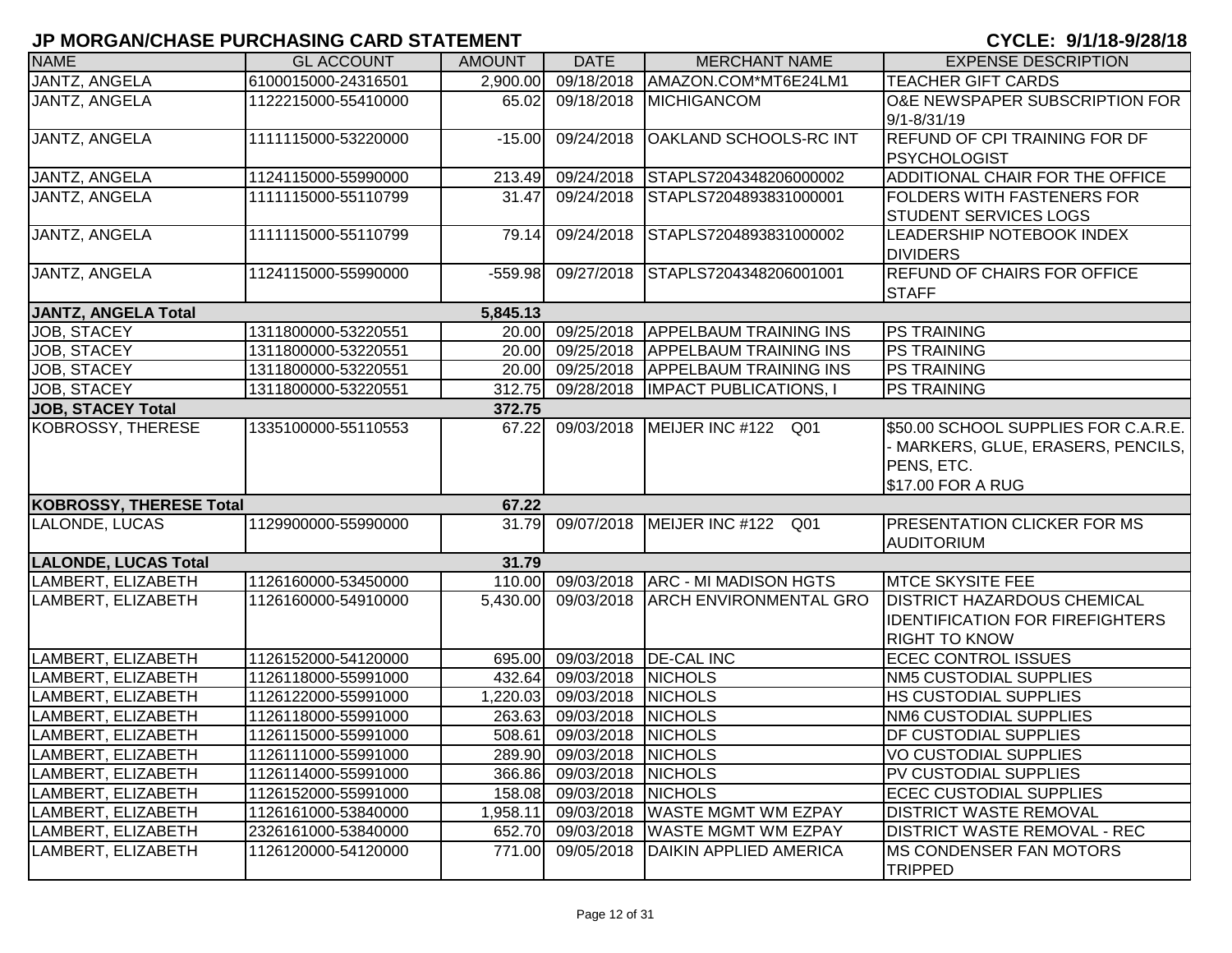| <b>NAME</b>        | <b>GL ACCOUNT</b>   | <b>AMOUNT</b> | <b>DATE</b>                    | <b>MERCHANT NAME</b>                     | <b>EXPENSE DESCRIPTION</b>                         |
|--------------------|---------------------|---------------|--------------------------------|------------------------------------------|----------------------------------------------------|
| LAMBERT, ELIZABETH | 1126122000-54110000 | 441.04        |                                | 09/05/2018  INT*IN *AQUATIC SOURCE       | <b>HS POOL CHLORINE LEAK</b>                       |
| LAMBERT, ELIZABETH | 1126101000-54110000 |               | 166.00 09/06/2018              | <b>DETROIT ELEVATOR COMPA</b>            | <b>ESB ELEVATOR MAINTENANCE</b>                    |
| LAMBERT, ELIZABETH | 1126115000-54120000 |               |                                | 120.00 09/06/2018 INT*IN *BOL HOUSE LLC  | DF ROOM 403 AIREDALE SWITCHES                      |
| LAMBERT, ELIZABETH | 1126160000-55992000 |               |                                | 230.00 09/06/2018 PRINTNOLOGY INC        | <b>DISTRICT TRAFFIC SIGNS</b>                      |
| LAMBERT, ELIZABETH | 1126118000-54110000 |               |                                | 380.00 09/07/2018 BEGONIA BROTHERS SERVI | <b>NM6 TRIMMING</b>                                |
| LAMBERT, ELIZABETH | 1126101000-54110000 |               | 535.00 09/07/2018              | BEGONIA BROTHERS SERVI                   | <b>ESB TRIMMING</b>                                |
| LAMBERT, ELIZABETH | 1126122000-54110000 |               |                                | 985.00 09/07/2018 BEGONIA BROTHERS SERVI | <b>HS TRIMMING</b>                                 |
| LAMBERT, ELIZABETH | 1126160000-55910000 |               | 73.76 09/07/2018               | STAPLS7203895419000001                   | <b>MTCE OFFICE SUPPLIES</b>                        |
| LAMBERT, ELIZABETH | 1126161000-53840000 |               | 546.56 09/07/2018              | <b>WASTE MGMT WM EZPAY</b>               | NM5 ROLL OFF DUMPSTER                              |
| LAMBERT, ELIZABETH | 1126161000-53840000 |               | 255.00 09/07/2018              | <b>WASTE MGMT WM EZPAY</b>               | <b>BOSCO ROLL OFF DUMPSTER</b>                     |
| LAMBERT, ELIZABETH | 1126161000-53840000 |               | 215.00 09/07/2018              | <b>WASTE MGMT WM EZPAY</b>               | <b>HS ROLL OFF DUMPSTER</b>                        |
| LAMBERT, ELIZABETH | 1126161000-53840000 |               | 250.00 09/07/2018              | <b>WASTE MGMT WM EZPAY</b>               | HS SOUTH ROLL OFF DUMPSTER                         |
| LAMBERT, ELIZABETH | 1126122000-54110000 |               | 432.44 09/10/2018              | <b>LEONARDS SYSRUPS</b>                  | HS POOL CO2                                        |
| LAMBERT, ELIZABETH | 1126160000-55990000 | 238.62        | 09/11/2018                     | <b>AIRGASS NORTH</b>                     | <b>DISTRICT WELDING</b>                            |
| LAMBERT, ELIZABETH | 1126122000-54120000 |               | 859.41 09/11/2018              | <b>ALLIED INCORPORATED</b>               | HS AUTO SHOP TUBING                                |
| LAMBERT, ELIZABETH | 1126160000-55992000 | 550.00        | 09/11/2018                     | INT*IN *BOL HOUSE LLC                    | DF RM 404 HEATING COIL, DAMPER                     |
|                    |                     |               |                                |                                          | <b>ACTUATOR</b>                                    |
| LAMBERT, ELIZABETH | 1126105000-54110000 |               |                                | 31.00 09/11/2018 PREMIER PEST MANAG      | NATC PEST MANAGEMENT                               |
| LAMBERT, ELIZABETH | 1126115000-54110000 |               |                                | 28.00 09/11/2018 PREMIER PEST MANAG      | <b>DF PEST MANAGEMENT</b>                          |
| LAMBERT, ELIZABETH | 1126152000-54110000 |               |                                | 37.00 09/11/2018 PREMIER PEST MANAG      | <b>ECEC PEST MANAGEMENT</b>                        |
| LAMBERT, ELIZABETH | 1126101000-54110000 |               |                                | 43.00 09/11/2018 PREMIER PEST MANAG      | <b>ESB PEST MANAGEMENT</b>                         |
| LAMBERT, ELIZABETH | 1126103000-54110000 |               |                                | 28.00 09/11/2018 PREMIER PEST MANAG      | <b>ITC PEST MANAGEMENT</b>                         |
| LAMBERT, ELIZABETH | 1126122000-54110000 |               |                                | 33.00 09/11/2018 PREMIER PEST MANAG      | <b>HS PEST MANAGEMENT</b>                          |
| LAMBERT, ELIZABETH | 1126118000-54110000 |               |                                | 28.00 09/11/2018 PREMIER PEST MANAG      | <b>NM5 PEST MANAGEMENT</b>                         |
| LAMBERT, ELIZABETH | 1126118000-54110000 |               |                                | 28.00 09/11/2018 PREMIER PEST MANAG      | NM6 PEST MANAGEMENT                                |
| LAMBERT, ELIZABETH | 1126120000-54110000 | 432.00        | 09/11/2018                     | <b>PREMIER PEST MANAG</b>                | <b>MS PEST MANAGEMENT, BEE</b>                     |
|                    |                     |               |                                |                                          | <b>CONTROL</b>                                     |
| LAMBERT, ELIZABETH | 1126113000-54110000 | 28.00         |                                | 09/11/2018 PREMIER PEST MANAG            | <b>NW PEST MANAGEMENT</b>                          |
| LAMBERT, ELIZABETH | 1126112000-54110000 | 323.00        |                                | 09/11/2018   PREMIER PEST MANAG          | OH PEST MANAGEMENT, BEE                            |
|                    |                     |               |                                |                                          | <b>CONTROL</b>                                     |
| LAMBERT, ELIZABETH | 1126114000-54110000 | 28.00         |                                | 09/11/2018   PREMIER PEST MANAG          | PV PEST MANAGEMENT                                 |
| LAMBERT, ELIZABETH | 1126111000-54110000 | 35.00         |                                | 09/11/2018   PREMIER PEST MANAG          | <b>VO PEST MANAGEMENT</b>                          |
| LAMBERT, ELIZABETH | 1126111000-54120000 |               |                                | 199.00 09/12/2018 ACCO BT USA            | VO LAMINATOR REPAIR                                |
| LAMBERT, ELIZABETH | 1126160000-55992000 |               | 140.00 09/12/2018              | PIONEER REVERE 8008771                   | <b>DISTRICT LINE PAINT</b>                         |
| LAMBERT, ELIZABETH | 1126160000-54966000 |               | 4,850.00 09/13/2018 DE-CAL INC |                                          | <b>DISTRICT BACKFLOW TESTING</b>                   |
| LAMBERT, ELIZABETH | 1126120000-54120000 |               | 1,382.17 09/13/2018 DE-CAL INC |                                          | MS AHU-G1 NOT COOLING                              |
| LAMBERT, ELIZABETH | 1126122000-54120000 |               |                                | 1,511.45 09/13/2018 DE-CAL INC           | <b>HS POOL BOILER SENSOR</b>                       |
| LAMBERT, ELIZABETH | 1126160000-55992000 |               |                                | 340.00 09/13/2018 INT*IN *AQUATIC SOURCE | <b>HS POOL CHLORINE</b>                            |
| LAMBERT, ELIZABETH | 1126160000-55992000 | 132.57        | 09/13/2018                     | STAPLS7204291854000001                   | <b>MTCE BATTERY SUPPLIES FOR</b>                   |
|                    |                     |               |                                |                                          | <b>DISTRICT</b>                                    |
| LAMBERT, ELIZABETH | 1126160000-53840000 | 912.57        | 09/14/2018                     | <b>ARCH ENVIRONMENTAL GRO</b>            | <b>DISTRICT UNIVERSAL WASTE</b><br><b>DISPOSAL</b> |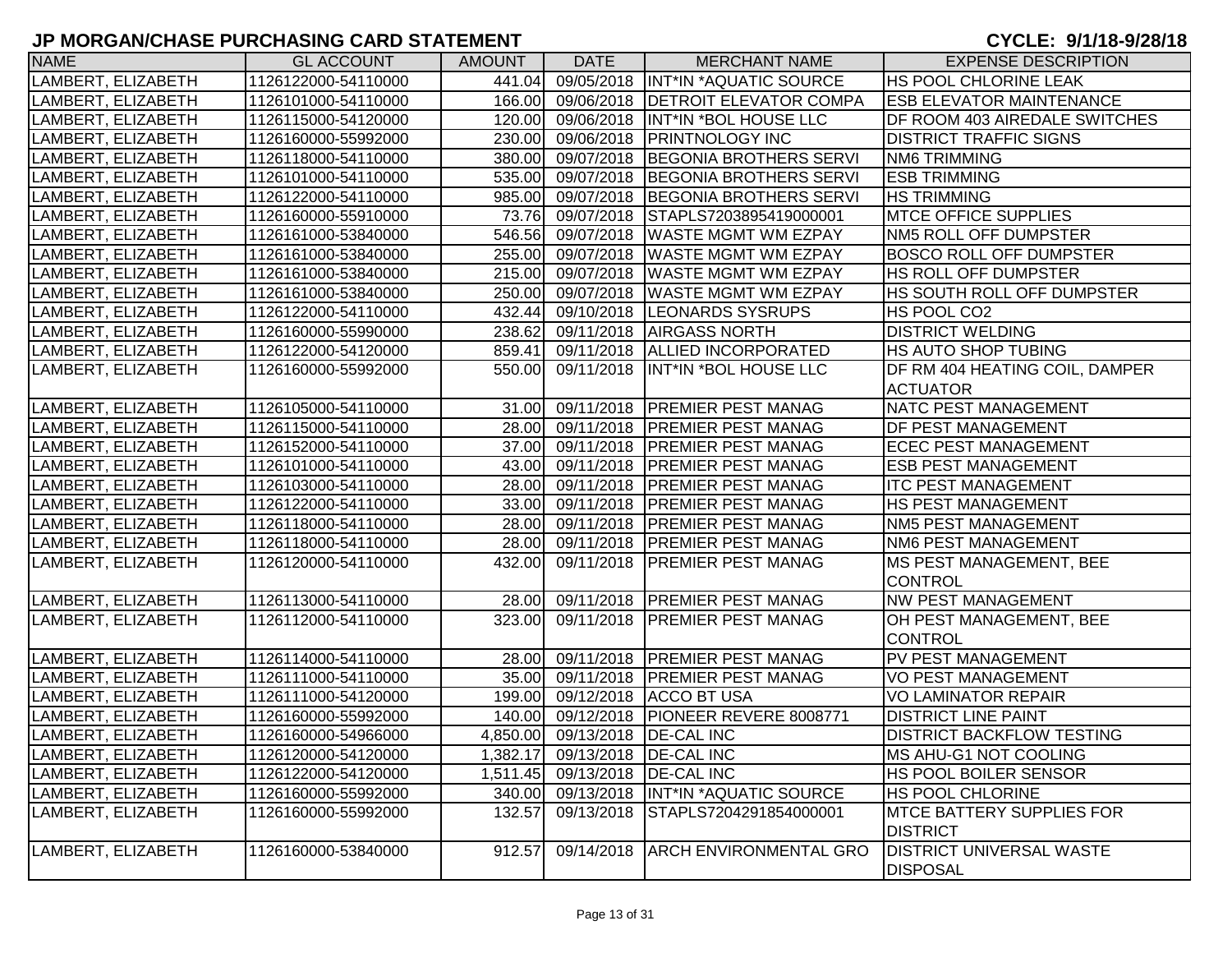| <b>NAME</b>                     | <b>GL ACCOUNT</b>   | <b>AMOUNT</b> | <b>DATE</b>           | <b>MERCHANT NAME</b>                     | <b>EXPENSE DESCRIPTION</b>             |
|---------------------------------|---------------------|---------------|-----------------------|------------------------------------------|----------------------------------------|
| LAMBERT, ELIZABETH              | 1126120000-54120000 | 240.26        |                       | 09/14/2018 NATIONAL TIME                 | <b>MS PANEL TROUBLE</b>                |
| LAMBERT, ELIZABETH              | 1126160000-55710000 | 719.21        |                       | 09/17/2018 CORRIGAN OIL #2 - BRI         | <b>MTCE FUEL</b>                       |
| LAMBERT, ELIZABETH              | 1126122000-54110000 | 488.15        | 09/17/2018 KONE, INC. |                                          | HS ELEVATOR MAINTENANCE 8/2018         |
|                                 |                     |               |                       |                                          | THRU 1/2019                            |
| LAMBERT, ELIZABETH              | 1126105000-54120000 | 181.50        |                       | 09/17/2018 NATIONAL TIME                 | NATC HORN STROBES REPLACED             |
| LAMBERT, ELIZABETH              | 1126152000-54120000 |               |                       | 415.00 09/17/2018 SONITROL GREAT LAKES M | NATC ALARM REPAIR                      |
| LAMBERT, ELIZABETH              | 1126160000-55992000 |               |                       | 156.53 09/17/2018 THE TRANE COMPANY      | <b>OH GYM AHU</b>                      |
| LAMBERT, ELIZABETH              | 1126160000-54230000 |               |                       | 2,500.00 09/21/2018 ALTA CONSTRUCTION EQ | <b>GRNDS RENTED BARK BLOWER</b>        |
| LAMBERT, ELIZABETH              | 1126160000-54120000 | 987.24        |                       | 09/21/2018 ALTA CONSTRUCTION EQ          | <b>GRNDS REPAIR TO BARK BLOWER</b>     |
| LAMBERT, ELIZABETH              | 1126152000-54120000 |               |                       | 280.00 09/21/2018 THERMALNETICS, INC.    | <b>ECEC DAIKIN NOT RUNNING</b>         |
| LAMBERT, ELIZABETH              | 1126100000-54910829 | 858.18        | 09/24/2018            | <b>ARCH ENVIRONMENTAL GRO</b>            | <b>DISTRICT STORM WATER</b>            |
|                                 |                     |               |                       |                                          | MANAGEMENT                             |
| LAMBERT, ELIZABETH              | 1126161000-53840000 | 451.27        | 09/24/2018            | <b>WASTE MGMT WM EZPAY</b>               | HS NORTH ROLL OFF DUMPSTER             |
| LAMBERT, ELIZABETH              | 1126161000-53840000 | 562.80        | 09/24/2018            | <b>WASTE MGMT WM EZPAY</b>               | HS SOUTH ROLL OFF DUMPSTER             |
| LAMBERT, ELIZABETH              | 1126161000-53840000 | 200.00        | 09/24/2018            | <b>WASTE MGMT WM EZPAY</b>               | <b>HS ROLL OFF DUMPSTER</b>            |
| LAMBERT, ELIZABETH              | 1126161000-53840000 | 151.28        | 09/24/2018            | <b>WASTE MGMT WM EZPAY</b>               | <b>NM5 ROLL OFF DUMPSTER</b>           |
| LAMBERT, ELIZABETH              | 1126170000-54910000 | 459.16        | 09/25/2018            | <b>ARCH ENVIRONMENTAL GRO</b>            | <b>TRANS UST OPERATOR CONSULTING</b>   |
| LAMBERT, ELIZABETH              | 1126160000-55710000 |               | 679.09 09/26/2018     | CORRIGAN OIL #2 - BRI                    | <b>MTCE FUEL</b>                       |
| LAMBERT, ELIZABETH              | 1126113000-54120000 | 1,375.84      | 09/26/2018            | IJOHNSON & WOOD LLC                      | NW CONDENSING UNITS, ROOMS 126 &       |
|                                 |                     |               |                       |                                          | 134 NOT WORKING                        |
| LAMBERT, ELIZABETH              | 1126122000-54120000 | 1,555.00      |                       | 09/26/2018 THERMALNETICS, INC.           | <b>HS POOL CONDENSER MOTOR</b>         |
| LAMBERT, ELIZABETH              | 1126170000-54120000 | 1,621.62      |                       | 09/27/2018 ALLIED INCORPORATED           | TRANS HOIST #1 & 2 REPAIRS             |
| LAMBERT, ELIZABETH              | 1126120000-54120000 |               |                       | 481.98 09/27/2018 CUMMINS INC            | <b>IMS GENERATOR TEMP ALARM</b>        |
| LAMBERT, ELIZABETH              | 1126600000-54910000 |               |                       | 50.00 09/27/2018 PROTECTION ONE ALARM    | <b>ECEC ALARM SERVICES</b>             |
| LAMBERT, ELIZABETH              | 1126160000-55992000 | 92.97         |                       | 09/27/2018 STAPLS7205091186000001        | <b>MTCE BATTERIES FOR STOCK</b>        |
| LAMBERT, ELIZABETH              | 1126122000-54110000 | 140.00        |                       | 09/28/2018  INT*IN *AQUATIC SOURCE       | <b>HS POOL MTCE VISIT</b>              |
| LAMBERT, ELIZABETH Total        |                     | 44,351.23     |                       |                                          |                                        |
| LANEY, CHRISTOPHER              | 6100020000-24316247 | 162.00        |                       | 09/07/2018 AMAZON.COM                    | <b>GLUE SUPPLIES FOR SOME STEM</b>     |
|                                 |                     |               |                       |                                          | <b>PROJECTS</b>                        |
| LANEY, CHRISTOPHER              | 6100020000-24316247 | 35.79         | 09/10/2018            | AMAZON.COM                               | ORDER OF SPAGHETTI FOR AN              |
|                                 |                     |               |                       |                                          | <b>ACTIVITY IN STEM CLASS</b>          |
| LANEY, CHRISTOPHER              | 6100020000-24316247 | 80.81         |                       | 09/11/2018   THE HOME DEPOT 2710         | <b>STEM SUPPLIES FROM HOME DEPOT</b>   |
| LANEY, CHRISTOPHER              | 6100020000-24316247 | 21.95         | 09/12/2018            | <b>AMZN MKTP US</b>                      | <b>ACCIDENTAL PURCHSE - REIMBURSED</b> |
|                                 |                     |               |                       |                                          | <b>BY EMPLOYEE</b>                     |
| LANEY, CHRISTOPHER              | 6100020000-24316247 |               |                       | 448.42 09/28/2018 INDUSTRIAL ARTS SUPPLY | <b>SUPPLIES FOR STEM CLASS</b>         |
| <b>LANEY, CHRISTOPHER Total</b> |                     | 748.97        |                       |                                          |                                        |
| <b>LASH, NANCY</b>              | 1124114000-55910000 | 64.82         | 09/05/2018            | <b>AMZN MKTP US</b>                      | <b>OFFICE SUPPLY</b>                   |
| LASH, NANCY                     | 1124114000-55990000 | 99.00         |                       | 09/05/2018 HARVARD*BUSINESS REVIE        | <b>PRINCIPAL MAGAZINE</b>              |
| LASH, NANCY                     | 1124114000-55910000 | 247.16        | 09/07/2018            | STAPLS7203840217000001                   | <b>OFFICE LAMINATOR SUPPLY</b>         |
| LASH, NANCY                     | 1111114000-55110727 | 37.08         |                       | 09/10/2018 AMZN MKTP US                  | PE EQUIPMENT                           |
| LASH, NANCY                     | 1111114000-55110708 | 322.18        | 09/10/2018            | STAPLS7204080287000001                   | <b>BINDING COMBS FOR ALL</b>           |
|                                 |                     |               |                       |                                          | <b>CLASSROOMS</b>                      |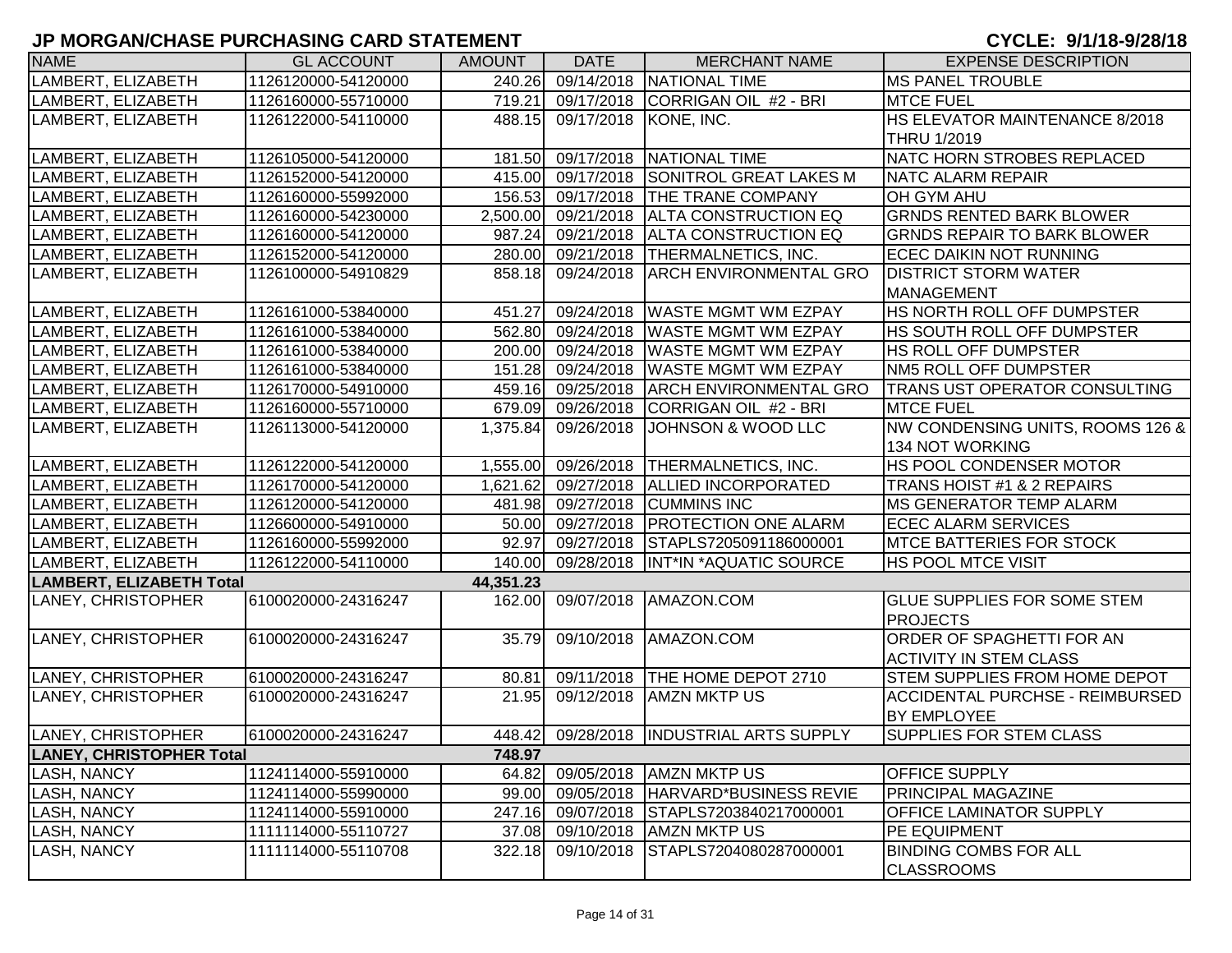| <b>NAME</b>              | <b>GL ACCOUNT</b>   | <b>AMOUNT</b> | <b>DATE</b>            | <b>MERCHANT NAME</b>               | <b>EXPENSE DESCRIPTION</b>                                                                                                               |
|--------------------------|---------------------|---------------|------------------------|------------------------------------|------------------------------------------------------------------------------------------------------------------------------------------|
| LASH, NANCY              | 1124114000-55910000 | 28.99         |                        | 09/11/2018 AMAZON.COM              | <b>OFFICE PLANNER</b>                                                                                                                    |
| LASH, NANCY              | 1111114000-55110727 | 23.98         |                        | 09/11/2018 AMZN MKTP US            | <b>PE/FITNESS SUPPLY</b>                                                                                                                 |
| LASH, NANCY              | 1111114000-55110708 | 323.75        |                        | 09/14/2018 STAPLS7202946622000004  | <b>CLASSROOM SUPPLY</b>                                                                                                                  |
| LASH, NANCY              | 1124114000-55910000 | 52.36         | 09/14/2018             | STAPLS7204364808000001             | <b>OFFICE SUPPLY</b>                                                                                                                     |
| LASH, NANCY              | 1111114000-53840000 | 25.00         | 09/19/2018             | <b>GFL ENVIROMENTAL USA I</b>      | <b>GFL RECYCLING</b>                                                                                                                     |
| LASH, NANCY              | 1111114000-54910000 | 114.17        | 09/19/2018             | <b>SHRED-IT USA LLC</b>            | <b>SHREDDING</b>                                                                                                                         |
| LASH, NANCY              | 1111114000-55110708 | 61.85         | 09/20/2018             | AMAZON.COM                         | <b>TEACHER BOOKS</b>                                                                                                                     |
| LASH, NANCY              | 6100014000-24316275 | 152.73        | 09/20/2018             | COTTAGE INN PIZZA - NO             | PV HOSTING MTSS DISTRICT WIDE<br>MEETING                                                                                                 |
| <b>LASH, NANCY</b>       | 1124114000-55910000 | 172.16        |                        | 09/20/2018  INT*IN *PRINT & MARKET | <b>ENVELOPES FOR OFFICE</b>                                                                                                              |
| LASH, NANCY              | 1124114000-57410000 | 95.00         | 09/21/2018             | <b>PHI DELTA KAPPA INTL I</b>      | <b>PRINCIPAL MEMBERSHIP RENEWAL</b>                                                                                                      |
| LASH, NANCY              | 1111114000-55110702 | 28.42         | 09/25/2018             | <b>SSI*SCHOOL SPECIALTY</b>        | <b>ART SUPPLY</b>                                                                                                                        |
| LASH, NANCY              | 1124114000-55910000 | 76.74         | 09/26/2018             | STAPLS7205020591000002             | <b>OFFICE SUPPLY</b>                                                                                                                     |
| LASH, NANCY              | 1124114000-57410000 | 555.00        | 09/27/2018             | <b>MEMSPA</b>                      | MEMSPA PRINCIPAL MEMBERSHIP<br><b>RENEWAL</b>                                                                                            |
| <b>LASH, NANCY Total</b> |                     | 2,480.39      |                        |                                    |                                                                                                                                          |
| MATSON, MELISSA          | 1722100000-53120611 | 2,800.00      | 09/03/2018             | NWEA 503-624-1951                  | PAYMENT FOR 8/13/18 NWEA<br><b>PROFESSIONAL LEARNING</b>                                                                                 |
| <b>MATSON, MELISSA</b>   | 1711322000-53450611 | 99.00         |                        | 09/06/2018  INTUIT *IN *WHYTRY, LL | <b>ONLINE COUNSELING SOFTWARE</b>                                                                                                        |
| <b>MATSON, MELISSA</b>   | 1711115000-55210000 | 105.81        | 09/06/2018             | <b>STEPS TO LITERACY</b>           | <b>IMENTOR TEXTS FOR 1ST GRADE -</b><br>DEERFIELD                                                                                        |
| <b>MATSON, MELISSA</b>   | 1711111000-55110611 | 1,012.07      | 09/10/2018             | MHE*MCGRAW-HILL ECOMM              | <b>VILLAGE OAKS EVERYDAY MATH</b><br><b>WORKBOOKS</b>                                                                                    |
| <b>MATSON, MELISSA</b>   | 1711322000-55210611 | 1,434.60      |                        | 09/11/2018 AMAZON.COM              | <b>HIGH SCHOOL NOVELS</b>                                                                                                                |
| <b>MATSON, MELISSA</b>   | 1722100000-53450000 | 500.00        |                        | 09/12/2018 PAYPAL *MARSHALLMEM     | ONLINE DISTRICT SUBSCRIPTION FOR<br>THE MARSHALL MEMO                                                                                    |
| <b>MATSON, MELISSA</b>   | 1711118000-55110611 | 192.50        |                        |                                    | 09/14/2018 REI*GREENWOODHEINEMANN NOVI MEADOWS 6 - UNITS OF STUDY IN<br><b>ARGUMENT, INFORMATION, AND</b><br>NARRATIVE WRITING - GRADE 6 |
| MATSON, MELISSA          | 1711112000-55110611 | 157.68        | 09/14/2018             | SSI*EPSCC                          | ORCHARD HILLS - WORDLY WISE<br><b>BOOKS</b>                                                                                              |
| <b>MATSON, MELISSA</b>   | 1711115000-55110611 | 23.04         | 09/17/2018             | STAPLS0168236674004001             | <b>DEERFIELD - COMPOSITION</b><br>NOTEBOOK ORDER                                                                                         |
| <b>MATSON, MELISSA</b>   | 1111111000-55110708 | 184.47        |                        | 09/19/2018   AMAZON.COM*MT8KF0ZO0  | <b>VILLAGE OAKS - POLY 3-RING BINDERS</b>                                                                                                |
| MATSON, MELISSA          | 1722100000-53220611 |               | 195.00 09/20/2018 IIRP |                                    | <b>IIRP CONFERENCE (DAY 1) - NICOLE</b><br>COLONE                                                                                        |
| <b>MATSON, MELISSA</b>   | 1722100000-53220611 | 225.00        | 09/20/2018  IRP        |                                    | <b>IIRP CONFERENCE (DAY 2) - NICOLE</b><br><b>COLONE</b>                                                                                 |
| <b>MATSON, MELISSA</b>   | 1722100000-53220611 | 15.00         | 09/24/2018             | <b>OAKLAND SCHOOLS-RC INT</b>      | OAKLAND SCHOOLS - HIV<br>CERTIFICATION - BRIANNA HAND                                                                                    |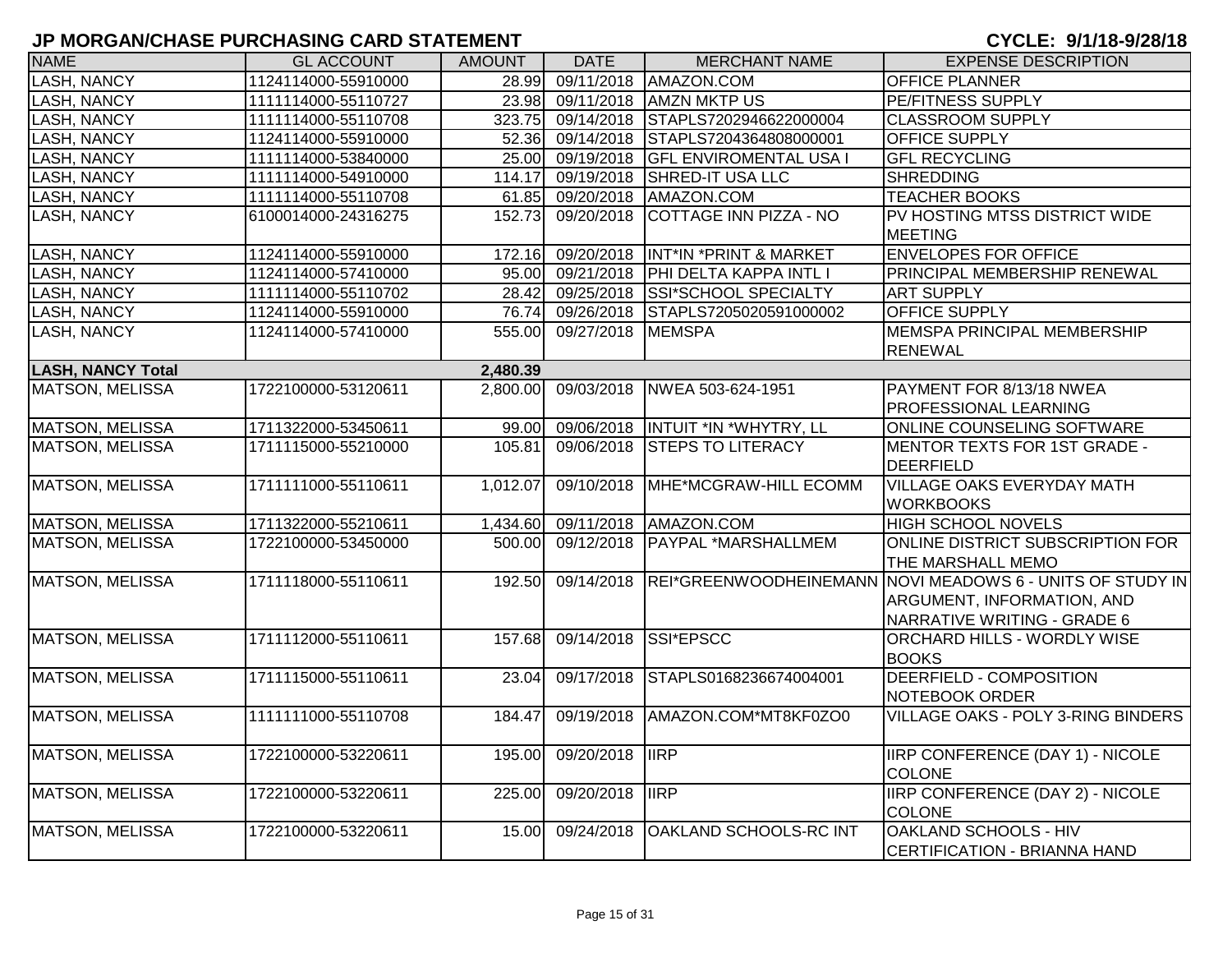| <b>NAME</b>                   | <b>GL ACCOUNT</b>   | <b>AMOUNT</b> | <b>DATE</b>       | <b>MERCHANT NAME</b>                       | <b>EXPENSE DESCRIPTION</b>            |
|-------------------------------|---------------------|---------------|-------------------|--------------------------------------------|---------------------------------------|
| <b>MATSON, MELISSA</b>        | 1722100000-53229000 | 390.40        | 09/25/2018        | DELTA                                      | AIRLINE TRAVEL TO/FROM CHICAGO -      |
|                               |                     |               |                   |                                            | <b>WANDA CIANCIO</b>                  |
| MATSON, MELISSA               | 1722100000-53220611 | 390.40        | 09/25/2018        | DELTA                                      | AIRLINE TRAVEL TO/FROM CHICAGO -      |
|                               |                     |               |                   |                                            | <b>GIANNA MROZEK</b>                  |
| <b>MATSON, MELISSA</b>        | 1722100000-53229000 | 390.40        | 09/25/2018        | <b>DELTA</b>                               | AIRLINE TRAVEL TO/FROM CHICAGO -      |
|                               |                     |               |                   |                                            | <b>RJ WEBBER</b>                      |
| MATSON, MELISSA               | 1722100000-53220611 | 390.40        | 09/25/2018        | DELTA                                      | AIRLINE TRAVEL TO/FROM CHICAGO -      |
|                               |                     |               |                   |                                            | <b>JANIS CANNADY</b>                  |
| <b>MATSON, MELISSA Total</b>  |                     | 8,505.77      |                   |                                            |                                       |
| <b>MATTHEWS, STEVEN</b>       | 1123200000-53220000 | 502.20        | 09/24/2018        | <b>GRAND TRAV RESORT</b>                   | 2018 MASA FALL CONFERENCE,            |
|                               |                     |               |                   |                                            | SEPTEMBER 19-22, 2018, STEVE          |
|                               |                     |               |                   |                                            | <b>MATTHEWS</b>                       |
| <b>MATTHEWS, STEVEN Total</b> |                     | 502.20        |                   |                                            |                                       |
| MCDERMOTT, JACOB              | 1126160000-55992000 | 34.98         | 09/24/2018        | THE HOME DEPOT #2737                       | <b>IMS OFFICE BATHROOM ADA TOILET</b> |
|                               |                     |               |                   |                                            | <b>SEAT</b>                           |
| <b>MCDERMOTT, JACOB Total</b> |                     | 34.98         |                   |                                            |                                       |
| MCDOUGALL, BARBARA            | 6100061000-24316104 | 115.99        | 09/10/2018        | <b>EDIBLE ARRANGEMENTS</b>                 | <b>FUNERAL ARRANGEMENT</b>            |
| MCDOUGALL, BARBARA            | 6100061000-24316104 | 274.00        | 09/10/2018        | <b>GUERNSEY FARMS RESTAUR</b>              | V FB DINNER                           |
| MCDOUGALL, BARBARA            | 6100061000-24316104 |               | 44.10 09/10/2018  | MARIA S ITALIAN BAKERY                     | <b>FB DESSERT</b>                     |
| MCDOUGALL, BARBARA            | 6100061000-24316188 |               | 158.46 09/17/2018 | <b>HAMPTON INN HOTELS</b>                  | <b>FIELD HOCKEY</b>                   |
| MCDOUGALL, BARBARA            | 6100061000-24316188 |               | 158.46 09/17/2018 | <b>HAMPTON INN HOTELS</b>                  | <b>FIELD HOCKEY</b>                   |
| MCDOUGALL, BARBARA            | 6100061000-24316188 | 158.46        | 09/17/2018        | <b>HAMPTON INN HOTELS</b>                  | <b>FIELD HOCKEY</b>                   |
| MCDOUGALL, BARBARA            | 6100061000-24316188 | 158.46        | 09/17/2018        | <b>HAMPTON INN HOTELS</b>                  | <b>FIELD HOCKEY</b>                   |
| MCDOUGALL, BARBARA            | 6100061000-24316188 | 158.46        | 09/17/2018        | <b>HAMPTON INN HOTELS</b>                  | <b>FIELD HOCKEY</b>                   |
| MCDOUGALL, BARBARA            | 6100061000-24316188 | 158.46        | 09/17/2018        | <b>HAMPTON INN HOTELS</b>                  | <b>FIELD HOCKEY</b>                   |
| MCDOUGALL, BARBARA            | 6100061000-24316188 | 158.46        | 09/17/2018        | <b>HAMPTON INN HOTELS</b>                  | <b>FIELD HOCKEY</b>                   |
| MCDOUGALL, BARBARA            | 6100061000-24316188 | 173.36        | 09/17/2018        | <b>HAMPTON INN HOTELS</b>                  | <b>FIELD HOCKEY</b>                   |
| MCDOUGALL, BARBARA            | 6100061000-24316104 | 80.91         | 09/17/2018        | MARIA S ITALIAN BAKERY                     | <b>FB DINNER</b>                      |
| MCDOUGALL, BARBARA            | 6100061000-24316104 |               | 380.00 09/19/2018 | <b>GUERNSEY FARMS RESTAUR</b>              | <b>FB DINNER</b>                      |
| MCDOUGALL, BARBARA            | 6100061000-24316104 | 359.86        | 09/25/2018        | SAMS CLUB #6657                            | <b>HOMECOMING SUPPLIES</b>            |
| MCDOUGALL, BARBARA            | 6100061000-24316104 |               | 104.00 09/26/2018 | MIAAA MEMBERSHIP                           | <b>ASHLEY'S MIAAA DUES</b>            |
| MCDOUGALL, BARBARA            | 6100061000-24316104 | 104.00        | 09/28/2018        | MIAAA MEMBERSHIP                           | <b>BARB'S MIAAA MEMBERSHIP</b>        |
| MCDOUGALL, BARBARA Total      |                     | 2,745.44      |                   |                                            |                                       |
| NESMITH, RUSSELL              | 1126160000-55992000 | 16.83         | 09/03/2018        | THE HOME DEPOT #2737                       | DF DRINKING FOUNTAINS                 |
| NESMITH, RUSSELL              | 1126160000-55992000 |               |                   | 11.10 09/07/2018 THE HOME DEPOT #2737      | DF MEDIA WINDOW                       |
| NESMITH, RUSSELL              | 1126160000-55993000 |               |                   | 2,167.28 09/10/2018 PIONEER REVERE 8008771 | <b>GRNDS ATHLETIC FIELD PAINT</b>     |
| NESMITH, RUSSELL              | 1126160000-55980000 | 13.33         | 09/12/2018        | <b>THE HOME DEPOT #2737</b>                | <b>IMTCE PLUMBING SUPPLIES</b>        |
| NESMITH, RUSSELL              | 1126160000-55980000 | 90.11         | 09/12/2018        | THE HOME DEPOT 2737                        | <b>IMTCE PLUMBING SUPPLIES FOR</b>    |
|                               |                     |               |                   |                                            | PLUMBING INSTALL                      |
| NESMITH, RUSSELL              | 1126160000-55992000 | 19.45         |                   | 09/13/2018   THE HOME DEPOT #2737          | PV DRINKING FOUNTAINS                 |
| NESMITH, RUSSELL              | 1126160000-55992000 | 54.26         |                   | 09/14/2018   THE HOME DEPOT #2737          | <b>MTCE PLUMBING SUPPLIES</b>         |
| NESMITH, RUSSELL              | 1126160000-55992000 |               |                   | 10.38 09/14/2018 THE HOME DEPOT #2737      | <b>MTCE PLUMBING SUPPLIES</b>         |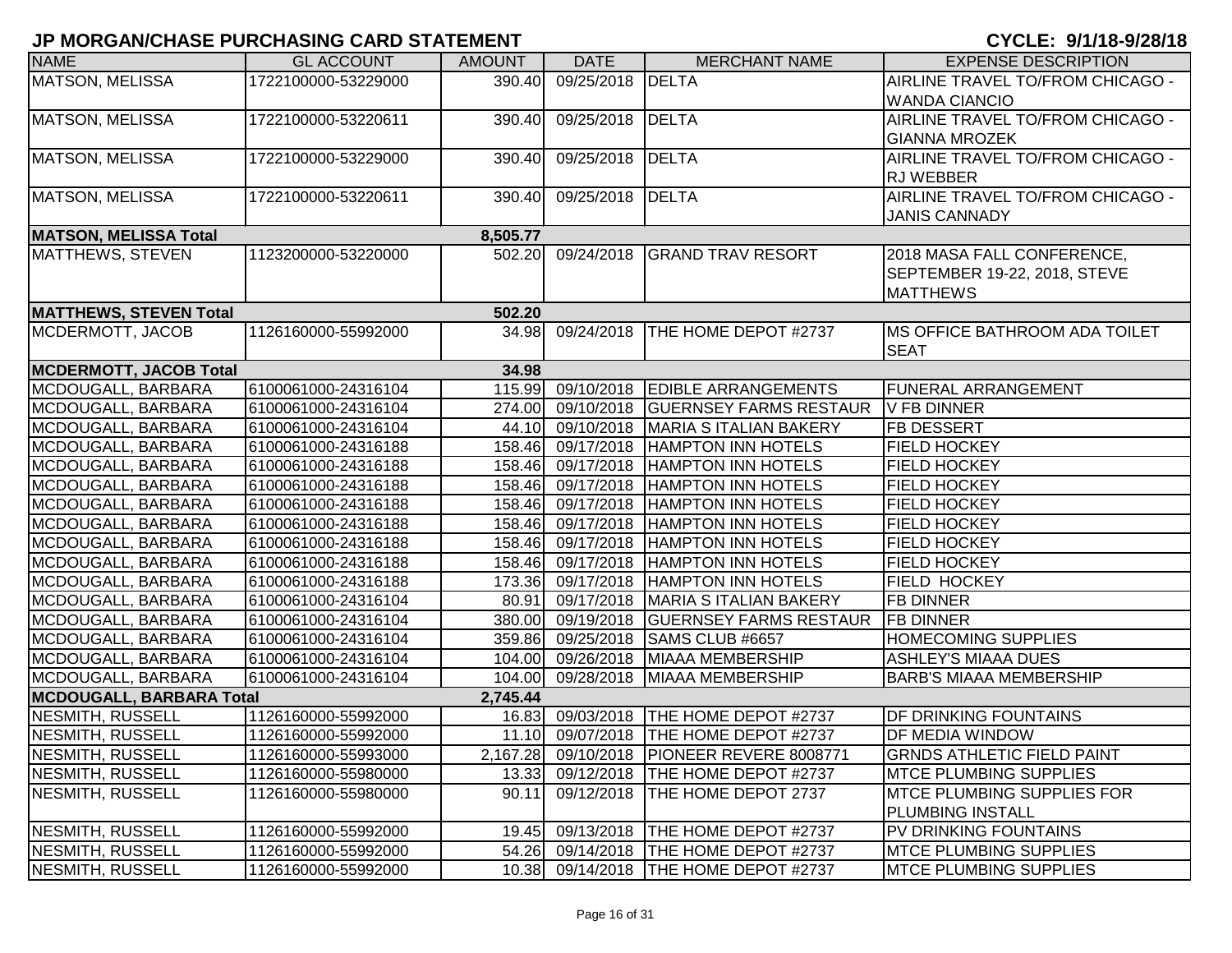| <b>NAME</b>                   | <b>GL ACCOUNT</b>   | <b>AMOUNT</b> | <b>DATE</b>       | <b>MERCHANT NAME</b>                     | <b>EXPENSE DESCRIPTION</b>                             |
|-------------------------------|---------------------|---------------|-------------------|------------------------------------------|--------------------------------------------------------|
| NESMITH, RUSSELL              | 1126160000-55992000 | 22.96         | 09/17/2018        | <b>THE HOME DEPOT #2737</b>              | <b>MTCE PLUMBING SUPPLIES</b>                          |
| NESMITH, RUSSELL              | 1126160000-55992000 |               | 10.99 09/19/2018  | <b>BEST PLUMBING SPECIALT</b>            | <b>MS AUX GYM DRINKING FOUNTAIN</b>                    |
| NESMITH, RUSSELL              | 1126160000-55992000 | 278.69        | 09/19/2018        | <b>THE HOME DEPOT 2737</b>               | <b>MTCE WATER FOUNTAIN HARDWARE</b>                    |
| NESMITH, RUSSELL              | 1126160000-55993000 | 20.00         | 09/20/2018        | BELLE TIRE 017                           | <b>GRNDS RIDE ON SPRAYER</b>                           |
| NESMITH, RUSSELL              | 1126160000-55992000 | 299.88        | 09/20/2018        | <b>BEST PLUMBING SPECIALT</b>            | <b>IMTCE DRINKING FOUNTAINS PARTS</b>                  |
| NESMITH, RUSSELL              | 1126160000-55992000 |               | 383.60 09/25/2018 | <b>ETNA DISTRIBUTORS WIXO</b>            | MS ADA SINK IN OFFICE                                  |
| NESMITH, RUSSELL              | 1126160000-55992000 | 92.49         | 09/25/2018        | <b>ETNA DISTRIBUTORS WIXO</b>            | <b>MS ADA SINK INSTALLATION</b>                        |
| NESMITH, RUSSELL              | 1126160000-55992000 | $-158.51$     | 09/25/2018        | <b>ETNA DISTRIBUTORS WIXO</b>            | <b>IMS ADA SINK IN OFFICE AREA CREDIT</b>              |
| NESMITH, RUSSELL              | 1126160000-55992000 | 5.20          | 09/26/2018        | THE HOME DEPOT #2737                     | <b>MS BATHROOM</b>                                     |
| NESMITH, RUSSELL              | 1126160000-55992000 | 96.19         | 09/26/2018        | THE HOME DEPOT 2737                      | <b>MS OFFICE BATHROOM</b>                              |
| NESMITH, RUSSELL              | 1126160000-55992000 | 31.59         | 09/27/2018        | THE HOME DEPOT #2737                     | <b>IMTCE WATER FOUNTAIN INSTALL</b><br><b>SUPPLIES</b> |
| NESMITH, RUSSELL              | 1126160000-55992000 | 357.84        | 09/28/2018        | <b>BEST PLUMBING SPECIALT</b>            | <b>MTCE BATHROOM PARTITION DOOR</b><br><b>LATCHES</b>  |
| NESMITH, RUSSELL Total        |                     | 3,823.66      |                   |                                          |                                                        |
| NOWICKI, MATTHEW              | 1127170000-55790000 | 98.20         | 09/03/2018        | THE HOME DEPOT 2737                      | <b>SUPPLIES</b>                                        |
| <b>NOWICKI, MATTHEW Total</b> |                     | 98.20         |                   |                                          |                                                        |
| OCONNOR, GAIL                 | 1311800000-55110551 | 55.98         |                   | 09/03/2018 AMZN MKTP US                  | <b>TEACHING SUPPLIES</b>                               |
| OCONNOR, GAIL                 | 1311800000-55110551 | 75.92         | 09/03/2018        | STAPLS7203602582000003                   | <b>TEACHING SUPPLIES</b>                               |
| OCONNOR, GAIL                 | 1311800000-55110551 | $-167.07$     | 09/03/2018        | STAPLS7203602582001001                   | <b>TEACHING SUPPLIES</b>                               |
| OCONNOR, GAIL                 | 1311800000-55110551 | 258.97        | 09/06/2018        | STAPLS7203600334000001                   | <b>TEACHING SUPPLIES</b>                               |
| OCONNOR, GAIL                 | 1311800000-55110551 | 111.84        | 09/06/2018        | STAPLS7203600334000002                   | <b>TEACHING SUPPLIES</b>                               |
| OCONNOR, GAIL                 | 1311800000-55110551 | 64.72         | 09/06/2018        | STAPLS7203600334000003                   | <b>TEACHING SUPPLIES</b>                               |
| OCONNOR, GAIL                 | 1311800000-55110551 | 284.40        | 09/06/2018        | STAPLS7203601788000001                   | <b>TEACHING SUPPLIES</b>                               |
| OCONNOR, GAIL                 | 1311800000-55110551 |               | 284.40 09/06/2018 | STAPLS7203601900000001                   | <b>TEACHING SUPPLIES</b>                               |
| <b>OCONNOR, GAIL</b>          | 1311800000-55110551 | 150.31        | 09/06/2018        | STAPLS7203602582002001                   | <b>TEACHING SUPPLIES</b>                               |
| OCONNOR, GAIL                 | 1311800000-55110551 | 16.76         | 09/06/2018        | STAPLS7203602582002002                   | <b>TEACHING SUPPLIES</b>                               |
| OCONNOR, GAIL                 | 1311800000-55110551 | 222.82        | 09/06/2018        | STAPLS7203745132000001                   | <b>TEACHING SUPPLIES</b>                               |
| OCONNOR, GAIL                 | 1311800000-55110551 | 130.38        | 09/06/2018        | STAPLS7203746411000001                   | <b>TEACHING SUPPLIES</b>                               |
| OCONNOR, GAIL                 | 1311800000-55110551 | 16.76         | 09/06/2018        | STAPLS7203746411000002                   | <b>TEACHING SUPPLIES</b>                               |
| OCONNOR, GAIL                 | 1311800000-55110551 | 18.98         | 09/06/2018        | STAPLS7203746411000003                   | <b>TEACHING SUPPLIES</b>                               |
| OCONNOR, GAIL                 | 1311800000-55110551 | 11.56         | 09/07/2018        | STAPLS7203745132000002                   | <b>TEACHING SUPPLIES</b>                               |
| OCONNOR, GAIL                 | 1311800000-55110551 | $-198.19$     | 09/10/2018        | STAPLS7203600334001001                   | <b>TEACHING SUPPLIES</b>                               |
| OCONNOR, GAIL                 | 1311800000-55110551 | 198.19        | 09/10/2018        | STAPLS7203600334002001                   | <b>TEACHING SUPPLIES</b>                               |
| OCONNOR, GAIL                 | 1311800000-55110551 |               | 206.69 09/10/2018 | STAPLS7204032454000001                   | <b>TEACHING SUPPLIES</b>                               |
| <b>OCONNOR, GAIL</b>          | 1311800000-55110551 |               |                   | 14.59 09/10/2018 STAPLS7204032454000002  | <b>TEACHING SUPPLIES</b>                               |
| OCONNOR, GAIL                 | 1311800000-55110551 | 137.89        | 09/10/2018        | STAPLS7204038084000001                   | <b>TEACHING SUPPLIES</b>                               |
| OCONNOR, GAIL                 | 1311800000-55110551 |               | 12.99 09/12/2018  | <b>AMZN MKTP US</b>                      | <b>TEACHING SUPPLIES</b>                               |
| OCONNOR, GAIL                 | 1311800000-55110551 |               | 17.49 09/12/2018  | STAPLS7203605715000002                   | <b>TEACHING SUPPLIES</b>                               |
| OCONNOR, GAIL                 | 1311800000-55110551 | $-198.19$     | 09/13/2018        | STAPLS7203602582003001                   | <b>TEACHING SUPPLIES</b>                               |
| OCONNOR, GAIL                 | 1311800000-55110551 | $-31.12$      | 09/14/2018        | STAPLS7203600334003001                   | <b>TEACHING SUPPLIES</b>                               |
| OCONNOR, GAIL                 | 1311800000-55110551 |               |                   | -16.76 09/14/2018 STAPLS7203602582006001 | <b>TEACHING SUPPLIES</b>                               |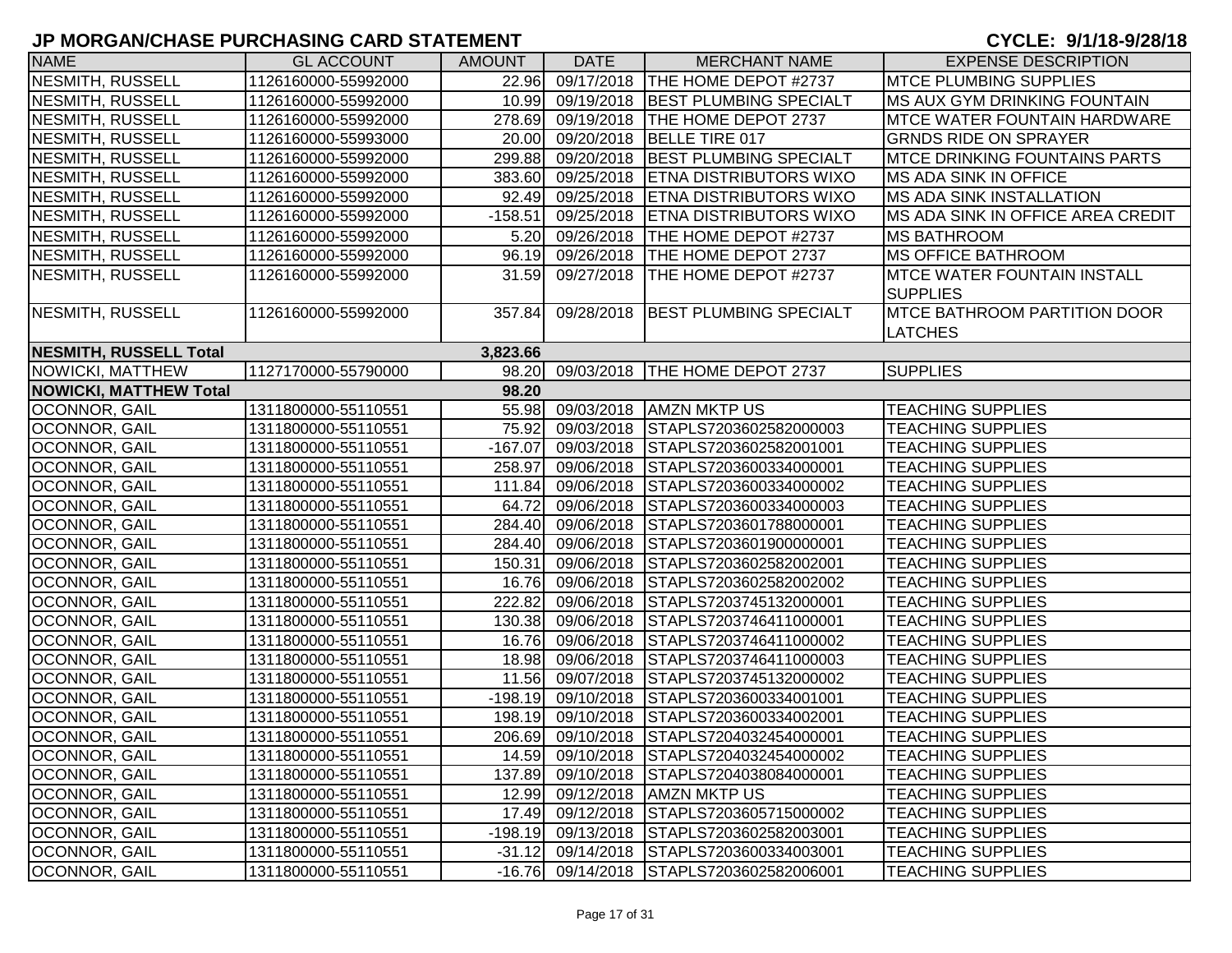| <b>NAME</b>                   | <b>GL ACCOUNT</b>   | <b>AMOUNT</b> | <b>DATE</b>      | <b>MERCHANT NAME</b>              | <b>EXPENSE DESCRIPTION</b>                                           |
|-------------------------------|---------------------|---------------|------------------|-----------------------------------|----------------------------------------------------------------------|
| <b>OCONNOR, GAIL</b>          | 1335100000-55110553 | 48.90         |                  | 09/18/2018 THE RIEGLE PRESS       | <b>TEACHING SUPPLIES</b>                                             |
| OCONNOR, GAIL                 | 1311800000-55110551 | 45.15         | 09/19/2018       | <b>AMZN MKTP US</b>               | <b>TEACHING SUPPLIES</b>                                             |
| OCONNOR, GAIL                 | 1311800000-55110551 | 21.98         | 09/19/2018       | <b>AMZN MKTP US</b>               | <b>TEACHING SUPPLIES</b>                                             |
| OCONNOR, GAIL                 | 1311800000-55110551 |               | 10.58 09/19/2018 | SAMSCLUB #6657                    | <b>TEACHING SUPPLIES</b>                                             |
| OCONNOR, GAIL                 | 1311800000-55110551 | 185.88        | 09/19/2018       | STAPLS7204594298000001            | <b>TEACHING SUPPLIES</b>                                             |
| <b>OCONNOR, GAIL</b>          | 1311800000-55110551 | 129.82        | 09/20/2018       | STAPLS7204685482000001            | <b>TEACHING SUPPLIES</b>                                             |
| <b>OCONNOR, GAIL</b>          | 1311800000-55110551 | 10.24         | 09/20/2018       | STAPLS7204688657000003            | <b>TEACHING SUPPLIES</b>                                             |
| OCONNOR, GAIL                 | 1311800000-55110551 |               | 24.19 09/24/2018 | STAPLS7204688657000001            | <b>TEACHING SUPPLIES</b>                                             |
| OCONNOR, GAIL                 | 1311800000-55110551 |               | 10.99 09/24/2018 | STAPLS7204688657000002            | <b>TEACHING SUPPLIES</b>                                             |
| <b>OCONNOR, GAIL</b>          | 1311800000-55110551 |               | 98.70 09/26/2018 | STAPLS7205007988000001            | <b>TEACHING SUPPLIES</b>                                             |
| <b>OCONNOR, GAIL</b>          | 1311800000-55110551 | 8.52          | 09/26/2018       | STAPLS7205054048000002            | <b>TEACHING SUPPLIES</b>                                             |
| OCONNOR, GAIL                 | 1311800000-55110551 | 30.50         | 09/28/2018       | <b>SSI*SCHOOL SPECIALTY</b>       | <b>TEACHING SUPPLIES</b>                                             |
| <b>OCONNOR, GAIL Total</b>    |                     | 2,305.76      |                  |                                   |                                                                      |
| <b>OFILI, ALEXANDER</b>       | 1111111000-55110708 | 38.91         |                  | 09/03/2018 S&S WORLDWIDE-ONLINE   | <b>TEACHING SUPPLIES</b>                                             |
| <b>OFILI, ALEXANDER</b>       | 1124111000-57410000 | 555.00        | 09/27/2018       | <b>MEMSPA</b>                     | DR. OFILI MEMBERSHIP DUES                                            |
| <b>OFILI, ALEXANDER Total</b> |                     | 593.91        |                  |                                   |                                                                      |
| QUITIQUIT, PAMELA             | 6100012000-24316275 | 6.35          | 09/26/2018       | CVS/PHARMACY #08004               | <b>CUPS FOR THE STAFF LOUNGE</b>                                     |
| QUITIQUIT, PAMELA Total       |                     | 6.35          |                  |                                   |                                                                      |
| <b>REICHLEY, CARRIE</b>       | 1111118000-55110708 | 47.50         | 09/07/2018       | <b>SSI*SCHOOL SPECIALTY</b>       | CARY GRIMM-CLASSROOM SUPPLIES<br>(CONSTRUCTION PAPER 12 X 18")       |
| <b>REICHLEY, CARRIE</b>       | 1111118724-55110000 | 67.68         | 09/10/2018       | SSI*SCHOOL SPECIALTY              | MARY SORENSEN-VOCAL MUSIC                                            |
|                               |                     |               |                  |                                   | <b>SUPPLIES</b>                                                      |
| <b>REICHLEY, CARRIE</b>       | 1111118000-55110708 | 195.02        | 09/10/2018       | SSI*SCHOOL SPECIALTY              | KERRI YUCHUCK-CLASSROOM<br><b>SUPPLIES</b>                           |
| <b>REICHLEY, CARRIE</b>       | 1111118000-55110708 | 132.34        | 09/10/2018       | STAPLS7203920742000001            | C. GRIMM/T. MICHALSKI-CLASSROOM<br><b>SUPPLIES</b>                   |
| <b>REICHLEY, CARRIE</b>       | 1111118000-55110708 | 39.44         | 09/10/2018       | STAPLS7203929253000001            | K. DUTHIE-CLASSROOM SUPPLIES                                         |
| <b>REICHLEY, CARRIE</b>       | 1111118000-55110708 | 68.18         | 09/10/2018       | STAPLS7203934451000001            | <b>STEVE ERNSTER-CLASSROOM</b><br><b>SUPPLIES</b>                    |
| <b>REICHLEY, CARRIE</b>       | 1111118000-55110708 | 23.78         | 09/10/2018       | STAPLS7203934451000002            | S. ERNSTER-CLASSROOM SUPPLIES -<br><b>MAGNETIC WHITEBOARD ERASER</b> |
| <b>REICHLEY, CARRIE</b>       | 1111118000-55110708 | 275.76        | 09/10/2018       | STAPLS7203943865000001            | CHIP MCDONALD/R. LEVIN-<br><b>CLASSROOM SUPPLIES</b>                 |
| <b>REICHLEY, CARRIE</b>       | 1111118000-55110708 | 106.18        |                  | 09/10/2018 STAPLS7204051426000007 | <b>CINDY STIFF-CLASSROOM SUPPLIES</b>                                |
| <b>REICHLEY, CARRIE</b>       | 1111118000-55110708 | 89.33         |                  | 09/11/2018 SSI*SCHOOL SPECIALTY   | <b>LISA ERICKSON-CLASSROOM</b><br><b>SUPPLIES</b>                    |
| <b>REICHLEY, CARRIE</b>       | 1122218000-55310000 | 208.69        | 09/12/2018       | AMAZON.COM                        | TODD ERICKSON-MEDIA SUPPLIES FOR<br>PRINTER                          |
| <b>REICHLEY, CARRIE</b>       | 1111118000-55110708 | 110.59        | 09/12/2018       | SSI*SCHOOL SPECIALTY              | C. KUHN-CLASSROOM SUPPLIES                                           |
| <b>REICHLEY, CARRIE</b>       | 1111118000-55110708 | 173.61        | 09/12/2018       | SSI*SCHOOL SPECIALTY              | LORI BARANEK-CLASSROOM SUPPLIES                                      |
| <b>REICHLEY, CARRIE</b>       | 6100018000-24316501 | 420.20        |                  | 09/13/2018 HOWELL NATURE CENTER   | <b>PTO ASSEMBLY-BIRDS OF PREY</b>                                    |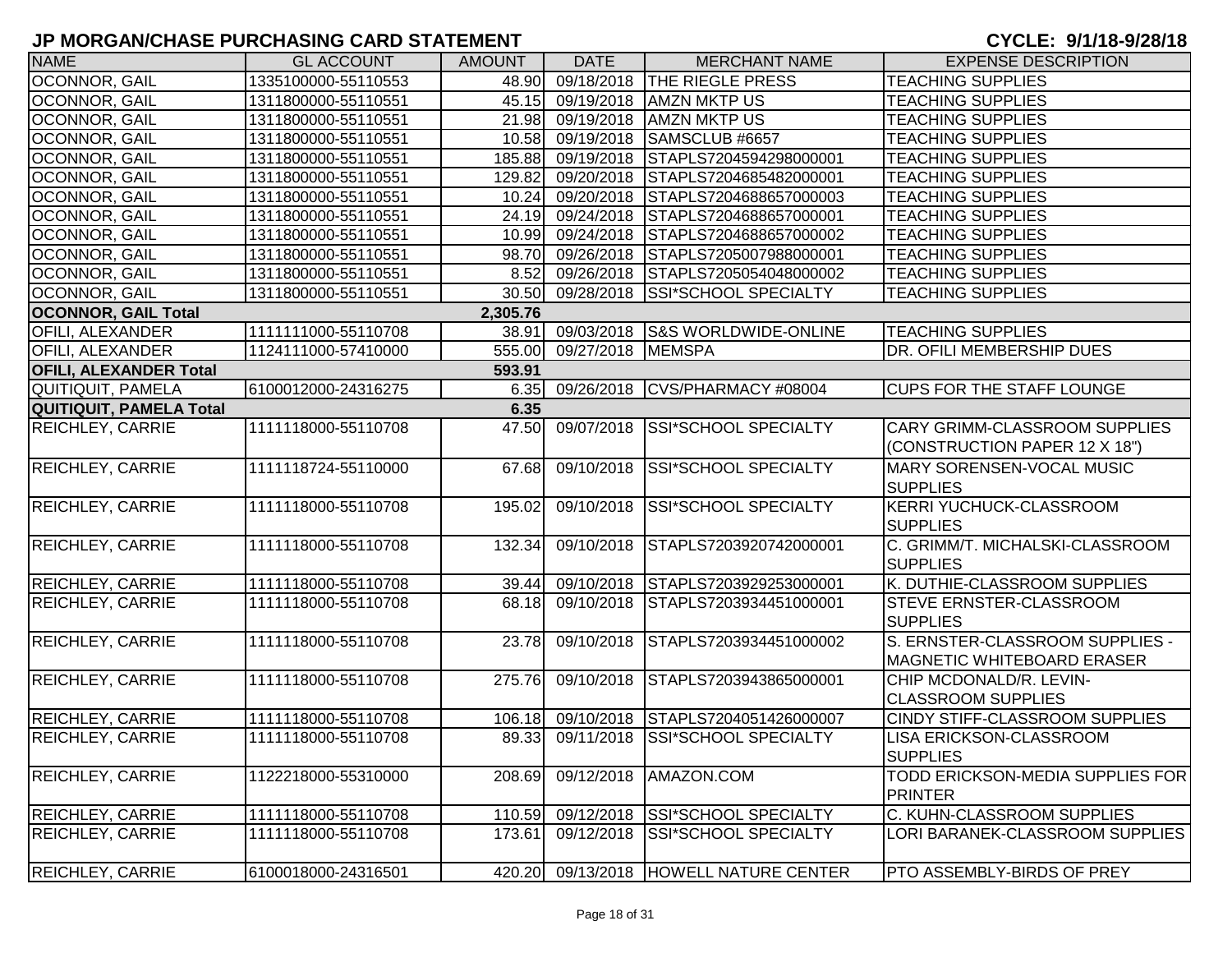| <b>NAME</b>             | <b>GL ACCOUNT</b>   | <b>AMOUNT</b>      | <b>DATE</b> | <b>MERCHANT NAME</b>        | <b>EXPENSE DESCRIPTION</b>                                              |
|-------------------------|---------------------|--------------------|-------------|-----------------------------|-------------------------------------------------------------------------|
| REICHLEY, CARRIE        | 1111118724-55110000 | 48.52              | 09/13/2018  | J W PEPPER AND SON INC      | A. LENGERICH-VOCAL MUSIC SUPPLIES                                       |
| <b>REICHLEY, CARRIE</b> | 1111118000-55110723 | 485.73             | 09/13/2018  | J W PEPPER AND SON INC      | MICHELE RAIS-BAND/ORCHESTRA<br><b>SUPPLIES</b>                          |
| <b>REICHLEY, CARRIE</b> | 1111118000-55110799 | 52.00              | 09/14/2018  | <b>REDFORD LOCK COMPANY</b> | C. REICHLEY - LOCKER KEYS                                               |
| <b>REICHLEY, CARRIE</b> | 1111118000-55110708 | 12.59              | 09/14/2018  | STAPLS7204051426000001      | C. STIFF-CLASSROOM SUPPLIES-<br><b>HOLIDAY CELEBRATION VARIETY PACK</b> |
| <b>REICHLEY, CARRIE</b> | 1111118000-55110708 | 7.19               | 09/14/2018  | STAPLS7204051426000003      | C. STIFF-CLASSROOM SUPPLIES-<br><b>EMOJIS STICKERS</b>                  |
| <b>REICHLEY, CARRIE</b> | 1111118000-55110708 | 15.59              | 09/14/2018  | STAPLS7204051426000005      | C. STIFF-CLASSROOM SUPPLIES-<br><b>BINGO GAMES, ALPHABET</b>            |
| <b>REICHLEY, CARRIE</b> | 1111118000-55110708 | 17.99              | 09/14/2018  | STAPLS7204051426000006      | C. STIFF-CLASSROOM SUPPLIES-<br>SEUSS PHONICS BULLETIN BOARD SET        |
| <b>REICHLEY, CARRIE</b> | 1111118000-55110708 | 4.79               | 09/14/2018  | STAPLS7204051426000008      | C. STIFF-CLASSROOM SUPPLIES-<br><b>INTERNATIONAL FLAGS BORDER</b>       |
| <b>REICHLEY, CARRIE</b> | 1111118000-55110708 | $\overline{2}1.99$ | 09/14/2018  | STAPLS7204051426000009      | C. STIFF-CLASSROOM SUPPLIES-US &<br><b>WORLD WALL MAPS</b>              |
| <b>REICHLEY, CARRIE</b> | 1111118000-55110708 | 5.99               | 09/14/2018  | STAPLS7204051426000010      | C. STIFF-CLASSROOM SUPPLIES -<br><b>SHAPES CHART</b>                    |
| <b>REICHLEY, CARRIE</b> | 1111118000-55110708 | 3.59               | 09/14/2018  | STAPLS7204051426000011      | C.STIFF-CLASSROOM SUPPLIES, "HOW<br><b>ARE YOU FEELING TODAY" CHART</b> |
| <b>REICHLEY, CARRIE</b> | 1111118000-55110719 | 214.80             | 09/17/2018  | AMZN MKTP US*MT6PM3OD1      | T. WELLOCK-ANGLE RULERS FOR<br><b>MATH</b>                              |
| <b>REICHLEY, CARRIE</b> | 1111118000-55110719 | 281.94             | 09/17/2018  | AMZN MKTP US*MT8639OB1      | CHIP MCDONALD-BUILDING BRICKS<br><b>FOR MATH</b>                        |
| <b>REICHLEY, CARRIE</b> | 1111118000-55110708 | 19.98              | 09/17/2018  | STAPLS7204472216000001      | A. AKCASU-CLASSROOM SUPPLIES -<br>COLORED PENCILS                       |
| <b>REICHLEY, CARRIE</b> | 1111118000-55110708 | 134.16             | 09/17/2018  | STAPLS7204472216000002      | A. AKCASU-CLASSROOM SUPPLIES                                            |
| <b>REICHLEY, CARRIE</b> | 1111118000-55110708 | 2.59               | 09/17/2018  | STAPLS7204472216000003      | A. AKCASU-CLASSROOM SUPPLIES-<br><b>MASKING TAPE</b>                    |
| <b>REICHLEY, CARRIE</b> | 1111118000-55110708 | 3.79               | 09/17/2018  | STAPLS7204472216000004      | A. AKCASU-CLASSROOM SUPPLIES-<br><b>MASKING TAPE, YELLOW</b>            |
| <b>REICHLEY, CARRIE</b> | 6100018000-24316501 | 11.58              | 09/17/2018  | STAPLS7204539464000004      | C. GRIMM-PTO CLASSROOM<br><b>ENRICHMENT (ASSORTED MAGNETS)</b>          |
| <b>REICHLEY, CARRIE</b> | 1111118000-55110708 | 318.70             | 09/17/2018  | STAPLS7204542232000001      | CARY GRIMM-CLASSROOM SUPPLIES                                           |
| <b>REICHLEY, CARRIE</b> | 1111118000-55110708 | 3.00               | 09/17/2018  | STAPLS7204542232000003      | CARY GRIMM-CLASSROOM SUPPLIES-<br><b>TAPE DISPENSER &amp; STAPLES</b>   |
| <b>REICHLEY, CARRIE</b> | 1111118000-55110708 | 12.10              | 09/17/2018  | STAPLS7204542232000004      | C. GRIMM-CLASSROOM SUPPLIES-<br><b>PENCIL SHARPENER</b>                 |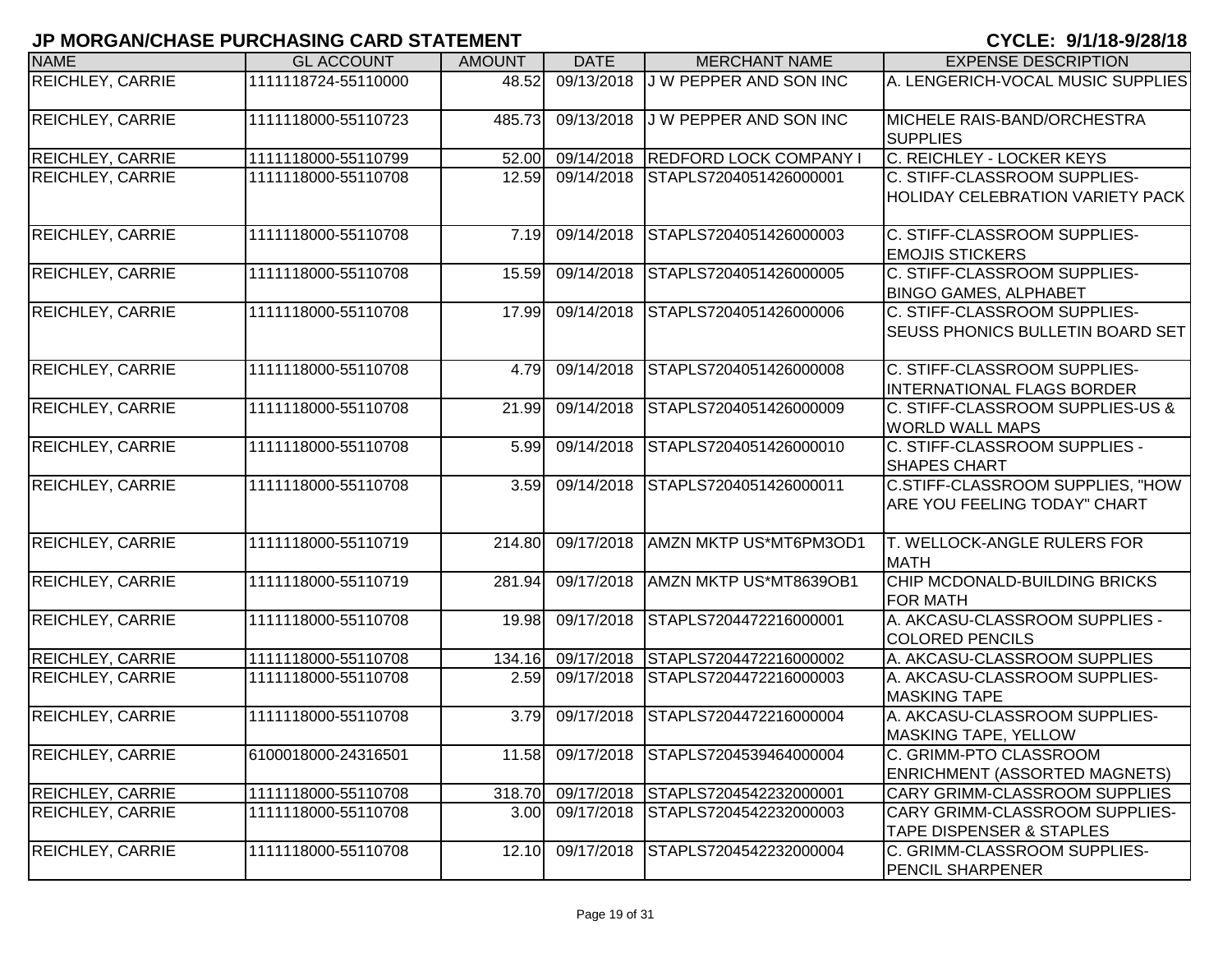| <b>NAME</b>                   | <b>GL ACCOUNT</b>   | <b>AMOUNT</b> | <b>DATE</b> | <b>MERCHANT NAME</b>              | <b>EXPENSE DESCRIPTION</b>                     |
|-------------------------------|---------------------|---------------|-------------|-----------------------------------|------------------------------------------------|
| <b>REICHLEY, CARRIE</b>       | 6100018000-24316501 | 169.70        | 09/18/2018  | AMZN MKTP US*MT79H1Z21            | <b>GRACE FAORO-PTO CLASSROOM</b>               |
|                               |                     |               |             |                                   | ENRICHMENT (BULLETIN BOARD)                    |
| <b>REICHLEY, CARRIE</b>       | 1111118000-55110708 | 89.63         | 09/18/2018  | SSI*SCHOOL SPECIALTY              | ERIKKA JENKINS-CLASSROOM                       |
|                               |                     |               |             |                                   | <b>SUPPLIES</b>                                |
| <b>REICHLEY, CARRIE</b>       | 6100018000-24316501 | 39.68         | 09/19/2018  | AMAZON.COM*MT01B0Z12              | <b>GRACE FAORO-PTO CLASSROOM</b>               |
|                               |                     |               |             |                                   | <b>ENRICHMENT</b>                              |
| <b>REICHLEY, CARRIE</b>       | 1111118000-55110708 | 27.52         | 09/19/2018  | <b>DBC*BLICK ART MATERIAL</b>     | ILONA RUGG-DRAWING PAPER                       |
| <b>REICHLEY, CARRIE</b>       | 1111118000-55110799 | 103.89        | 09/19/2018  | OTC BRANDS, INC.                  | <b>TOOTH SAVER NECKLACES, GR 5 &amp; GR</b>    |
| <b>REICHLEY, CARRIE</b>       | 1111118000-55110708 | 7.49          | 09/19/2018  | STAPLS7204051426000002            | 6<br><b>C. STIFF-CLASSROOM SUPPLIES</b>        |
|                               |                     |               |             |                                   | (HALLOWEEN STICKERS)                           |
| <b>REICHLEY, CARRIE</b>       | 1111118000-55110708 | 11.39         | 09/19/2018  | STAPLS7204051426000004            | CINDY STIFF-CLASSROOM SUPPLIES-                |
|                               |                     |               |             |                                   | <b>SIGHT WORDS BINGO GAME</b>                  |
| <b>REICHLEY, CARRIE</b>       | 1111118000-55110708 | 2.49          | 09/19/2018  | STAPLS7204633055000002            | <b>CARY GRIMM-PUSH PINS</b>                    |
| <b>REICHLEY, CARRIE</b>       | 1111118000-55110708 | 29.24         | 09/20/2018  | SSI*SCHOOL SPECIALTY              | <b>ERIKKA JENKINS-CLASSROOM</b>                |
|                               |                     |               |             |                                   | <b>SUPPLIES</b>                                |
| <b>REICHLEY, CARRIE</b>       | 1111118000-55110708 | 2.41          | 09/21/2018  | SSI*SCHOOL SPECIALTY              | ERIKKA JENKINS-CLASSROOM                       |
|                               |                     |               |             |                                   | SUPPLIES-PEN INKJOY SET OF 8                   |
| <b>REICHLEY, CARRIE</b>       | 1111118000-55110708 | 117.82        | 09/21/2018  | SSI*SCHOOL SPECIALTY              | KIM TROOST-CLASSROOM SUPPLIES                  |
| <b>REICHLEY, CARRIE</b>       | 1124118000-55910000 | 505.25        | 09/21/2018  | <b>SSI*SCHOOL SPECIALTY</b>       | <b>OFFICE SUPPLIES-GR.6</b>                    |
| <b>REICHLEY, CARRIE</b>       | 6100018000-24316220 | 196.00        | 09/24/2018  | HOWELL CONFERENCE AND             | <b>DEPOSIT FOR HOWELL NATURE</b>               |
|                               |                     |               |             |                                   | CENTER/GLOBAL VILLAGE-A.                       |
|                               |                     |               |             |                                   | <b>ALSPAUGH</b>                                |
| <b>REICHLEY, CARRIE</b>       | 6100018000-24316501 | 22.89         | 09/24/2018  | STAPLS7204539464000001            | <b>CARY GRIMM-CLASSROOM SUPPLIES-</b>          |
|                               |                     |               |             |                                   | <b>CHOOSING A BOOK POSTER</b>                  |
| <b>REICHLEY, CARRIE</b>       | 6100018000-24316501 | 5.99          | 09/24/2018  | STAPLS7204539464000002            | CARY GRIMM-CLASSROOM SUPPLIES-                 |
|                               |                     |               |             |                                   | MORE WAYS TO SAY CHART                         |
| <b>REICHLEY, CARRIE</b>       | 6100018000-24316501 | 6.69          | 09/24/2018  | STAPLS7204539464000003            | CARY GRIMM-CLASSROOM SUPPLIES-                 |
|                               |                     |               |             |                                   | <b>MAGNETIC TIME ORGANIZERS</b>                |
| REICHLEY, CARRIE              | 1111118000-55110708 | 42.79         | 09/26/2018  | STAPLS7204542232000002            | CARY GRIMM-CLASSROOM SUPPLIES-<br><b>LIGHT</b> |
| <b>REICHLEY, CARRIE</b>       | 1124118000-55910000 | 187.13        | 09/26/2018  | STAPLS7205040828000001            | <b>OFFICE SUPPLIES-GR. 6 (CHAIR MATS</b>       |
|                               |                     |               |             |                                   | <b>&amp; DESKTOP REFERENCE SYSTEM)</b>         |
| <b>REICHLEY, CARRIE</b>       | 1111118724-55110000 | 131.99        | 09/27/2018  | J W PEPPER AND SON INC            | A. LENGERICH-VOCAL MUSIC SUPPLIES              |
|                               |                     |               |             |                                   |                                                |
| <b>REICHLEY, CARRIE</b>       | 1111118000-55110729 | 247.40        |             | 09/28/2018   AMAZON.COM*MT7878VX2 | THE WRITING STRATEGIES BOOK:                   |
|                               |                     |               |             |                                   | <b>IEVERYTHING GUIDE TO DEVELOPING</b>         |
|                               |                     |               |             |                                   | <b>SKILLED WRITERS-M. TURCHI</b>               |
| <b>REICHLEY, CARRIE</b>       | 1111118000-55110702 | 394.28        | 09/28/2018  | <b>DBC*BLICK ART MATERIAL</b>     | L. JONES-ART SUPPLIES                          |
| <b>REICHLEY, CARRIE</b>       | 6100018000-24316501 | $-35.57$      | 09/28/2018  | STAPLS7204539464002001            | CARY GRIMM-RETURNED DAMAGED                    |
|                               |                     |               |             |                                   | <b>ITEMS</b>                                   |
| <b>REICHLEY, CARRIE Total</b> |                     | 5,943.01      |             |                                   |                                                |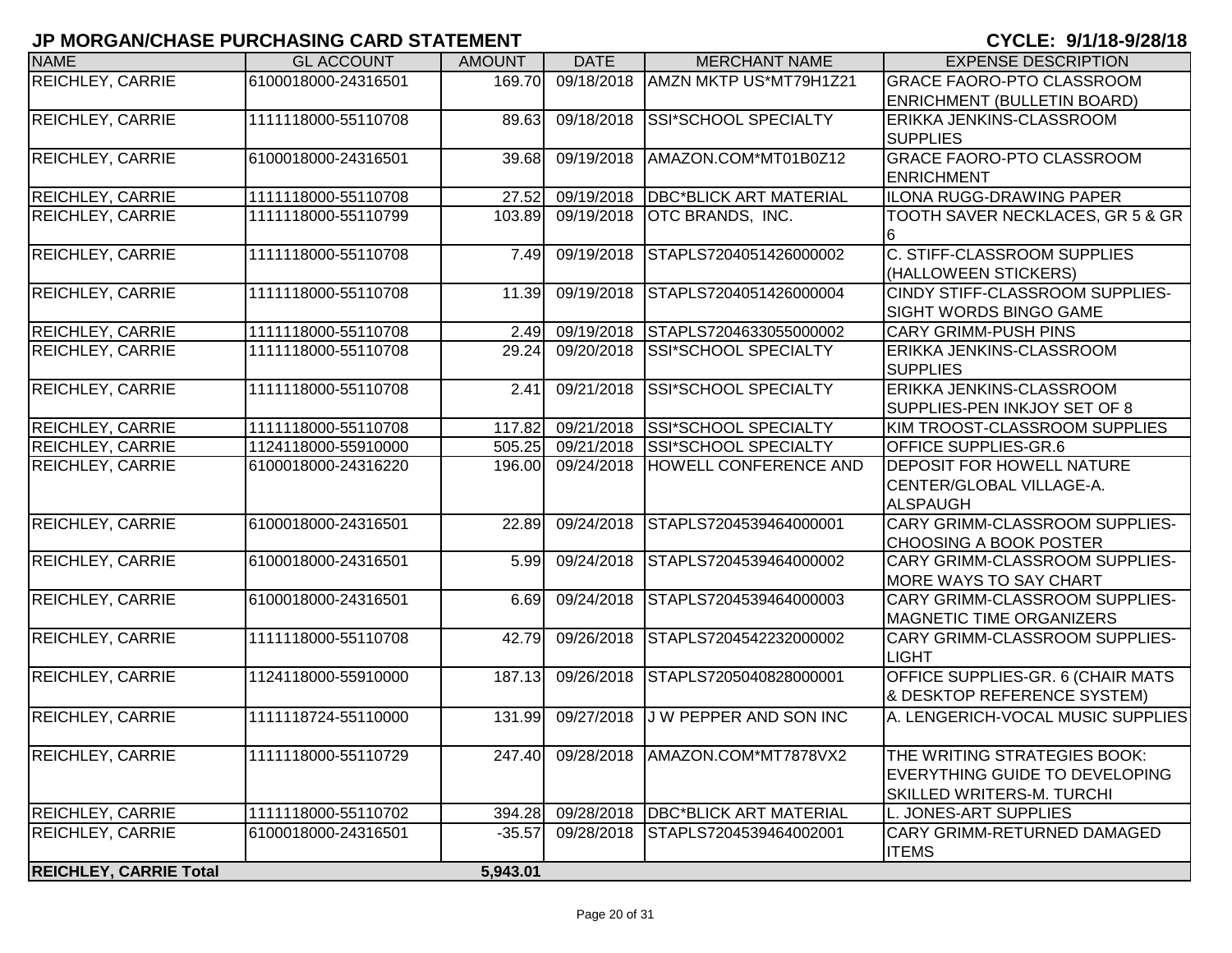| <b>NAME</b>                    | <b>GL ACCOUNT</b>   | <b>AMOUNT</b> | <b>DATE</b>             | <b>MERCHANT NAME</b>                 | <b>EXPENSE DESCRIPTION</b>               |
|--------------------------------|---------------------|---------------|-------------------------|--------------------------------------|------------------------------------------|
| RODRIGUEZ, SANDRA              | 6100013000-24316275 | 9,231.55      | 09/14/2018              | <b>FOLLETT SCHOOL SOLUTIO</b>        | MEDIA CENTER BOOK ORDER FROM             |
|                                |                     |               |                         |                                      | <b>SCHOLASTIC BOOK FAIR MONEY</b>        |
|                                |                     |               |                         |                                      | <b>EARNED</b>                            |
| RODRIGUEZ, SANDRA              | 1111113000-54910000 | 40.00         | 09/18/2018              | <b>GFL ENVIROMENTAL USA I</b>        | NW MONTHLY RATE 7/1/18-OCTOBER 1         |
|                                |                     |               |                         |                                      | 2018 STATEMENTS PAID                     |
| RODRIGUEZ, SANDRA              | 1111113000-55110708 | 49.64         | 09/18/2018              | SSI*SCHOOL SPECIALTY                 | 2ND GRADE BOOK BINS FOR JILLIAN          |
|                                |                     |               |                         |                                      | HATTIE - CLASS START UP                  |
| RODRIGUEZ, SANDRA              | 1111113000-55110708 | 602.49        | 09/20/2018              | SSI*SCHOOL SPECIALTY                 | NW SCHOOL WIDE ROLL PAPER -              |
|                                |                     |               |                         |                                      | <b>DIFFERENT COLORS</b>                  |
| RODRIGUEZ, SANDRA              | 1124113000-55910000 | 36.72         | 09/24/2018              | AMZN MKTP US*MT3395JQ0               | SPECIAL ED VELCRO FOR CHARTS AND         |
|                                |                     |               |                         |                                      | <b>OFFICE CARDS FOR BACKGROUND</b>       |
|                                |                     |               |                         |                                      | <b>CHECKS RECORD KEEPING</b>             |
| RODRIGUEZ, SANDRA              | 1111113000-55110708 | 268.86        | 09/25/2018              | <b>PRINTNOLOGY INC</b>               | <b>NW PAWS CARDS FOR STUDENTS</b>        |
| <b>RODRIGUEZ, SANDRA Total</b> |                     | 10,229.26     |                         |                                      |                                          |
| RONNING, ADAM                  | 1111220000-55110723 | 182.98        | 09/21/2018              | <b>J W PEPPER AND SON INC</b>        | NEW MUSIC FOR 7TH AND 8TH GRADE          |
|                                |                     |               |                         |                                      | <b>CONCERT BANDS</b>                     |
| <b>RONNING, ADAM Total</b>     |                     | 182.98        |                         |                                      |                                          |
| ROQUE, EMILY                   | 1311800000-55110551 | 19.90         | 09/03/2018              | <b>TARGET</b><br>00003475            | <b>CLASSROOM SET UP</b>                  |
| ROQUE, EMILY                   | 1311800000-55110551 | 12.99         | 09/03/2018              | <b>TJMAXX #0331</b>                  | <b>CLASSROOM SET UP</b>                  |
| <b>ROQUE, EMILY Total</b>      |                     | 32.89         |                         |                                      |                                          |
| <b>ROSS, NICOLE</b>            | 6100022000-24316129 | 23.99         |                         | 09/04/2018 TARGET.COM *              | <b>NDC COSTUMES</b>                      |
| <b>ROSS, NICOLE</b>            | 6100022000-24316129 | 7.00          | 09/05/2018              | TARGET.COM *                         | <b>NDC COSTUMES</b>                      |
| <b>ROSS, NICOLE</b>            | 6100022000-24316129 | 23.99         | 09/05/2018              | TARGET.COM *                         | <b>NDC COSTUMES</b>                      |
| ROSS, NICOLE                   | 6100022000-24316129 | 136.99        | 09/05/2018              | TARGET.COM *                         | <b>NDC COSTUMES</b>                      |
| ROSS, NICOLE                   | 6100022000-24316129 | 385.00        | 09/11/2018              | <b>CITY CENTER TICKETS</b>           | DANCE CONCERT TICKETS FOR NYC            |
|                                |                     |               |                         |                                      | <b>FIELD TRIP</b>                        |
| <b>ROSS, NICOLE</b>            | 6100022000-24316129 | 198.29        | 09/11/2018              | <b>SP * VICTORY COMPANIES</b>        | <b>NDC YARD SIGNS</b>                    |
| <b>ROSS, NICOLE</b>            | 6100022000-24316129 | 2,635.50      | 09/17/2018              | <b>ALADDIN (NY) TICKETS</b>          | <b>BROADWAY MUSICAL TICKETS FOR</b>      |
|                                |                     |               |                         |                                      | NYC FIELD TRIP                           |
| <b>ROSS, NICOLE</b>            | 6100022000-24316129 | 31.47         | $\overline{09/17}/2018$ | <b>OLD NAVY ON-LINE</b>              | <b>NDC COSTUMES</b>                      |
| ROSS, NICOLE                   | 6100022000-24316129 | 377.68        | 09/20/2018              | <b>OLD NAVY ON-LINE</b>              | <b>NDC COSTUMES</b>                      |
| ROSS, NICOLE                   | 6100022000-24316129 |               | 186.00 09/25/2018       | <b>AIRLINK GO AIRLINK</b>            | AIRPORT SHUTTLE FOR NYC TRIP             |
| ROSS, NICOLE                   | 6100022000-24316129 | 186.00        | 09/25/2018              | <b>AIRLINK GO AIRLINK</b>            | AIRPORT SHUTTLE FOR NYC TRIP             |
| <b>ROSS, NICOLE</b>            | 6100022000-24316129 |               |                         | 186.00 09/25/2018 AIRLINK GO AIRLINK | AIRPORT SHUTTLE FOR NYC TRIP             |
| <b>ROSS, NICOLE</b>            | 6100022000-24316129 |               |                         | 198.15 09/25/2018 AIRLINK GO AIRLINK | AIRPORT SHUTTLE FOR NYC TRIP             |
| <b>ROSS, NICOLE</b>            | 6100022000-24316129 | 598.50        | 09/26/2018              | <b>ALVIN AILEY SALESFORCE</b>        | DANCE CLASSES IN NYC                     |
| <b>ROSS, NICOLE</b>            | 6100022000-24316129 |               | 240.00 09/26/2018       | <b>GINA GIBNEY DANCE</b>             | DANCE CLASSES IN NYC                     |
| <b>ROSS, NICOLE</b>            | 6100022000-24316129 | 262.50        | 09/27/2018              | <b>BROADWAY DANCE CENTER</b>         | DANCE CLASSES IN NYC                     |
| <b>ROSS, NICOLE</b>            | 6100022000-24316129 | 555.10        | 09/27/2018              | <b>ESRT OBSERVATORY TRS</b>          | <b>EMPIRE STATE BUILDING TICKETS FOR</b> |
| <b>ROSS, NICOLE Total</b>      |                     | 6,232.16      |                         |                                      | NYC FIELD TRIP                           |
|                                |                     |               |                         |                                      |                                          |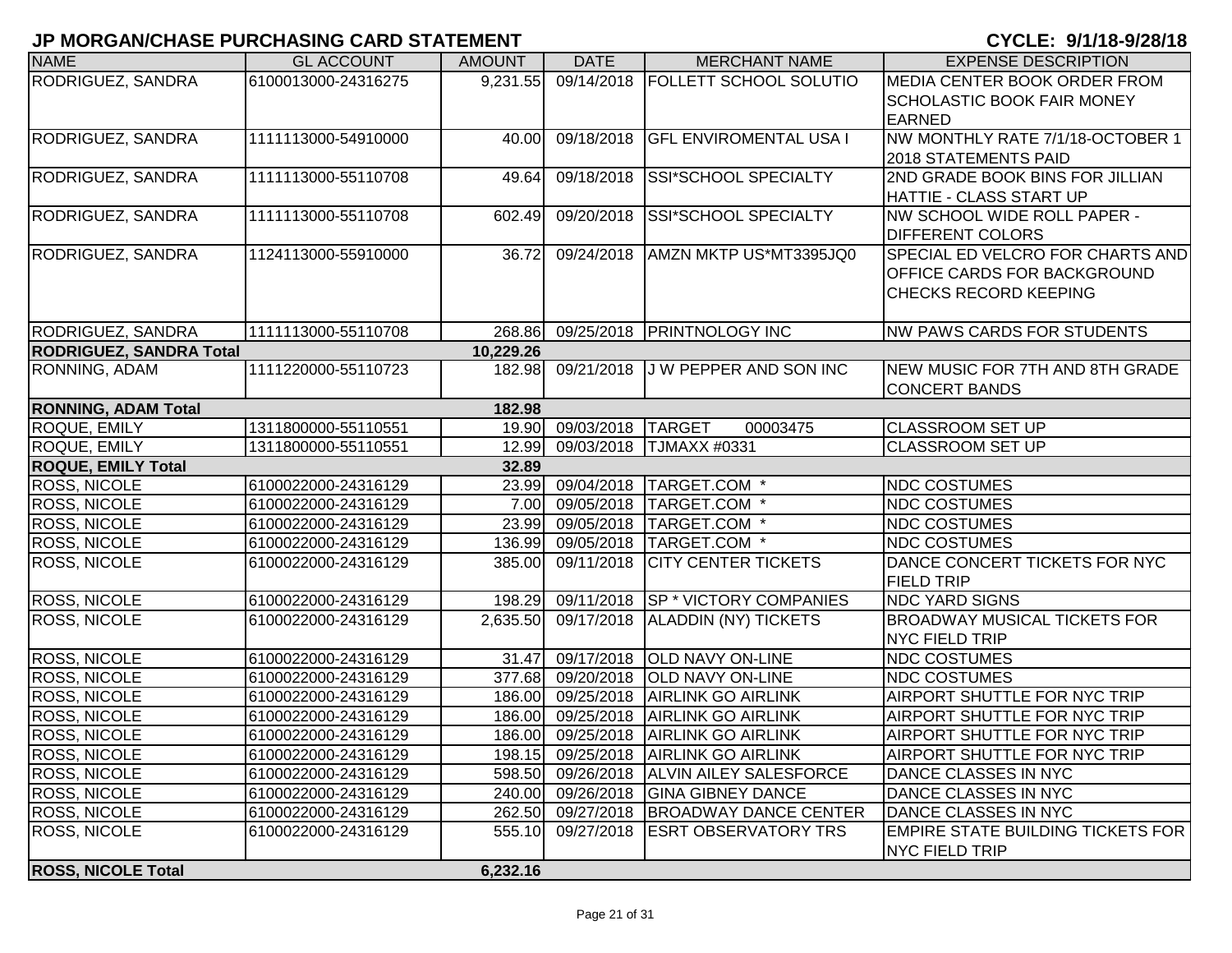|                           |                     |               |                 |                                         | U I U LLI. U I II I U U LUI I U        |
|---------------------------|---------------------|---------------|-----------------|-----------------------------------------|----------------------------------------|
| <b>NAME</b>               | <b>GL ACCOUNT</b>   | <b>AMOUNT</b> | <b>DATE</b>     | <b>MERCHANT NAME</b>                    | <b>EXPENSE DESCRIPTION</b>             |
| RUTKOWSKI, MELANIE        | 1628300753-53229000 | $-1,800.00$   | 09/03/2018 IIRP |                                         | CREDIT FOR CANCELLATION OF             |
|                           |                     |               |                 |                                         | PROFESSIONAL DEVELOPMENT               |
|                           |                     |               |                 |                                         | CONFERENCE FOR KATY DINKELMANN         |
|                           |                     |               |                 |                                         |                                        |
| <b>RUTKOWSKI, MELANIE</b> | 1612511756-55110000 | 24.83         | 09/05/2018      | AMAZON.COM                              | <b>BOOKS FOR VILLAGE OAKS TITLE I</b>  |
|                           |                     |               |                 |                                         | <b>BRIEANNA CUMMINGS</b>               |
| <b>RUTKOWSKI, MELANIE</b> | 1612511756-55110000 | $-7.90$       | 09/05/2018      | <b>AMZN MKTP US</b>                     | REFUND FOR BOOKS NEVER                 |
|                           |                     |               |                 |                                         | DELIVERED. SAME RECEIPT #4             |
| <b>RUTKOWSKI, MELANIE</b> | 1612511756-55110000 | $-3.97$       | 09/05/2018      | <b>AMZN MKTP US</b>                     | <b>REFUND FOR BOOKS NEVER</b>          |
|                           |                     |               |                 |                                         | DELIVERED. SAME RECEIPT #2             |
| <b>RUTKOWSKI, MELANIE</b> | 1612511756-55110000 | $-3.72$       | 09/05/2018      | <b>AMZN MKTP US</b>                     | <b>REFUND FOR BOOKS NEVER</b>          |
|                           |                     |               |                 |                                         | DELIVERED. SAME RECEIPT #3             |
| RUTKOWSKI, MELANIE        | 1612511756-55110000 | $-4.22$       | 09/05/2018      | <b>AMZN MKTP US</b>                     | <b>REFUND FOR BOOKS NEVER</b>          |
|                           |                     |               |                 |                                         | DELIVERED. SAME RECEIPT #1             |
| RUTKOWSKI, MELANIE        | 1622100686-53220000 | $-20.00$      | 09/07/2018      | <b>OAKLAND SCHOOLS-RC INT</b>           | CANCELLATION OF REGISTRATION           |
|                           |                     |               |                 |                                         | FOR SUSANNA HOBRATH                    |
| RUTKOWSKI, MELANIE        | 1612511756-55110000 | 229.00        |                 | 09/07/2018 PAPERCLIP MEDIA INC          | NEWSLETTER TITLE I VILLAGE OAKS ~      |
|                           |                     |               |                 |                                         | <b>MANDY PAS</b>                       |
| RUTKOWSKI, MELANIE        | 1612511756-55110000 | 44.88         |                 | 09/10/2018 AMAZON.COM                   | <b>CLASSROOM SUPPLIES FOR VILLAGE</b>  |
|                           |                     |               |                 |                                         | <b>OAKS TITLE I</b>                    |
| RUTKOWSKI, MELANIE        | 1612511756-55110000 | 185.79        | 09/10/2018      | AMAZON.COM                              | <b>CLASSROOM SUPPLIES VILLAGE OAKS</b> |
|                           |                     |               |                 |                                         | (TITLE I 17-18)                        |
| <b>RUTKOWSKI, MELANIE</b> | 1612511756-55110000 | 207.99        |                 | 09/10/2018 AMAZON.COM                   | <b>CLASSROOM SUPPLIES</b>              |
| <b>RUTKOWSKI, MELANIE</b> | 1612511756-55110000 | 535.49        |                 | 09/10/2018 AMAZON.COM                   | <b>BOOKS FOR TITLE I VILLAGE OAKS</b>  |
| <b>RUTKOWSKI, MELANIE</b> | 1612500686-53450000 | 391.58        | 09/10/2018      | LEARNING A-Z, LLC                       | LEARNING A-Z 1 YEAR SUBSCRIPTION       |
|                           |                     |               |                 |                                         | FOR ELL CLASSROOMS                     |
| RUTKOWSKI, MELANIE        | 1622100686-53220000 | 25.00         | 09/10/2018      | <b>OAKLAND SCHOOLS-RC INT</b>           | WIDA SCREENER ADMIN TRAINING           |
|                           |                     |               |                 |                                         | -KYOKO JOHNSON                         |
| <b>RUTKOWSKI, MELANIE</b> | 1711111000-55110611 | 10.27         | 09/10/2018      | STAPLS7204079818000001                  | POCKET FOLDERS FOR WRITING             |
|                           |                     |               |                 |                                         | PATHWAYS K-8(VILLAGE OAKS)             |
| <b>RUTKOWSKI, MELANIE</b> | 1711112000-55110611 | 10.27         | 09/10/2018      | STAPLS7204079818000001                  | POCKET FOLDERS FOR WRITING             |
|                           |                     |               |                 |                                         | PATHWAYS K-8 (ORCHARD HILLS)           |
| <b>RUTKOWSKI, MELANIE</b> | 1711113000-55110611 | 10.27         | 09/10/2018      | STAPLS7204079818000001                  | POCKET FOLDERS FOR WRITING             |
|                           |                     |               |                 |                                         | PATHWAYS K-8 (NOVI WOODS)              |
| <b>RUTKOWSKI, MELANIE</b> | 1711114000-55110611 |               |                 | 10.27 09/10/2018 STAPLS7204079818000001 | POCKET FOLDERS FOR WRITING             |
|                           |                     |               |                 |                                         | PATHWAYS K-8 (PARKVIEW)                |
| <b>RUTKOWSKI, MELANIE</b> | 1711115000-55110611 | 10.27         | 09/10/2018      | STAPLS7204079818000001                  | POCKET FOLDERS FOR WRITING             |
|                           |                     |               |                 |                                         | PATHWAYS K-8 (DEERFIELD)               |
| <b>RUTKOWSKI, MELANIE</b> | 1711118000-55110611 | 10.27         | 09/10/2018      | STAPLS7204079818000001                  | POCKET FOLDERS FOR WRITING             |
|                           |                     |               |                 |                                         | PATHWAYS K-8 (MEADOWS)                 |
| <b>RUTKOWSKI, MELANIE</b> | 1711220000-55110611 | 10.30         |                 | 09/10/2018 STAPLS7204079818000001       | POCKET FOLDERS FOR WRITING             |
|                           |                     |               |                 |                                         | PATHWAYS K-8 (MIDDLE SCHOOL)           |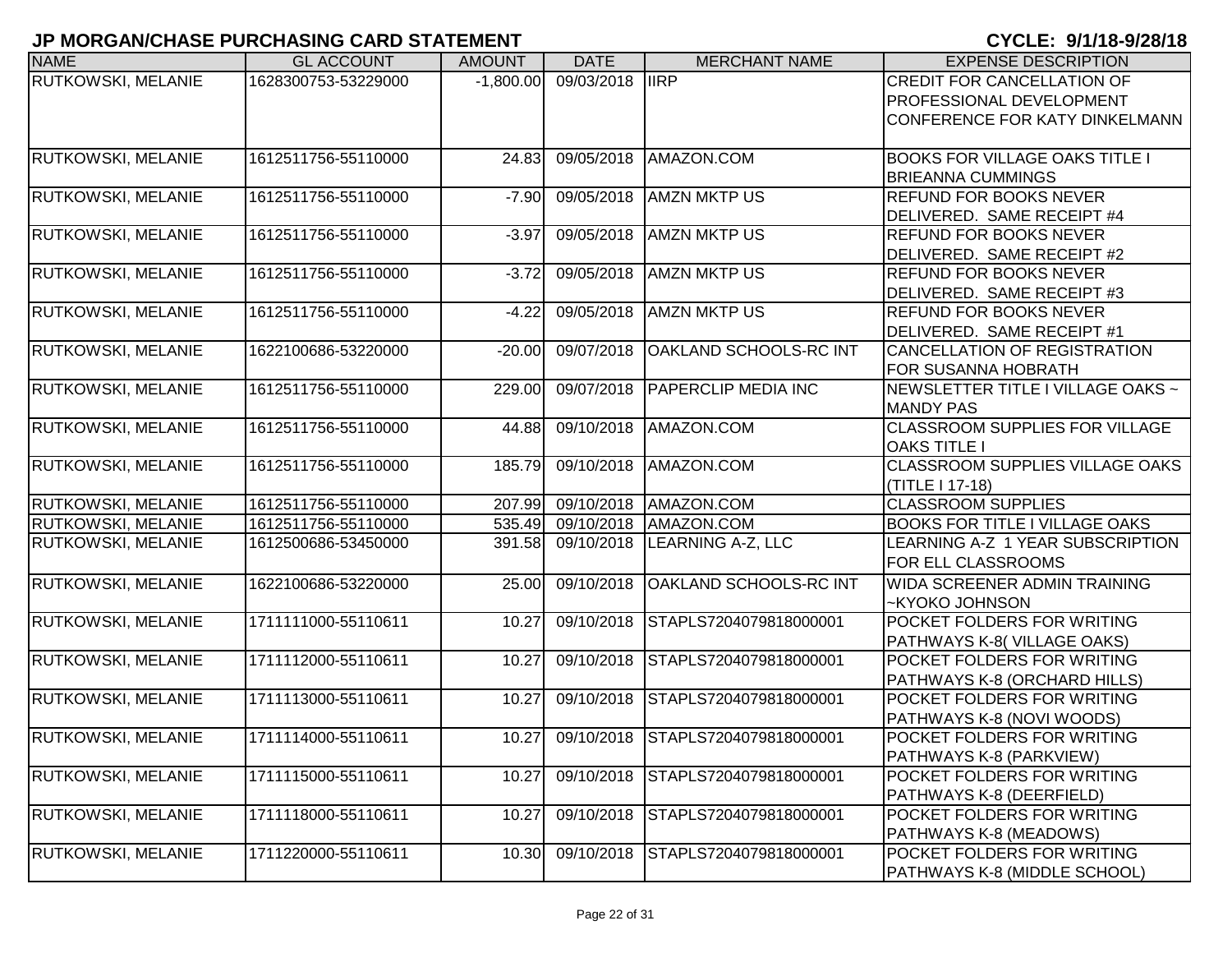| <b>NAME</b>               | <b>GL ACCOUNT</b>   | <b>AMOUNT</b> | <b>DATE</b> | <b>MERCHANT NAME</b>           | <b>EXPENSE DESCRIPTION</b>                                   |
|---------------------------|---------------------|---------------|-------------|--------------------------------|--------------------------------------------------------------|
| RUTKOWSKI, MELANIE        | 1612511756-55110000 | 29.88         | 09/12/2018  | <b>AMZN MKTP US</b>            | <b>CLASSROOM SUPPLIES FOR TITLE I</b>                        |
|                           |                     |               |             |                                | <b>VILLAGE OAKS</b>                                          |
| RUTKOWSKI, MELANIE        | 1637100776-53220748 | 259.00        | 09/12/2018  | <b>BUREAU OF EDUCATION AN</b>  | CATHOLIC CENTRAL REGISTRATION                                |
|                           |                     |               |             |                                | FOR GAIL LEVENS (MAKERSPACE)                                 |
| RUTKOWSKI, MELANIE        | 1612511756-55110000 | 97.55         | 09/12/2018  | ETAHAND2MIND                   | <b>CLASSROOM SUPPLIES VILLAGE OAKS</b>                       |
|                           |                     |               |             |                                | <b>TITLE I</b>                                               |
| RUTKOWSKI, MELANIE        | 1722100000-55910611 | 21.00         | 09/12/2018  | STAPLS7204172028000001         | <b>OFFICE SUPPLIES</b>                                       |
| RUTKOWSKI, MELANIE        | 1722100000-55910611 | 32.65         | 09/12/2018  | STAPLS7204201544000001         | <b>OFFICE SUPPLIES</b>                                       |
| RUTKOWSKI, MELANIE        | 1612511756-55110000 | 173.08        | 09/13/2018  | ETAHAND2MIND                   | <b>CLASSROOM SUPPLIES FOR VILLAGE</b><br><b>OAKS TITLE I</b> |
| RUTKOWSKI, MELANIE        | 1612511756-55110000 | 17.35         | 09/13/2018  | STAPLS7204268669000001         | <b>CLASSROOM SUPPLIES FOR VILLAGE</b>                        |
|                           |                     |               |             |                                | <b>OAKS TITLE I</b>                                          |
| RUTKOWSKI, MELANIE        | 1612511756-55110000 | 654.11        | 09/14/2018  | <b>LAKESHORE LEARNING MAT</b>  | <b>CLASSROOM SUPPLIES FOR VILLAGE</b><br><b>OAKS TITLE I</b> |
| RUTKOWSKI, MELANIE        | 1637100776-53220748 | 160.00        | 09/17/2018  | <b>MICHIGAN WORLD LANGUAG</b>  | CATHOLIC CENTRAL CONFERENCE                                  |
|                           |                     |               |             |                                | JENNIFER MANRIQUEZ                                           |
| RUTKOWSKI, MELANIE        | 1637100776-53220748 | 160.00        | 09/17/2018  | <b>MICHIGAN WORLD LANGUAG</b>  | CC CONFERENCE REGISTRATION FOR                               |
|                           |                     |               |             |                                | HERNANDEZ-WINCHELL                                           |
| RUTKOWSKI, MELANIE        | 1612500686-53450000 | 146.61        | 09/18/2018  | LEARNING A-Z, LLC              | LEARNING A-Z FOR ELL STUDENTS                                |
| RUTKOWSKI, MELANIE        | 1622100686-53220000 | 45.00         | 09/19/2018  | <b>OAKLAND SCHOOLS-RC INT</b>  | TITLE III ADVISORY COUNCIL A. SMITH,                         |
|                           |                     |               |             |                                | S. HOBRATH, S HADLEY                                         |
| <b>RUTKOWSKI, MELANIE</b> | 1637100776-53220748 | 259.00        | 09/21/2018  | <b>BUREAU OF EDUCATION AN</b>  | CATHOLIC CENTRAL CONFERENCE                                  |
|                           |                     |               |             |                                | COST S. WARDLE                                               |
| RUTKOWSKI, MELANIE        | 1628300753-53220000 | 15.00         | 09/21/2018  | <b>IIRP</b>                    | <b>REGISTRATION FOR ANDREW COMBS-</b>                        |
|                           |                     |               |             |                                | <b>DETROIT</b>                                               |
| <b>RUTKOWSKI, MELANIE</b> | 1612511756-55110000 | 100.76        | 09/21/2018  | STAPLS7204268669000002         | <b>CLASSROOM SUPPLIES VILLAGE OAKS</b>                       |
|                           |                     |               |             |                                | <b>TITLE I</b>                                               |
| <b>RUTKOWSKI, MELANIE</b> | 1628300753-53229000 | 1,800.00      | 09/25/2018  | <b>I</b> IIRP                  | OUT OF STATE CONFERENCE COST                                 |
|                           |                     |               |             |                                | <b>FOR ANDREW COMBS</b>                                      |
| <b>RUTKOWSKI, MELANIE</b> | 1711322000-53450611 | 44.99         | 09/26/2018  | AWL*PEARSON EDUCATION          | <b>ONLINE TEXT (CONCEPTS OF</b>                              |
|                           |                     |               |             |                                | <b>GENETICS) FOR STUDENT</b>                                 |
|                           |                     |               |             |                                | <b>ACCOMMODATION</b>                                         |
| <b>RUTKOWSKI, MELANIE</b> | 1711322000-53450611 | 25.00         | 09/27/2018  | ITCI                           | <b>ONLINE TEXT FOR STUDENT</b>                               |
|                           |                     |               |             |                                | <b>ACCOMMODATION</b>                                         |
| <b>RUTKOWSKI, MELANIE</b> | 1637100776-53220748 |               |             | 179.00 09/28/2018 ADVANCED ORG | CATHOLIC CENTRAL CONFERENCE:                                 |
|                           |                     |               |             |                                | <b>ADVANED MICHIGAN FALL</b>                                 |
|                           |                     |               |             |                                | CONFERENCE ~ D. KAUFFMAN                                     |
| RUTKOWSKI, MELANIE        | 1722100000-53220611 | 50.00         | 09/28/2018  | OAKLAND SCHOOLS-RC INT         | CONFERENCE AT OS VOCABULARY                                  |
|                           |                     |               |             |                                | AND GRAMMAR FOR MARY TURCHI                                  |
| <b>RUTKOWSKI, MELANIE</b> | 1637100776-53220748 | 220.00        | 09/28/2018  | *SQ *MME<br>SQUARE             | CATHOLIC CENTRAL CONFERENCE:                                 |
|                           |                     |               |             |                                | MME ANNUAL PD CONFERENCE                                     |
|                           |                     |               |             |                                | A.PRICE                                                      |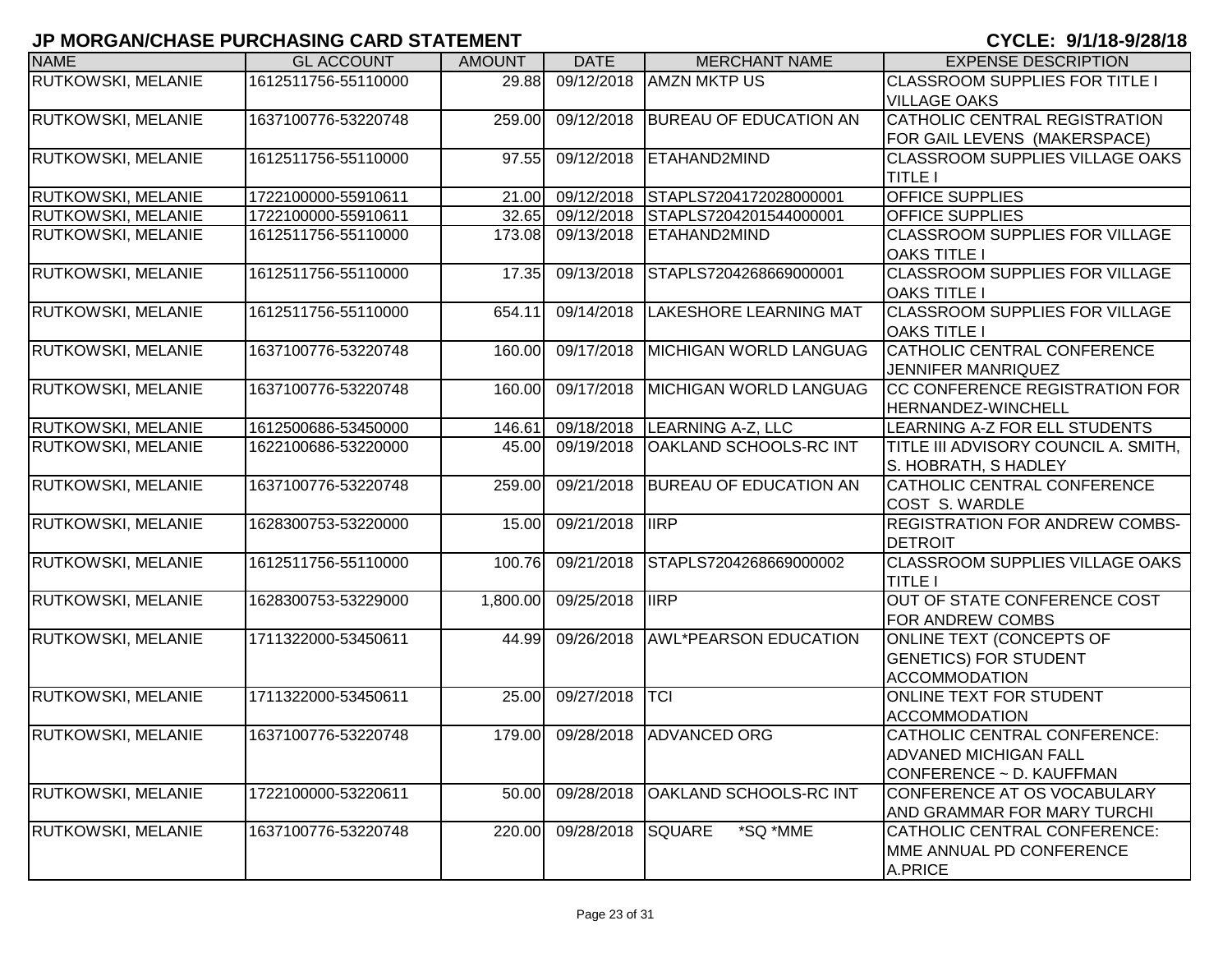| <b>NAME</b>                     | <b>GL ACCOUNT</b>   | <b>AMOUNT</b> | <b>DATE</b>      | <b>MERCHANT NAME</b>                    | <b>EXPENSE DESCRIPTION</b>           |
|---------------------------------|---------------------|---------------|------------------|-----------------------------------------|--------------------------------------|
| <b>RUTKOWSKI, MELANIE Total</b> |                     | 4,366.65      |                  |                                         |                                      |
| SAMMUT, CHRISTINA               | 1311800000-55110551 | 34.06         |                  | 09/12/2018   WAL-MART #5048             | <b>CLASSROOM SUPPLIES</b>            |
| SAMMUT, CHRISTINA               | 1311800000-55110551 | 23.74         |                  | 09/17/2018   WAL-MART #5048             | <b>CLASSROOM SUPPLIES</b>            |
| SAMMUT, CHRISTINA               | 1311800000-55110551 | 50.49         |                  | 09/24/2018 MICHAELS STORES 3744         | <b>CLASSROOM SUPPLIES</b>            |
| <b>SAMMUT, CHRISTINA Total</b>  |                     | 108.29        |                  |                                         |                                      |
| <b>SCHULZ, STEPHANIE</b>        | 1311800000-55110551 |               |                  | 67.18 09/12/2018 OTC BRANDS, INC.       | <b>TEACHING SUPPLIES</b>             |
| <b>SCHULZ, STEPHANIE</b>        | 1311800000-55110551 | 77.83         | 09/24/2018       | <b>OTC BRANDS, INC.</b>                 | <b>HALLOWEEN PARTY ITEMS</b>         |
| <b>SCHULZ, STEPHANIE Total</b>  |                     | 145.01        |                  |                                         |                                      |
| <b>SCHURIG, CLAIRE</b>          | 1111322724-55110000 |               |                  | 64.50 09/12/2018 CUSTOMINK GROUPS       | SHIRTS FOR CHOIR                     |
| <b>SCHURIG, CLAIRE</b>          | 1111322724-55110000 | 15.25         |                  | 09/12/2018 CUSTOMINK GROUPS             | SHIRTS FOR CHOIR                     |
| <b>SCHURIG, CLAIRE</b>          | 1111322724-55110000 | 5.22          |                  | 09/12/2018 CUSTOMINK LLC                | <b>SHIRTS FOR CHOIR</b>              |
| <b>SCHURIG, CLAIRE</b>          | 1111322000-57410000 | 385.00        | 09/12/2018       | <b>MICHIGAN SCHOOL VOCAL</b>            | MEMBERSHIP DUES FOR MICHIGAN         |
|                                 |                     |               |                  |                                         | SCHOOL VOCAL MUSIC ASSOCIATION       |
| <b>SCHURIG, CLAIRE</b>          | 1111322724-55110000 | 9.75          |                  | 09/13/2018 J W PEPPER AND SON INC       | <b>MUSIC FOR FALL/WINTER</b>         |
| <b>SCHURIG, CLAIRE</b>          | 1111322724-55110000 | 20.00         |                  | 09/13/2018   PAYPAL *JAMEYRAYMUS        | <b>MUSIC FOR WINTER</b>              |
| <b>SCHURIG, CLAIRE</b>          | 1111322724-55110000 | 79.86         |                  | 09/17/2018 CUSTOMINK GROUPS             | <b>SHIRTS FOR CHOIR</b>              |
| <b>SCHURIG, CLAIRE</b>          | 1111322724-55110000 |               |                  | 3.60 09/17/2018 CUSTOMINK LLC           | SHIRTS FOR CHOIR                     |
| <b>SCHURIG, CLAIRE</b>          | 1111322724-55110000 | 384.48        |                  | 09/21/2018 FORMAL FASHIONS              | <b>UNIFORMS FOR CHOIR</b>            |
| <b>SCHURIG, CLAIRE</b>          | 1111322724-55110000 |               |                  | 248.16 09/21/2018 TIEMART, INC          | UNIFORMS FOR CHOIR                   |
| <b>SCHURIG, CLAIRE</b>          | 1111322724-55110000 |               |                  | 54.00 09/24/2018 FORMAL FASHIONS        | <b>EXPEDITED SHIPPING TO ENSURE</b>  |
|                                 |                     |               |                  |                                         | UNIFORMS ARE HERE BY CONCERT         |
| <b>SCHURIG, CLAIRE Total</b>    |                     | 1,269.82      |                  |                                         |                                      |
| <b>SCHYPINSKI, RACHEL</b>       | 6100022000-24316186 |               | 99.90 09/24/2018 | GFS STORE #0116                         | <b>PLASTIC FOR HOMECOMING FLOATS</b> |
| <b>SCHYPINSKI, RACHEL</b>       | 6100022000-24316186 | 60.00         |                  | 09/24/2018  INT*IN *MARKILLIE ORCH      | DONUTS AND CIDER FOR STUDENT         |
|                                 |                     |               |                  |                                         | COUNCIL HC KICK OFF                  |
| <b>SCHYPINSKI, RACHEL</b>       | 6100022000-24316186 | 650.00        |                  | 09/24/2018 KROGER #638                  | GIFT CARDS FOR CHAPERONES AT HC      |
|                                 |                     |               |                  |                                         | <b>DANCE</b>                         |
| <b>SCHYPINSKI, RACHEL</b>       | 6100022000-24316186 | 45.82         | 09/24/2018       | PARTY CITY 4133                         | <b>BALLOONS AND PLASTIC TABLE</b>    |
|                                 |                     |               |                  |                                         | <b>CLOTHS FOR HC DECORATIONS</b>     |
| <b>SCHYPINSKI, RACHEL</b>       | 6100022000-24316186 | 511.10        | 09/24/2018       | SAMS CLUB #6657                         | HOMECOMING SNACKS + CANDY FOR        |
|                                 |                     |               |                  |                                         | PARADE                               |
| <b>SCHYPINSKI, RACHEL</b>       | 6100022000-24316186 | 30.00         |                  | 09/24/2018 THE FLOWER ALLEY             | <b>FLOWERS FOR HOMECOMING</b>        |
|                                 |                     |               |                  |                                         | <b>DECORATIONS</b>                   |
| <b>SCHYPINSKI, RACHEL</b>       | 6100022000-24316186 | 189.85        |                  | 09/24/2018 THE FLOWER ALLEY             | <b>FLOWERS FOR HOMECOMING COURT</b>  |
| <b>SCHYPINSKI, RACHEL</b>       | 6100022000-24316186 |               |                  | 92.98 09/24/2018 WM SUPERCENTER #1754   | CANDY AND PLASTIC FOR                |
|                                 |                     |               |                  |                                         | <b>HOMECOMING PARADE AND FLOAT</b>   |
| <b>SCHYPINSKI, RACHEL</b>       | 6100022000-24316186 | 100.00        |                  | 09/28/2018 KROGER #661                  | <b>GIFT CARD FIR HC FLOAT HOST</b>   |
| <b>SCHYPINSKI, RACHEL</b>       | 6100022000-24316186 | 100.00        |                  | 09/28/2018 SPEEDWAY 02202 10            | <b>GIFT CARD FIR HC FLOAT HOST</b>   |
| <b>SCHYPINSKI, RACHEL Total</b> |                     | 1,879.65      |                  |                                         |                                      |
| <b>SHAFER, RACHELLE</b>         | 1111112000-55110708 |               |                  | 57.49 09/06/2018 LAKESHORE LEARNING MAT | M. KELLY CLASSROOM BUDGET            |
| <b>SHAFER, RACHELLE</b>         | 1111112000-55110723 | 9.01          |                  | 09/10/2018 J W PEPPER AND SON INC       | <b>IMUSIC TEACHER INSTRUCTION</b>    |
| SHAFER, RACHELLE                | 6100012000-24316501 |               |                  | 614.00 09/10/2018 PTO TODAY             | <b>PTO MEMBERSHIP WITH INSURANCE</b> |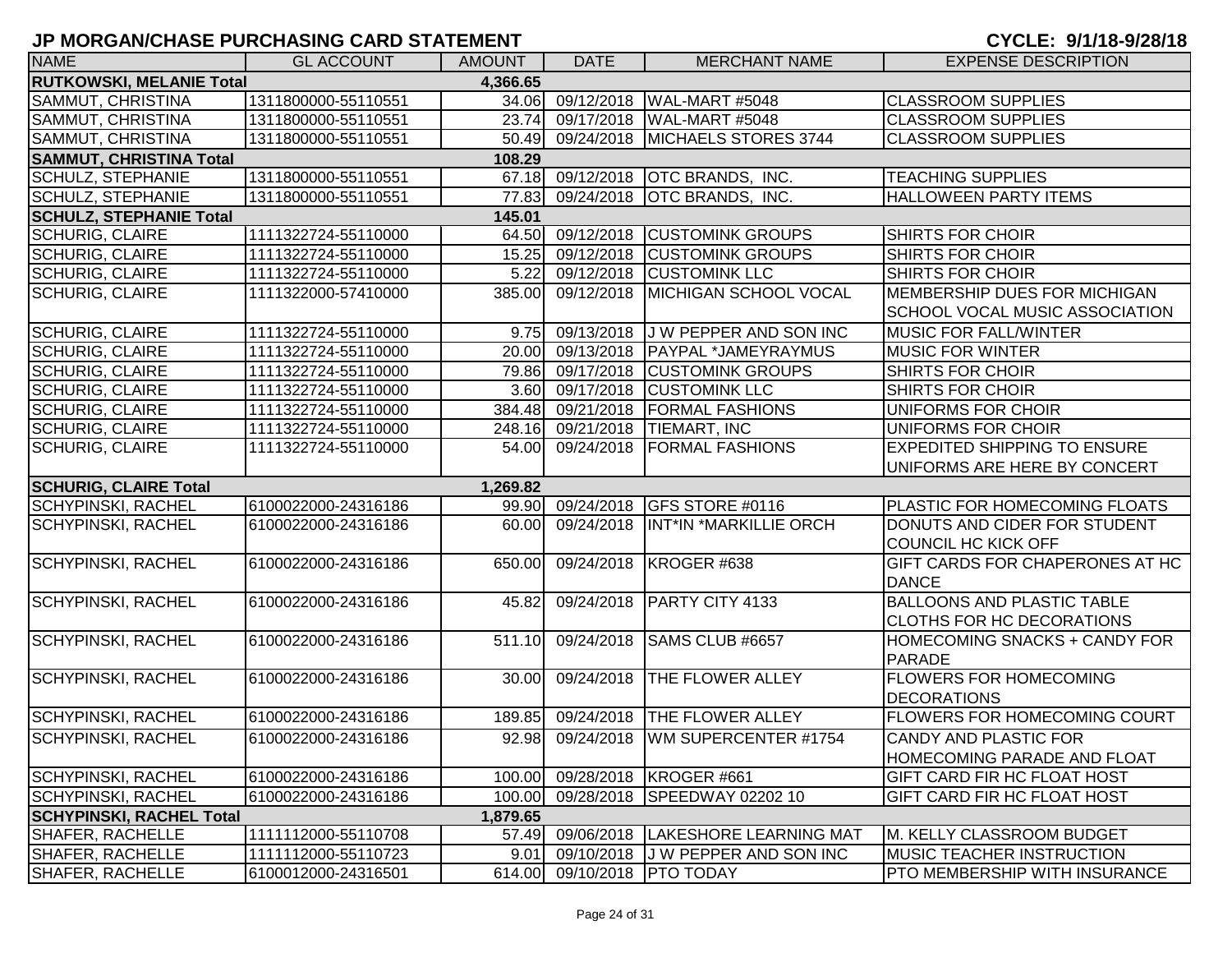| <b>NAME</b>                     | <b>GL ACCOUNT</b>   | <b>AMOUNT</b> | <b>DATE</b>     | <b>MERCHANT NAME</b>                  | <b>EXPENSE DESCRIPTION</b>                                  |
|---------------------------------|---------------------|---------------|-----------------|---------------------------------------|-------------------------------------------------------------|
| <b>SHAFER, RACHELLE</b>         | 1124112000-55990000 | 79.55         | 09/10/2018      | STAPLS7203934471000001                | BANDAGES, PAIN RELIEVER, AND                                |
|                                 |                     |               |                 |                                       | <b>BATTERIES</b>                                            |
| <b>SHAFER, RACHELLE</b>         | 1111112000-55110708 | 42.98         | 09/12/2018      | AMAZON.COM                            | H. ORR-BUDGET ITEM                                          |
| SHAFER, RACHELLE                | 6100012000-24316289 | 107.97        | 09/13/2018      | AMAZON.COM                            | <b>FRAMES FOR CLASSROOMS</b>                                |
| <b>SHAFER, RACHELLE</b>         | 1111112000-55110708 | 56.97         | 09/13/2018      | <b>AMZN MKTP US</b>                   | <b>MUSIC TEACHER-CLASSROOM</b>                              |
|                                 |                     |               |                 |                                       | <b>BUDGET</b>                                               |
| <b>SHAFER, RACHELLE</b>         | 1111112000-55110708 | 52.59         | 09/13/2018      | <b>AMZN MKTP US</b>                   | MUSIC TEACHER'S-J. BON CLASSROOM                            |
|                                 |                     |               |                 |                                       | <b>BUDGET</b>                                               |
| SHAFER, RACHELLE                | 6100012000-24316271 | 26.22         | 09/19/2018      | <b>BUSCH'S #1205</b>                  | <b>FLOWERS FOR NOON AIDE, M WOLFF</b>                       |
| <b>SHAFER, RACHELLE</b>         | 6100012000-24316501 | 497.50        | 09/20/2018      | PAYPAL *MOBILEEDPRO                   | PTO EXPENSE-DEPOSIT FOR AN                                  |
|                                 |                     |               |                 |                                       | ASSEMBLY, SKY DOME                                          |
| SHAFER, RACHELLE                | 1111112000-55110708 | 1,121.00      | 09/20/2018      | VERITIV-MIDWEST                       | <b>OH PAPER</b>                                             |
| SHAFER, RACHELLE                | 6100012000-24316501 | 59.00         | 09/20/2018      | VERITIV-MIDWEST                       | <b>PTO PAPER</b>                                            |
| <b>SHAFER, RACHELLE</b>         | 1111112000-55110723 | 54.99         | 09/21/2018      | AMZN MKTP US*MT2UZ8371                | <b>MUSIC TEACHER</b>                                        |
| <b>SHAFER, RACHELLE</b>         | 6100012000-24316289 | 272.50        | 09/21/2018      | <b>SSI*SCHOOL SPECIALTY</b>           | CONSTRUCTION PAPER FOR THE                                  |
|                                 |                     |               |                 |                                       | <b>CLASSROOMS</b>                                           |
| SHAFER, RACHELLE                | 1122212000-55990000 | 42.15         | 09/24/2018      | AMAZON.COM*MT85R5AT2                  | <b>MEDIA CENTER-WIRELESS</b>                                |
|                                 |                     |               |                 |                                       | <b>PRESENTER WITH RED LASER</b>                             |
|                                 |                     |               |                 |                                       | POINTER                                                     |
| SHAFER, RACHELLE                | 1111112000-55110723 | 14.98         |                 | 09/24/2018 AMZN MKTP US*MT2NM7AU0     | <b>MUSIC TEACHER</b>                                        |
| SHAFER, RACHELLE                | 6100012000-24316289 | 39.96         | 09/25/2018      | AMAZON.COM*MT81R4E30                  | <b>COMMAND HOOKS TO HANG FRAMES</b>                         |
|                                 |                     |               |                 |                                       | <b>OUTSIDE OF CLASSROOMS</b>                                |
| <b>SHAFER, RACHELLE</b>         | 6100012000-24316501 | 890.00        | 09/26/2018      | <b>ANN ARBOR HANDS-ON ADM</b>         | <b>PTO EXPENSE-SCIENCE NIGHT</b>                            |
| <b>SHAFER, RACHELLE</b>         | 1111112000-55110723 | 42.82         | 09/26/2018      | J W PEPPER AND SON INC                | <b>MUSIC TEACHER BUDGET</b>                                 |
| <b>SHAFER, RACHELLE</b>         | 1111112000-55110723 | 76.95         | 09/26/2018      | J W PEPPER AND SON INC                | <b>MUSIC TEACHER-CLASSROOM</b>                              |
|                                 |                     |               |                 |                                       | <b>BUDGET, SONG BOOKS</b>                                   |
| <b>SHAFER, RACHELLE</b>         | 1111112000-55110708 | 19.95         |                 |                                       | 09/26/2018 SUPER TEACHER WORKSHEE J. UKROP CLASSROOM BUDGET |
| SHAFER, RACHELLE                | 6100012000-24316501 | 909.01        |                 | 09/27/2018 EDUCATIONAL PRODUCTS       | PTO EXPENSE-SCHOOL SUPPLY KITS                              |
| <b>SHAFER, RACHELLE Total</b>   |                     | 5,087.59      |                 |                                       |                                                             |
| SIPPLE, GEORGE                  | 1123200000-53220000 | 135.00        | 09/07/2018 MASB |                                       | MASB DIGITAL CONFERENCE LANSING                             |
| SIPPLE, GEORGE Total            |                     | 135.00        |                 |                                       |                                                             |
| SOUTHWORTH, ANGELA              | 6100020000-24316256 | 126.43        | 09/03/2018      | AMZN MKTP US*MT3M45O20                | NOVI POWER SUPPLIES FOR CLASS                               |
|                                 |                     |               |                 |                                       | <b>MEETINGS</b>                                             |
| SOUTHWORTH, ANGELA              | 1111220000-55110701 | 59.86         | 09/05/2018      | AMAZON.COM*MT63C9CK0                  | <b>CLASSROOM SUPPLIES</b>                                   |
| SOUTHWORTH, ANGELA              | 1111220712-55110000 |               |                 | 7.99 09/27/2018 PRIME VIDEO*MT8G94XC2 | <b>SPANISH CLASS SUPPLIES</b>                               |
| <b>SOUTHWORTH, ANGELA Total</b> |                     | 194.28        |                 |                                       |                                                             |
| <b>SOVEL, SHEILA</b>            | 6100041000-24316355 | 28.94         | 09/10/2018      | MICHAELS STORES 3744                  | <b>CLASSROOM TEACHING SUPPLIES</b>                          |
| <b>SOVEL, SHEILA</b>            | 6100041000-24316355 | 23.78         | 09/19/2018      | AMZN MKTP US*MT17A9ZQ0                | <b>CLASSROOM TEACHING SUPPLIES</b>                          |
| <b>SOVEL, SHEILA Total</b>      |                     | 52.72         |                 |                                       |                                                             |
| <b>STEEH, ROBERT</b>            | 6100000000-24316770 | 84.72         | 09/18/2018      | MARIA S ITALIAN BAKERY                | <b>FOOD FOR OUR COMMUNITY ED</b>                            |
|                                 |                     |               |                 |                                       | <b>ADVISORY COUNCIL MEETING</b>                             |
| <b>STEEH, ROBERT Total</b>      |                     | 84.72         |                 |                                       |                                                             |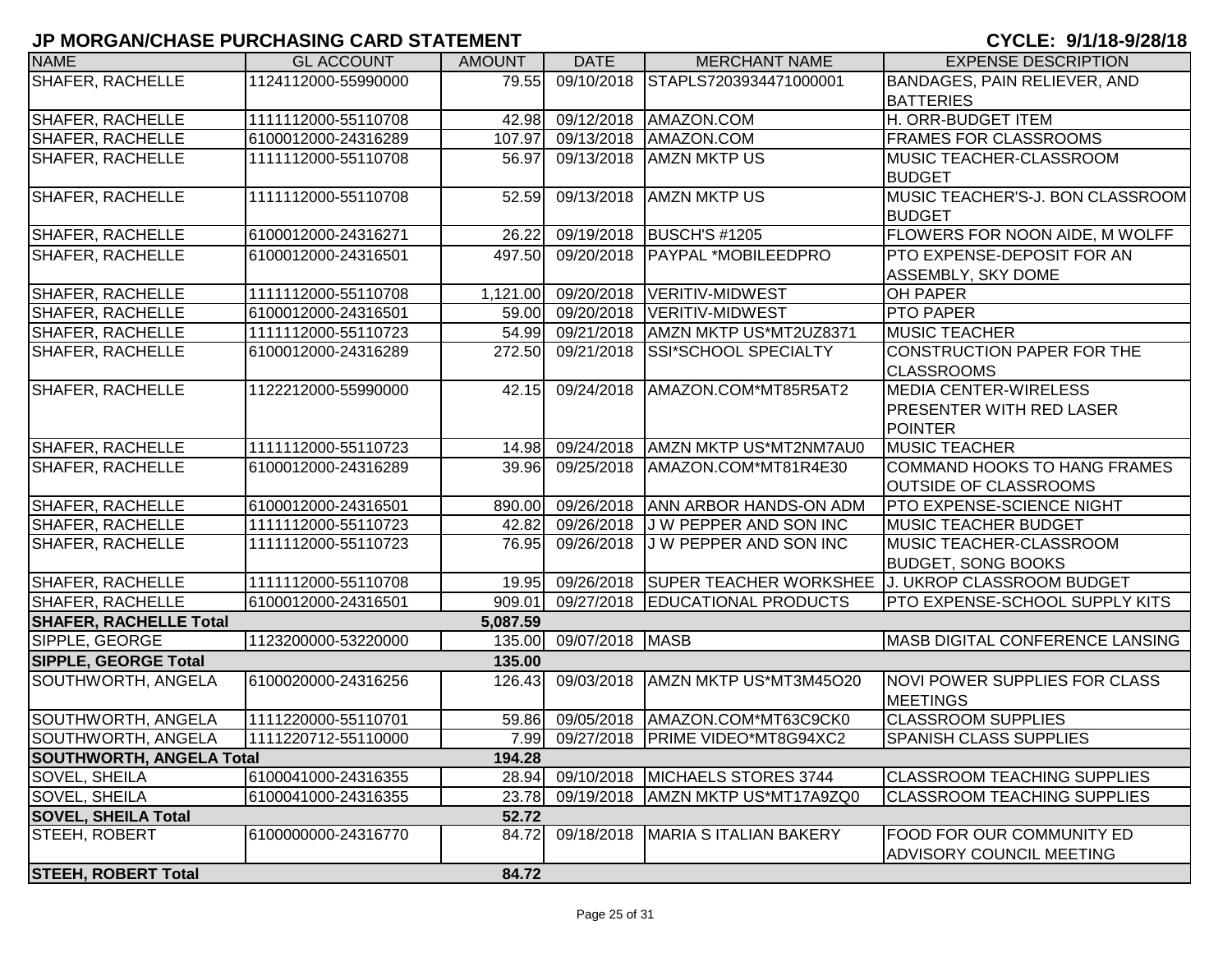| <b>NAME</b>          | <b>GL ACCOUNT</b>   | <b>AMOUNT</b> | <b>DATE</b>               | <b>MERCHANT NAME</b>                  | <b>EXPENSE DESCRIPTION</b>            |
|----------------------|---------------------|---------------|---------------------------|---------------------------------------|---------------------------------------|
| TURNER, NANCY        | 1212220193-55990000 | 12.71         | 09/06/2018                | <b>NASCO FORT ATKINSON</b>            | MIDDLE SCHOOL SENSORY ITEMS           |
| TURNER, NANCY        | 1221922205-53220000 | 30.00         | 09/13/2018                | <b>OAKLAND SCHOOLS-RC INT</b>         | <b>OCTA - CORRION</b>                 |
| <b>TURNER, NANCY</b> | 1221922205-53220000 | 60.00         | 09/13/2018                | <b>OAKLAND SCHOOLS-RC INT</b>         | ADULT TRANSITION PROGRAMS AND         |
|                      |                     |               |                           |                                       | <b>SERVICES CONF</b>                  |
| TURNER, NANCY        | 1221922205-53220000 | 15.00         | 09/13/2018                | <b>OAKLAND SCHOOLS-RC INT</b>         | <b>FANUC CONF</b>                     |
| TURNER, NANCY        | 1221922205-53220000 | $-15.00$      | 09/14/2018                | <b>OAKLAND SCHOOLS-RC INT</b>         | <b>REFUND FAUNC</b>                   |
| TURNER, NANCY        | 1212222194-55110000 | 219.89        | 09/17/2018                | VOYAGER SOPRIS LEARN'G                | <b>BOOKS FOR HIGH SCHOOL RESOURCE</b> |
|                      |                     |               |                           |                                       | <b>RM - DARWAK</b>                    |
| TURNER, NANCY        | 1212220193-55990000 | 57.94         | 09/18/2018                | SSI*SCHOOL SPECIALTY                  | MIDDLE SCHOOL SENSORY ROOM            |
|                      |                     |               |                           |                                       | <b>SUPPLIES</b>                       |
| <b>TURNER, NANCY</b> | 1222600000-53220000 | 15.00         | 09/19/2018                | <b>OAKLAND SCHOOLS-RC INT</b>         | <b>THEOPHELIS</b>                     |
| TURNER, NANCY        | 1212252191-53220000 | 15.00         | 09/19/2018                | <b>OAKLAND SCHOOLS-RC INT</b>         | <b>MONTALES</b>                       |
| <b>TURNER, NANCY</b> | 1212252191-53220000 | 15.00         | 09/19/2018                | <b>OAKLAND SCHOOLS-RC INT</b>         | <b>PROBEN</b>                         |
| TURNER, NANCY        | 1212252191-53220000 | 15.00         | 09/19/2018                | <b>OAKLAND SCHOOLS-RC INT</b>         | <b>JOHNSON</b>                        |
| TURNER, NANCY        | 1722100000-55990630 | 127.86        | 09/20/2018                | AMAZON.COM*MT09R43X0                  | STANDARD BASED LEARNING IN            |
|                      |                     |               |                           |                                       | <b>ACTION</b>                         |
| TURNER, NANCY        | 1722100000-55990630 | 18.99         | 09/20/2018                | <b>AMZN MKTP US*MT2EU4NS2</b>         | MAKING THE MOST OF                    |
|                      |                     |               |                           |                                       | <b>COLLABORATIVE TIME FOR</b>         |
|                      |                     |               |                           |                                       | <b>EDUCATORS</b>                      |
| <b>TURNER, NANCY</b> | 1212222194-55990000 | 1,652.62      | 09/20/2018                | <b>SCR*ALLEGRO</b>                    | CHANGING TABLE FOR HIGH SCHOOL        |
|                      |                     |               |                           |                                       | SELF CONTAINED CLASSROOM              |
| TURNER, NANCY        | 1212215194-53220000 | 15.00         | 09/21/2018                | <b>OAKLAND SCHOOLS-RC INT</b>         | VI PARA PROFESSIONAL WRKSHOP -        |
|                      |                     |               |                           |                                       | <b>GARTNER</b>                        |
| TURNER, NANCY        | 1221652000-53220000 | 15.00         | 09/21/2018                | OAKLAND SCHOOLS-RC INT                | <b>COMMUNITY OF PRACTICE</b>          |
|                      |                     |               |                           |                                       | <b>PRESCHOOL CONF - SHROPSHIRE</b>    |
| TURNER, NANCY        | 1212215194-53220000 | 15.00         | 09/21/2018                | <b>OAKLAND SCHOOLS-RC INT</b>         | VI PARA PROFESSIONAL WRKSHOP          |
|                      |                     |               |                           |                                       | <b>MELIHAH</b>                        |
| TURNER, NANCY        | 1221652000-53220000 | 9.00          | 09/21/2018                | <b>OAKLAND SCHOOLS-RC INT</b>         | COMMUNITY OF PRACTICE -               |
|                      |                     |               |                           |                                       | SHROPSHIRE SW #5                      |
| TURNER, NANCY        | 1212220193-55990000 | 103.01        | 09/24/2018                | <b>SSI*SCHOOL SPECIALTY</b>           | SENSORY ROOM SUPPLIES                 |
| TURNER, NANCY        | 1212226000-53450611 | 847.27        | 09/25/2018                | N <sub>2</sub> Y LLC                  | <b>NATC</b>                           |
| TURNER, NANCY        | 1212214194-53450000 | 847.27        | 09/25/2018                | N <sub>2</sub> Y LLC                  | <b>PARKVIEW</b>                       |
| TURNER, NANCY        | 1212215194-53450000 | 847.27        | 09/25/2018                | N <sub>2</sub> Y LLC                  | DEERFIELD                             |
| TURNER, NANCY        | 1212218194-53450000 | 847.27        | 09/25/2018                | N <sub>2</sub> Y LLC                  | <b>NOVI MEADOWS</b>                   |
| TURNER, NANCY        | 1212220194-53450000 | 847.27        | 09/25/2018                | N <sub>2</sub> Y LLC                  | <b>MIDDLE SCHOOL</b>                  |
| <b>TURNER, NANCY</b> | 1212222194-53450000 |               | 847.24 09/25/2018 N2Y LLC |                                       | <b>HIGH SCHOOL</b>                    |
| TURNER, NANCY        | 1212214194-53450000 |               |                           | 248.84 09/26/2018 LEARNING A-Z, LLC   | PARKVIEW                              |
| <b>TURNER, NANCY</b> | 1212215194-53450000 | 248.84        |                           | 09/26/2018  LEARNING A-Z, LLC         | <b>DEERFIELD</b>                      |
| <b>TURNER, NANCY</b> | 1212218194-53450000 | 248.84        | 09/26/2018                | LEARNING A-Z, LLC                     | <b>NOVI MEADOWS</b>                   |
| TURNER, NANCY        | 1212220194-53450000 | 248.84        | 09/26/2018                | LEARNING A-Z, LLC                     | MIDDLE SCHOOL                         |
| <b>TURNER, NANCY</b> | 1212222194-53450000 |               |                           | 248.84 09/26/2018 LEARNING A-Z, LLC   | <b>HIGH SCHOOL</b>                    |
| <b>TURNER, NANCY</b> | 1221800063-55110000 |               |                           | 18.98 09/27/2018 AMAZON.COM*MT6U77G61 | <b>SCALE FOR SELF CONTAINED</b>       |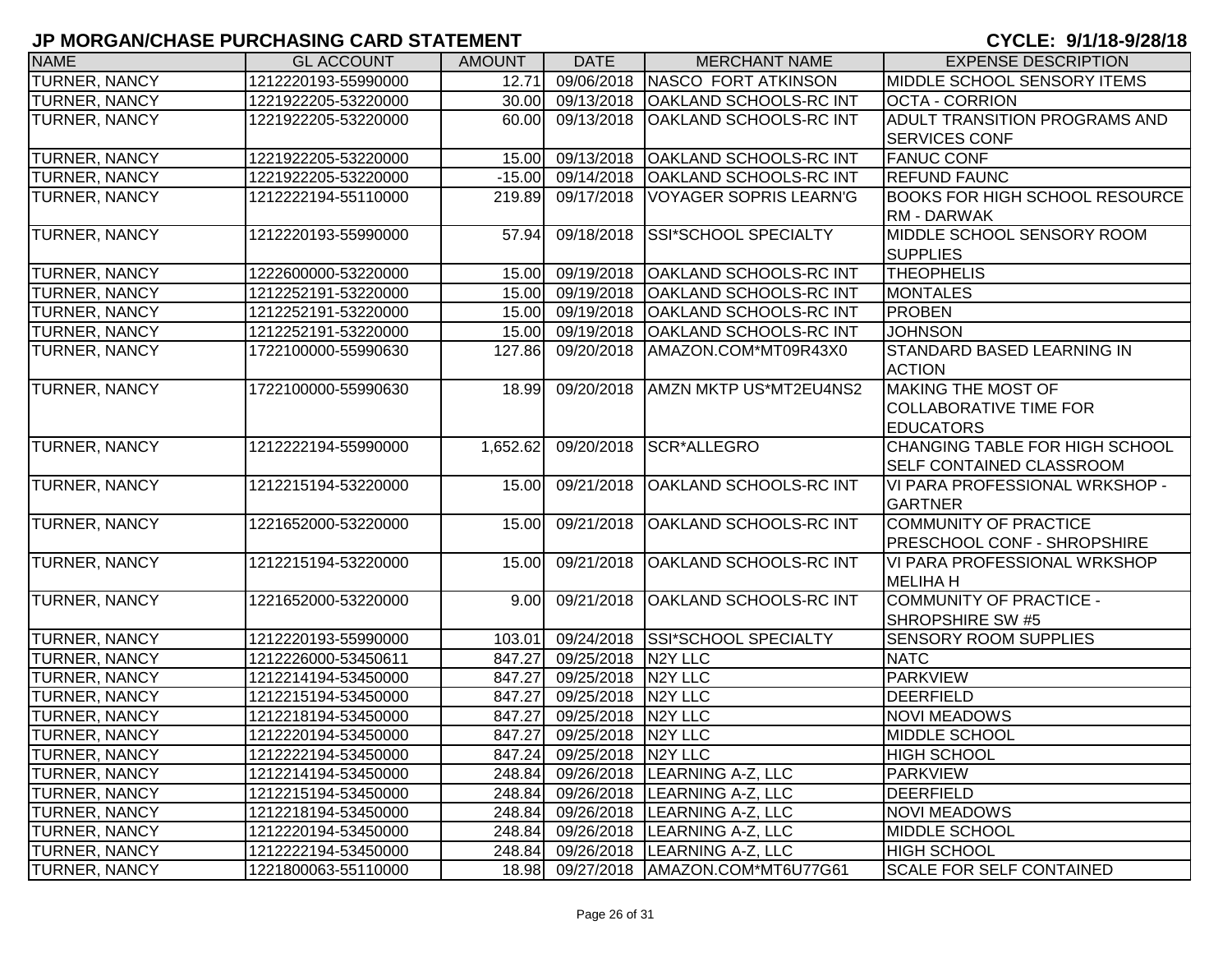|  | CYCLE: 9/1/18-9/28/18 |  |  |  |  |  |
|--|-----------------------|--|--|--|--|--|
|--|-----------------------|--|--|--|--|--|

| ווושוום ואולי שוואט שוווטהוואוט ו שטמווטמאוטוניו וט |                     |               |                   |                                            |                                                            |
|-----------------------------------------------------|---------------------|---------------|-------------------|--------------------------------------------|------------------------------------------------------------|
| <b>NAME</b>                                         | <b>GL ACCOUNT</b>   | <b>AMOUNT</b> | <b>DATE</b>       | <b>MERCHANT NAME</b>                       | <b>EXPENSE DESCRIPTION</b>                                 |
| <b>TURNER, NANCY Total</b>                          |                     | 8,743.79      |                   |                                            |                                                            |
| VALENTINE, CYNTHIA                                  | 1127170000-55990000 | 40.00         | 09/06/2018        | OLIVE GARDEN 0021330                       | <b>STATE POLICE BUS INSPECTIONS</b><br><b>REFRESHMENTS</b> |
| <b>VALENTINE, CYNTHIA</b>                           | 1127170000-55990000 | 105.63        | 09/06/2018        | PANERA BREAD #608009                       | <b>STATE POLICE BUS INSPECTIONS</b>                        |
|                                                     |                     |               |                   |                                            | <b>REFRESHMENTS</b>                                        |
| <b>VALENTINE, CYNTHIA</b>                           | 1127170000-55990000 | 55.27         | 09/07/2018        | BURGER 21 NOVI                             | <b>STATE POLICE BUS INSPECTIONS</b>                        |
|                                                     |                     |               |                   |                                            | <b>REFRESHMENTS</b>                                        |
| <b>VALENTINE, CYNTHIA</b>                           | 1127170000-55990000 | 9.53          | 09/10/2018        | <b>AHMOS MEDITERRANEAN GR</b>              | <b>STATE POLICE BUS INSPECTIONS</b>                        |
|                                                     |                     |               |                   |                                            | <b>REFRESHMENTS</b>                                        |
| <b>VALENTINE, CYNTHIA</b>                           | 1127170000-55990000 | 35.01         | 09/10/2018        | <b>BORDER CANTINA</b>                      | <b>STATE POLICE BUS INSPECTIONS</b>                        |
|                                                     |                     |               |                   |                                            | REFRESHMENTS                                               |
| <b>VALENTINE, CYNTHIA</b>                           | 1127170000-55910000 | 167.50        |                   | 09/10/2018 STAPLS7204021857000001          | <b>OFFICE SUPPLIES</b>                                     |
| <b>VALENTINE, CYNTHIA</b>                           | 1127170000-55990000 | 56.15         |                   | 09/11/2018 BURGER 21 NOVI                  | <b>STATE POLICE BUS INSPECTIONS</b>                        |
|                                                     |                     |               |                   |                                            | <b>REFRESHMENTS</b>                                        |
| <b>VALENTINE, CYNTHIA</b>                           | 1212200193-55994000 |               |                   | 95.99 09/14/2018 AMZN MKTP US*MT44A1CP0    | SE SUPPLIES FOR USE ON BUS                                 |
| <b>VALENTINE, CYNTHIA</b>                           | 1127170000-53220000 |               |                   | 30.00 09/14/2018 MICHIGAN NEGOTIATORS A    | <b>CONFERENCE</b>                                          |
| <b>VALENTINE, CYNTHIA</b>                           | 1127170000-55990000 |               | 163.91 09/17/2018 | <b>GFS STORE #1985</b>                     | SUPPLIES/MATERIALS                                         |
| <b>VALENTINE, CYNTHIA</b>                           | 1212200193-55994000 |               |                   | 7.00 09/20/2018 DOLLAR TREE                | SE SUPPLIES FOR USE ON BUS                                 |
| <b>VALENTINE, CYNTHIA</b>                           | 1212200193-55994000 |               |                   | 25.00 09/20/2018 DOLLARTREE                | SE SUPPLIES FOR USE ON BUS                                 |
| <b>VALENTINE, CYNTHIA</b>                           | 1127170000-55790000 | 19.92         | 09/20/2018        | THE HOME DEPOT #2737                       | <b>BUTTON BATTERIES FOR BUS</b>                            |
|                                                     |                     |               |                   |                                            | <b>EQUIPMENT</b>                                           |
| <b>VALENTINE, CYNTHIA</b>                           | 1212200193-55994000 | 133.79        |                   | 09/24/2018 AUTISM COMMUNITY STORE          | <b>SE SUPPLIES FOR USE ON BUS</b>                          |
| <b>VALENTINE, CYNTHIA</b>                           | 1127170000-55910000 |               |                   | 96.62 09/24/2018 STAPLS7204929958000001    | <b>OFFICE SUPPLIES</b>                                     |
| <b>VALENTINE, CYNTHIA</b>                           | 1127170000-55910000 | 17.52         |                   | 09/24/2018 STAPLS7204929958000002          | <b>OFFICE SUPPLIES</b>                                     |
| <b>VALENTINE, CYNTHIA</b>                           | 1127170000-55910000 |               | 5.99 09/24/2018   | STAPLS7204929958000003                     | <b>OFFICE SUPPLIES</b>                                     |
| <b>VALENTINE, CYNTHIA</b>                           | 1127170000-55910000 |               |                   | 23.88 09/24/2018 STAPLS7204929958000004    | <b>OFFICE SUPPLIES</b>                                     |
| VALENTINE, CYNTHIA                                  | 1212200193-55994000 | 51.65         |                   | 09/28/2018   MENARDS WIXOM MI              | SE SUPPLIES FOR USE ON BUS                                 |
| <b>VALENTINE, CYNTHIA Total</b>                     |                     | 1,140.36      |                   |                                            |                                                            |
| VUICHARD, TATIANA                                   | 1311800000-55110551 |               |                   | 1,218.00 09/10/2018 VERITIV-MIDWEST        | COPY PAPER FOR ECEC                                        |
| <b>VUICHARD, TATIANA</b>                            | 2332100000-53610000 |               |                   | 6,170.40 09/12/2018 GRAND BLANC PRINTING I | <b>COMMUNITY EDUCATION FALL</b><br><b>BROCHURE</b>         |
| <b>VUICHARD, TATIANA</b>                            | 1111133000-55110000 | 78.34         |                   | 09/17/2018 PLANK ROAD PUBLISHING           | ST. WILLIAM CATHOLIC SCHOOL                                |
|                                                     |                     |               |                   |                                            | TEACHER SUPPLIES FOR MUSIC CLASS                           |
| VUICHARD, TATIANA                                   | 6100000000-24316770 |               |                   | 13.54 09/21/2018 JJOANN STORES #1933       | OFFICE SUPPLIES FOR ECEC OFFICE                            |
| VUICHARD, TATIANA                                   | 1331100000-55910000 | 133.39        | 09/24/2018        | STAPLS7204867008000001                     | COMMUNITY EDUCATION OFFICE                                 |
|                                                     |                     |               |                   |                                            | <b>SUPPLIES</b>                                            |
| <b>VUICHARD, TATIANA Total</b>                      |                     | 7,613.67      |                   |                                            |                                                            |
| <b>WARECK, MICHELE</b>                              | 1111322000-55110708 | 93.25         | 09/03/2018        | <b>BULK OFFICE SUPPLY</b>                  | <b>CLASSROOM SUPPLIES</b>                                  |
| <b>WARECK, MICHELE</b>                              | 1111322730-55110000 | 334.72        | 09/03/2018        | <b>FLINN SCIENTIFIC INC</b>                | <b>SCIENCE CLASSROOM PERIODIC</b>                          |
|                                                     |                     |               |                   |                                            | <b>TABLES</b>                                              |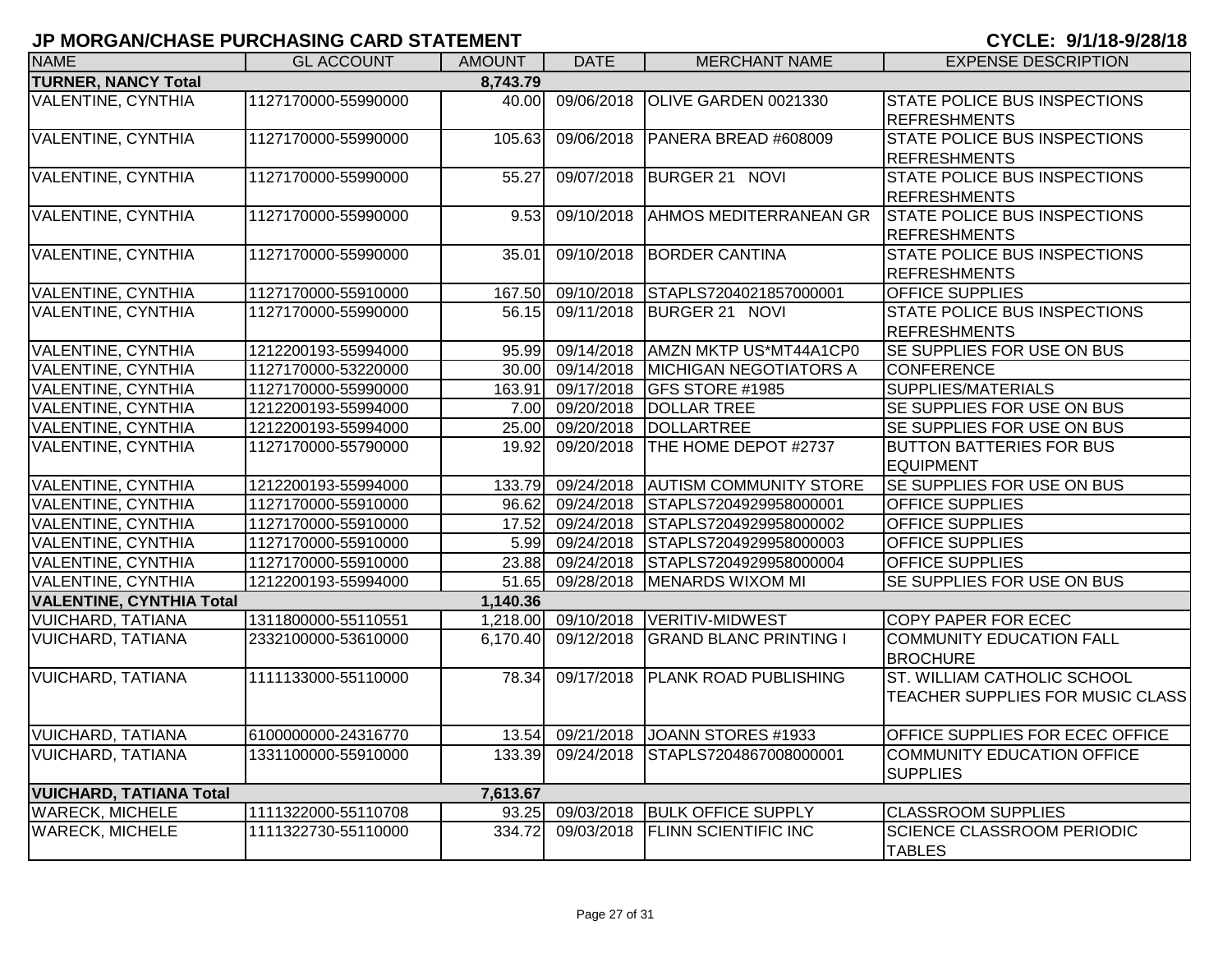|                        | ס כוונט סיונטו וסווט ו בטוונוס ויוס ויוס |               |             |                                         | <del>, , , , , , , , , , , , , , , , , ,</del>                                                      |
|------------------------|------------------------------------------|---------------|-------------|-----------------------------------------|-----------------------------------------------------------------------------------------------------|
| <b>NAME</b>            | <b>GL ACCOUNT</b>                        | <b>AMOUNT</b> | <b>DATE</b> | <b>MERCHANT NAME</b>                    | <b>EXPENSE DESCRIPTION</b>                                                                          |
| <b>WARECK, MICHELE</b> | 1111322000-55110731                      | 65.00         | 09/03/2018  | OFFICEMAX/DEPOT 6342                    | <b>EXPO MARKERS FOR SOCIAL STUDIES</b><br><b>CLASSROOMS</b>                                         |
| <b>WARECK, MICHELE</b> | 1111322712-55110000                      | 175.00        | 09/03/2018  | OFFICEMAX/DEPOT 6614                    | <b>EXPO MARKERS FOR FOREIGN</b><br><b>LANGUAGE CLASSROOMS</b>                                       |
| <b>WARECK, MICHELE</b> | 1111322712-55110000                      | 502.12        | 09/03/2018  | STAPLS7203657320000002                  | FOREIGN LANGUAGE PAPER SUPPLIES                                                                     |
| <b>WARECK, MICHELE</b> | 1111322000-55110710                      | 172.98        | 09/04/2018  | OFFICE DEPOT #2642                      | <b>EXPO MARKERS FOR ENGLISH</b><br><b>CLASSROOMS</b>                                                |
| <b>WARECK, MICHELE</b> | 1111322000-55110741                      | 148.00        | 09/04/2018  | OFFICEMAX/DEPOT 6110                    | <b>EXPO MARKERS FOR FINES ARTS</b><br>ICLASSES                                                      |
| <b>WARECK, MICHELE</b> | 1111322000-55110710                      | 249.20        | 09/05/2018  | AMAZON.COM*MT9UG6OZ1                    | <b>ENGLISH CLASSROOM BOOKS</b>                                                                      |
| <b>WARECK, MICHELE</b> | 6100022000-24316158                      | 262.55        | 09/10/2018  | <b>CATALYSTFOUNDATION</b>               | <b>INTERACT CLUB DONATION</b>                                                                       |
| <b>WARECK, MICHELE</b> | 1111322000-53450000                      | 2,500.00      | 09/10/2018  | <b>PEARDECK.COM</b>                     | SUBSCRIPTION FEE FOR ONLINE<br><b>TEACHING SERVICES</b>                                             |
| <b>WARECK, MICHELE</b> | 1124122000-57410000                      | 2,600.00      | 09/10/2018  | *SQ *MASSP<br><b>SQ</b>                 | IMICHIGAN ASSOCIATION OF<br><b>SECONDARY SCHOOL PRINCIPAL</b><br><b>MEMBERSHIP PAYMENT</b>          |
| <b>WARECK, MICHELE</b> | 1111322000-57410000                      | 100.00        | 09/10/2018  | lsQ<br>*SQ *MASSP                       | MASC/MAHS MEMBERSHIP FEE                                                                            |
| <b>WARECK, MICHELE</b> | 6100022000-24316176                      | 183.91        | 09/10/2018  | <b>WASTE MGMT WM EZPAY</b>              | <b>RECYCLING CHARGES FOR</b><br><b>SEPTEMBER</b>                                                    |
| <b>WARECK, MICHELE</b> | 6100022000-24316186                      | 80.31         | 09/10/2018  | WM SUPERCENTER #2700                    | <b>STUDENT COUNCIL HOMECOMING</b><br><b>SUPPLIES</b>                                                |
| <b>WARECK, MICHELE</b> | 6100022000-24316175                      | 43.30         | 09/11/2018  | OFFICE DEPOT #2642                      | <b>REGISTRATION SUPPLIES</b>                                                                        |
| <b>WARECK, MICHELE</b> | 1111322000-53220000                      | 160.00        | 09/11/2018  | PAYPAL *MICHIGANCOU                     | <b>ENGLISH TEACHERS MICHIGAN</b><br>COUNCIL CONFERENCE PAYMENT                                      |
| <b>WARECK, MICHELE</b> | 6100022000-24316176                      | 490.00        | 09/12/2018  | <b>SAFEWAY SHREDDING</b>                | PAPER SHREDDING SERVICES                                                                            |
| <b>WARECK, MICHELE</b> | 1124122000-55910000                      | 212.28        | 09/12/2018  | SAMSCLUB #6657                          | <b>OFFICE SUPPLIES</b>                                                                              |
| <b>WARECK, MICHELE</b> | 1111322000-55210799                      | 6,419.32      | 09/12/2018  | <b>SUPERIOR TEXT LLC</b>                | <b>ASSORTMENT OF ADDITIONAL</b><br><b>CLASSROOM TEXTBOOKS</b>                                       |
| <b>WARECK, MICHELE</b> | 1111322000-55110799                      | 53.88         | 09/12/2018  | WAL-MART #2700                          | <b>SPECIAL SERVICES CLASSROOM</b><br><b>SUPPLIES</b>                                                |
| <b>WARECK, MICHELE</b> | 6100022000-24316189                      | 64.00         | 09/13/2018  | <b>BOOKS ARE FUN</b>                    | COUNSELING OFFICE STUDENT ITEMS                                                                     |
| <b>WARECK, MICHELE</b> | 6100022000-24316186                      | 231.75        | 09/13/2018  | INT*IN *PARADEFLOATSTU                  | JUNIOR CLASS HOMECOMING PLASTIC<br>FOR FLOATS-STUDENT COUNCIL IS<br><b>PAYING FOR PLASTIC</b>       |
| <b>WARECK, MICHELE</b> | 6100022000-24316133                      |               |             | 5,000.00 09/13/2018 PAYPAL *PIONEERMEDI | SPUD/IASA DONATION                                                                                  |
| <b>WARECK, MICHELE</b> | 6100022000-24316186                      | 263.75        | 09/14/2018  | INT*IN *PARADEFLOATSTU                  | <b>SENIOR CLASS HOMECOMING PLASTIC</b><br>FOR FLOAT-STUDENT COUNCIL IS<br><b>PAYING FOR PLASTIC</b> |
| <b>WARECK, MICHELE</b> | 6100022000-24316186                      | 112.00        | 09/14/2018  | INT*IN *PARADEFLOATSTU                  | SOPHOMORE CLASS HOMECOMING<br>PLASTIC FOR FLOAT-STUDENT<br>COUNCIL IS PAYING FOR PLASTIC            |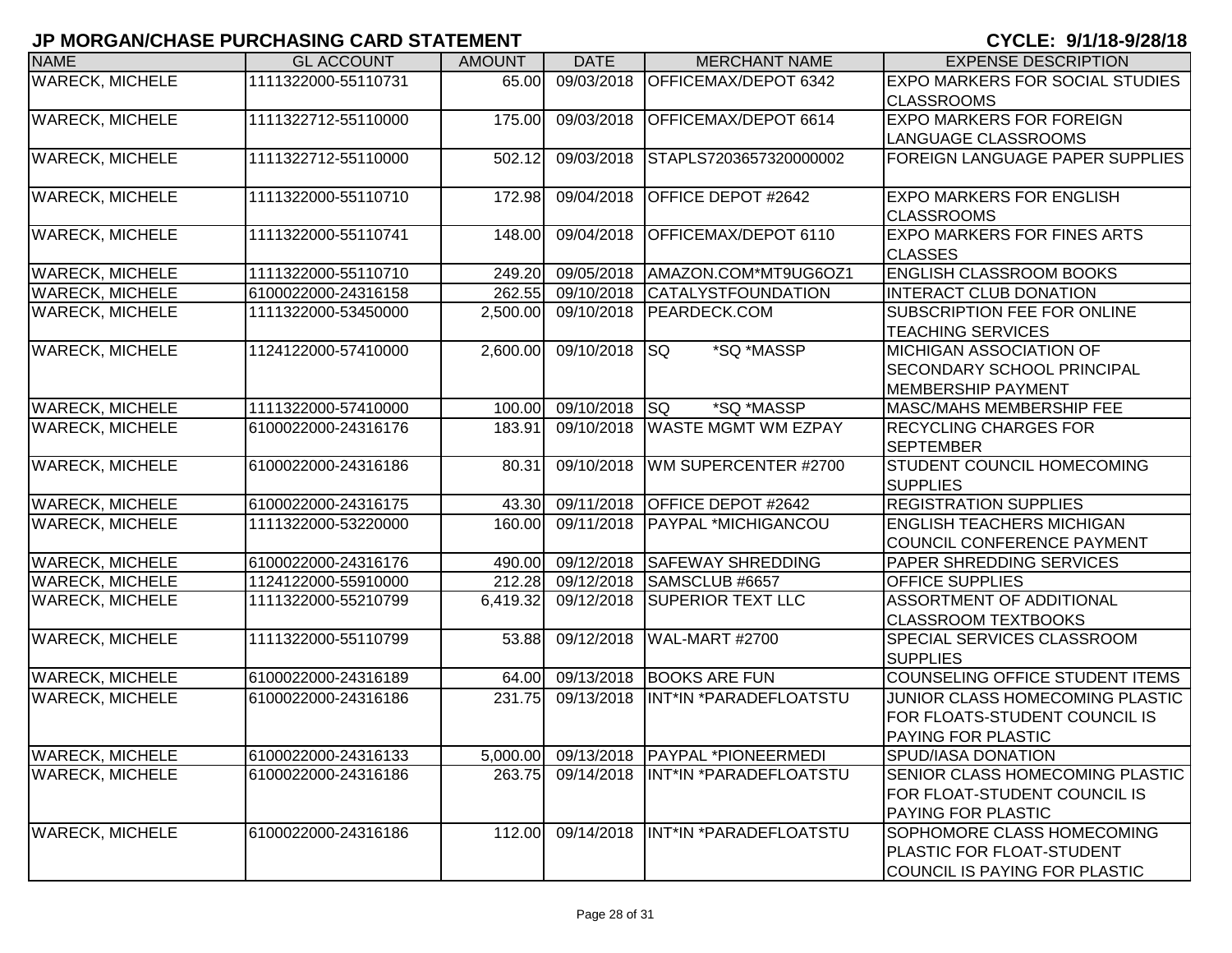| <b>NAME</b>                   | <b>GL ACCOUNT</b>   | <b>AMOUNT</b> | <b>DATE</b> | <b>MERCHANT NAME</b>              | <b>EXPENSE DESCRIPTION</b>             |
|-------------------------------|---------------------|---------------|-------------|-----------------------------------|----------------------------------------|
| <b>WARECK, MICHELE</b>        | 6100022000-24316186 | 192.00        | 09/14/2018  | IINT*IN *PARADEFLOATSTU           | <b>FRESHMEN CLASS HOMECOMING</b>       |
|                               |                     |               |             |                                   | <b>PLASTIC FOR FLOAT-STUDENT</b>       |
|                               |                     |               |             |                                   | COUNCIL IS PAYING FOR PLASTIC          |
| <b>WARECK, MICHELE</b>        | 1124122000-55910000 | 227.45        | 09/14/2018  | STAPLS7204376972000001            | <b>SCHOOL OFFICE SUPPLIES</b>          |
| <b>WARECK, MICHELE</b>        | 1111322706-55110000 | 55.98         | 09/14/2018  | STAPLS7204376972000002            | <b>SUPPLIES FOR SCHOOL SOCIAL</b>      |
|                               |                     |               |             |                                   | <b>WORKER</b>                          |
| <b>WARECK, MICHELE</b>        | 6100022000-24316186 | 59.95         | 09/17/2018  | AMZN MKTP US*MT1VN8ON0            | <b>STUDENT COUNCIL HOMECOMING</b>      |
|                               |                     |               |             |                                   | <b>SUPPLIES</b>                        |
| <b>WARECK, MICHELE</b>        | 1111322730-55110000 | 38.94         | 09/17/2018  | STAPLS7204376972000003            | <b>SCIENCE CLASSROOM SUPPLIES</b>      |
| <b>WARECK, MICHELE</b>        | 6100022000-24316186 | 512.30        | 09/18/2018  | <b>PARTY PARADISE</b>             | <b>STUDENT COUNCIL HOMECOMING</b>      |
|                               |                     |               |             |                                   | <b>SUPPLIES</b>                        |
| <b>WARECK, MICHELE</b>        | 6100022000-24316186 | 143.93        | 09/18/2018  | <b>TCT*ANDERSON'S</b>             | <b>STUDENT COUNCIL HOMECOMING</b>      |
|                               |                     |               |             |                                   | <b>SUPPLIES</b>                        |
| <b>WARECK, MICHELE</b>        | 1111322730-55110000 | 487.56        | 09/19/2018  | CAROLINA BIOLOGIC SUPP            | <b>SCIENCE CLASSROOM SUPPLIES</b>      |
| <b>WARECK, MICHELE</b>        | 6100022000-24316770 | 40.08         | 09/19/2018  | <b>WAL-MART #2700</b>             | <b>STAFF MEETING BEVERAGES</b>         |
| <b>WARECK, MICHELE</b>        | 6100022000-24316129 | 9,244.90      | 09/21/2018  | <b>HOLIDAY INNS</b>               | DANCE GROUP FIELD TRIP HOTEL           |
|                               |                     |               |             |                                   | <b>FEES</b>                            |
| <b>WARECK, MICHELE</b>        | 1111322706-55110000 | $-22.88$      | 09/21/2018  | STAPLS7203395797001001            | <b>COUNSELING OFFICE SUPPLIES</b>      |
|                               |                     |               |             |                                   | <b>CREDIT-ONE BROKEN ITEM AND ONE</b>  |
|                               |                     |               |             |                                   | <b>ITEM NOT RECEIVED</b>               |
| <b>WARECK, MICHELE</b>        | 1111322706-55110000 | 22.88         | 09/21/2018  | STAPLS7203395797003001            | <b>COUNSELING OFFICE SUPPLIES</b>      |
| <b>WARECK, MICHELE</b>        | 1111322730-55110000 | 1,056.57      | 09/21/2018  | <b>VERNIER SOFTWARE &amp; TEC</b> | SCIENCE CLASSROOM SUPPLIES             |
| <b>WARECK, MICHELE</b>        | 6100022000-24316181 | 220.00        | 09/25/2018  | <b>NMU CASHIER 4</b>              | <b>MICHIGAN MATH PRIZE COMPETITION</b> |
|                               |                     |               |             |                                   | <b>EXAMS</b>                           |
| <b>WARECK, MICHELE</b>        | 1111322730-55110000 | 124.38        | 09/27/2018  | <b>FLINN SCIENTIFIC INC</b>       | <b>SCIENCE CLASSROOM SUPPLIES</b>      |
| <b>WARECK, MICHELE</b>        | 1124122000-55990000 | 322.00        | 09/28/2018  | <b>IPP*JORDANOGRAP</b>            | <b>HIGH SCHOOL PARKING LOT</b>         |
|                               |                     |               |             |                                   | <b>DIRECTIONAL SIGNS FOR PARENTS</b>   |
| <b>WARECK, MICHELE</b>        | 1111322000-55110726 | 2,360.00      | 09/28/2018  | VERITIV-MIDWEST                   | <b>COPY MACHINE PAPER FOR HIGH</b>     |
|                               |                     |               |             |                                   | SCHOOL                                 |
| <b>WARECK, MICHELE Total</b>  |                     | 35,603.36     |             |                                   |                                        |
| <b>WATSON, MICHAELA</b>       | 6100041000-24316355 | 19.99         |             | 09/03/2018 AMZN MKTP US           | <b>CLASSROOM SUPPLIES</b>              |
| <b>WATSON, MICHAELA</b>       | 6100041000-24316355 | 41.99         | 09/03/2018  | HOBBY LOBBY #417                  | <b>CLASSROOM SUPPLIES</b>              |
| <b>WATSON, MICHAELA Total</b> |                     | 61.98         |             |                                   |                                        |
| <b>WEBBER, RONALD</b>         | 1722100000-53450000 | 4.99          | 09/20/2018  | <b>GOPRO PLUS</b>                 | MONTHLY GO PRO PLUS                    |
|                               |                     |               |             |                                   | SUBSCRIPTION (RJ WEBBER)               |
| <b>WEBBER, RONALD Total</b>   |                     | 4.99          |             |                                   |                                        |
| <b>WESNER, KIMBERLY</b>       | 1122220000-55990000 | 25.96         | 09/03/2018  | SAMSCLUB #6657                    | <b>VELCRO TAGS TO HANG</b>             |
|                               |                     |               |             |                                   | #TEACHERSREADTOO FRAMES, ETC.          |
| <b>WESNER, KIMBERLY</b>       | 1122220000-55310000 | 5.85          | 09/06/2018  | <b>AMZN MKTP US</b>               | LEAGUE AND THE LANTERN BOOK FOR        |
|                               |                     |               |             |                                   | <b>BOOK CLUB</b>                       |
| <b>WESNER, KIMBERLY</b>       | 1122220000-55310000 | 6.23          | 09/06/2018  | <b>AMZN MKTP US</b>               | LEAGUE AND THE LANTERN BOOK FOR        |
|                               |                     |               |             |                                   | <b>BOOK CLUB</b>                       |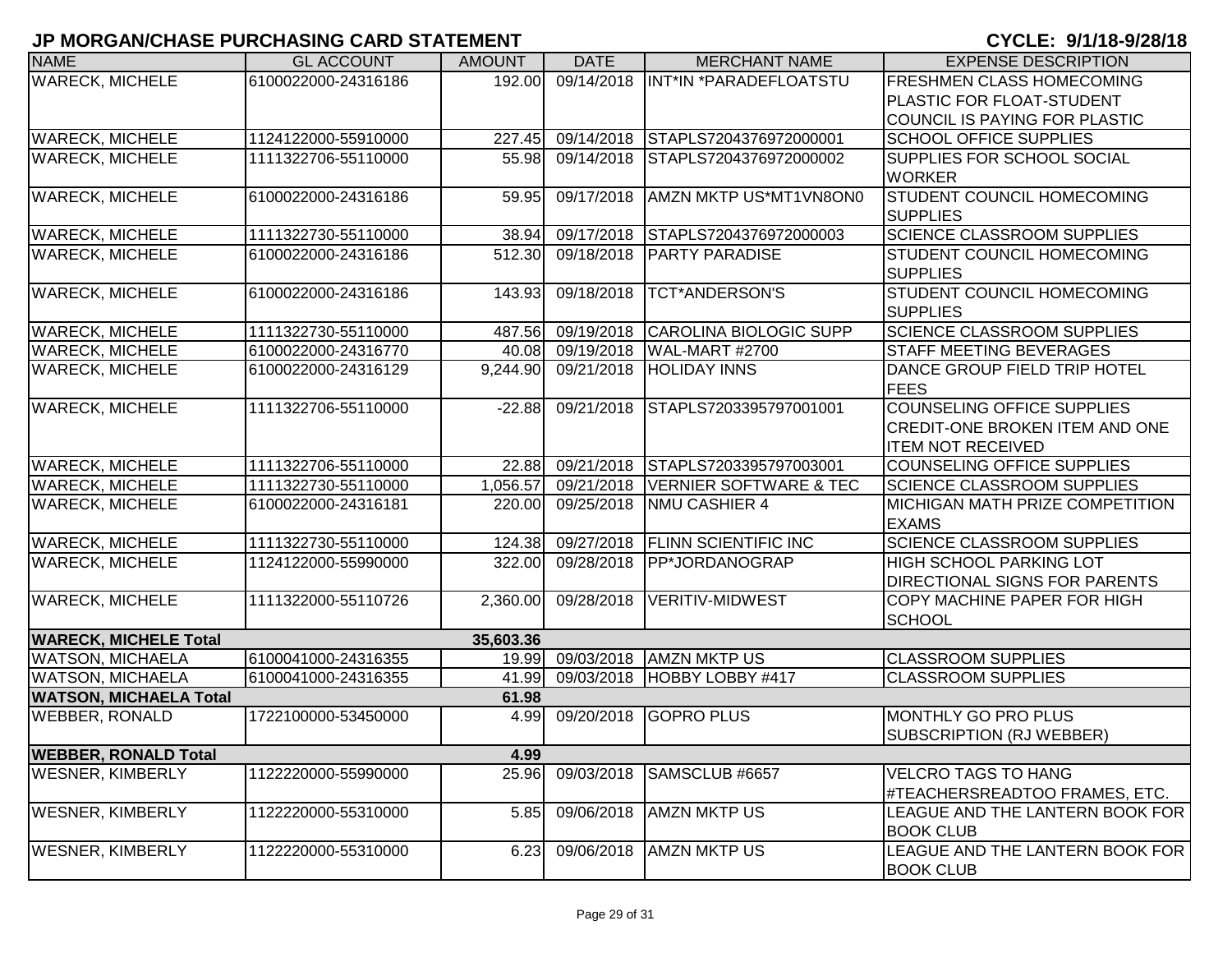| <b>NAME</b>                   | <b>GL ACCOUNT</b>   | <b>AMOUNT</b> | <b>DATE</b>     | <b>MERCHANT NAME</b>                   | <b>EXPENSE DESCRIPTION</b>         |
|-------------------------------|---------------------|---------------|-----------------|----------------------------------------|------------------------------------|
| <b>WESNER, KIMBERLY</b>       | 1122220000-55310000 | 6.28          | 09/06/2018      | <b>AMZN MKTP US</b>                    | LEAGUE AND THE LANTERN BOOK FOR    |
|                               |                     |               |                 |                                        | <b>BOOK CLUB</b>                   |
| <b>WESNER, KIMBERLY</b>       | 1122220000-55310000 | 5.86          | 09/06/2018      | <b>AMZN MKTP US</b>                    | LEAGUE AND THE LANTERN BOOK FOR    |
|                               |                     |               |                 |                                        | <b>BOOK CLUB</b>                   |
| <b>WESNER, KIMBERLY</b>       | 1122220000-55310000 | 7.09          | 09/06/2018      | <b>AMZN MKTP US</b>                    | LEAGUE AND THE LANTERN BOOK FOR    |
|                               |                     |               |                 |                                        | <b>BOOK CLUB</b>                   |
| <b>WESNER, KIMBERLY</b>       | 1122220000-55310000 | 5.84          | 09/06/2018      | <b>AMZN MKTP US</b>                    | LEAGUE AND THE LANTERN BOOK FOR    |
|                               |                     |               |                 |                                        | <b>BOOK CLUB</b>                   |
| <b>WESNER, KIMBERLY</b>       | 1122220000-55310000 | 6.07          | 09/07/2018      | <b>AMZN MKTP US</b>                    | LEAGUE AND THE LANTERN BOOK FOR    |
|                               |                     |               |                 |                                        | <b>BOOK CLUB</b>                   |
| <b>WESNER, KIMBERLY</b>       | 1122220000-55310000 | 6.35          | 09/07/2018      | <b>AMZN MKTP US</b>                    | LEAGUE AND THE LANTERN BOOK FOR    |
|                               |                     |               |                 |                                        | <b>BOOK CLUB</b>                   |
| <b>WESNER, KIMBERLY</b>       | 1122220000-55310000 | 153.00        | 09/10/2018      | <b>SCHOLASTIC READING CLU</b>          | <b>BOOKS FOR THE MEDIA CENTER</b>  |
| <b>WESNER, KIMBERLY</b>       | 1122220000-55310000 | 7.19          | 09/11/2018      | AMAZON.COM                             | <b>BOOK REPLACEMENT FOR MEDIA</b>  |
|                               |                     |               |                 |                                        | <b>CENTER</b>                      |
| <b>WESNER, KIMBERLY</b>       | 1111220000-53220000 | 185.00        | 09/17/2018      | <b>PAYPAL *MICHIGANASS</b>             | MAME CONFERENCE AND                |
|                               |                     |               |                 |                                        | MEMBERSHIP                         |
| <b>WESNER, KIMBERLY</b>       | 1122220000-55310000 | 15.99         |                 | 09/24/2018   BARNES & NOBLE #2251      | <b>BOOK FOR MEDIA CENTER</b>       |
| <b>WESNER, KIMBERLY</b>       | 1122220000-53450000 | 1,555.79      | 09/24/2018      | <b>INFOBASE LEARNING</b>               | 2018-2019 DATABASE RENEWALS        |
|                               |                     |               |                 |                                        | (AMERICAN HISTORY ONLINE AND       |
|                               |                     |               |                 |                                        | <b>ISSUES AND CONTROVERSIES)</b>   |
| <b>WESNER, KIMBERLY</b>       | 1122220000-55310000 | 65.88         | 09/27/2018      | AMAZON.COM*MT3I94V52                   | <b>WARCROSS FOR BOOK CLUB</b>      |
| <b>WESNER, KIMBERLY</b>       | 1122220000-55310000 | 23.44         | 09/27/2018      | AMAZON.COM*MT5GV7XU2                   | <b>LGBT BOOKS FOR MEDIA CENTER</b> |
| <b>WESNER, KIMBERLY</b>       | 1122220000-55990000 | 290.40        | 09/28/2018      | <b>GBC E-COMMERCE</b>                  | <b>LAMINATE FOR COPY ROOM</b>      |
| <b>WESNER, KIMBERLY Total</b> |                     | 2,372.22      |                 |                                        |                                    |
| <b>WILLIAMS, LAKEISA</b>      | 1111111000-55110708 | 172.00        | 09/03/2018      | <b>INT*IN *NATIONAL SCHOO</b>          | <b>TEACHER SUPPLIES</b>            |
| WILLIAMS, LAKEISA             | 1111111000-55110708 | 11.09         | 09/03/2018      | STAPLS7203153335000002                 | <b>TEACHER SUPPLIES</b>            |
| WILLIAMS, LAKEISA             | 1111111000-55110708 | $-9.60$       | 09/03/2018      | STAPLS7203153335002001                 | <b>TEACHER SUPPLIES</b>            |
| <b>WILLIAMS, LAKEISA</b>      | 1111111000-55110708 | 91.83         | 09/07/2018      | STAPLS7203936593000001                 | <b>TEACHER SUPPLIES</b>            |
| <b>WILLIAMS, LAKEISA</b>      | 1111111000-55110708 | 97.52         | 09/10/2018      | <b>REALLY GOOD</b> *                   | <b>TEACHER SUPPLIES</b>            |
| <b>WILLIAMS, LAKEISA</b>      | 1111111000-55110708 | 60.25         | 09/10/2018      | <b>SSI*SCHOOL SPECIALTY</b>            | <b>TEACHER SUPPLIES</b>            |
| <b>WILLIAMS, LAKEISA</b>      | 1111111000-55110708 | 2.99          | 09/10/2018      | STAPLS7203508021000002                 | <b>TEACHER SUPPLIES</b>            |
| <b>WILLIAMS, LAKEISA</b>      | 1111111000-55110708 | 4.39          | 09/10/2018      | STAPLS7203508021000004                 | <b>TEACHER SUPPLIES</b>            |
| <b>WILLIAMS, LAKEISA</b>      | 1111111000-55110708 | 4.39          | 09/10/2018      | STAPLS7203508021000005                 | <b>TEACHER SUPPLIES</b>            |
| <b>WILLIAMS, LAKEISA</b>      | 1111111000-55110708 |               | 1.20 09/11/2018 | <b>SSI*SCHOOL SPECIALTY</b>            | <b>TEACHER SUPPLIES</b>            |
| <b>WILLIAMS, LAKEISA</b>      | 1111111000-55110708 |               |                 | 117.07 09/11/2018 SSI*SCHOOL SPECIALTY | <b>TEACHER SUPPLIES</b>            |
| <b>WILLIAMS, LAKEISA</b>      | 1111111000-55110708 | 137.14        |                 | 09/12/2018 SSI*SCHOOL SPECIALTY        | <b>TEACHER SUPPLIES</b>            |
| <b>WILLIAMS, LAKEISA</b>      | 1111111000-55110708 | 108.22        | 09/13/2018      | <b>SSI*SCHOOL SPECIALTY</b>            | <b>TEACHER SUPPLIES</b>            |
| <b>WILLIAMS, LAKEISA</b>      | 1111111000-55110708 | 2.69          | 09/14/2018      | STAPLS7203508021000003                 | <b>TEACHER SUPPLIES</b>            |
| <b>WILLIAMS, LAKEISA</b>      | 1111111000-55110708 | 84.91         |                 | 09/17/2018 SSI*SCHOOL SPECIALTY        | <b>TEACHER SUPPLIES</b>            |
| <b>WILLIAMS, LAKEISA</b>      | 1111111000-55110708 | 45.20         |                 | 09/17/2018 SSI*SCHOOL SPECIALTY        | <b>TEACHER SUPPLIES</b>            |
| <b>WILLIAMS, LAKEISA</b>      | 1111111000-55110708 |               |                 | 3.00 09/17/2018 SSI*SCHOOL SPECIALTY   | <b>TEACHER SUPPLIES</b>            |